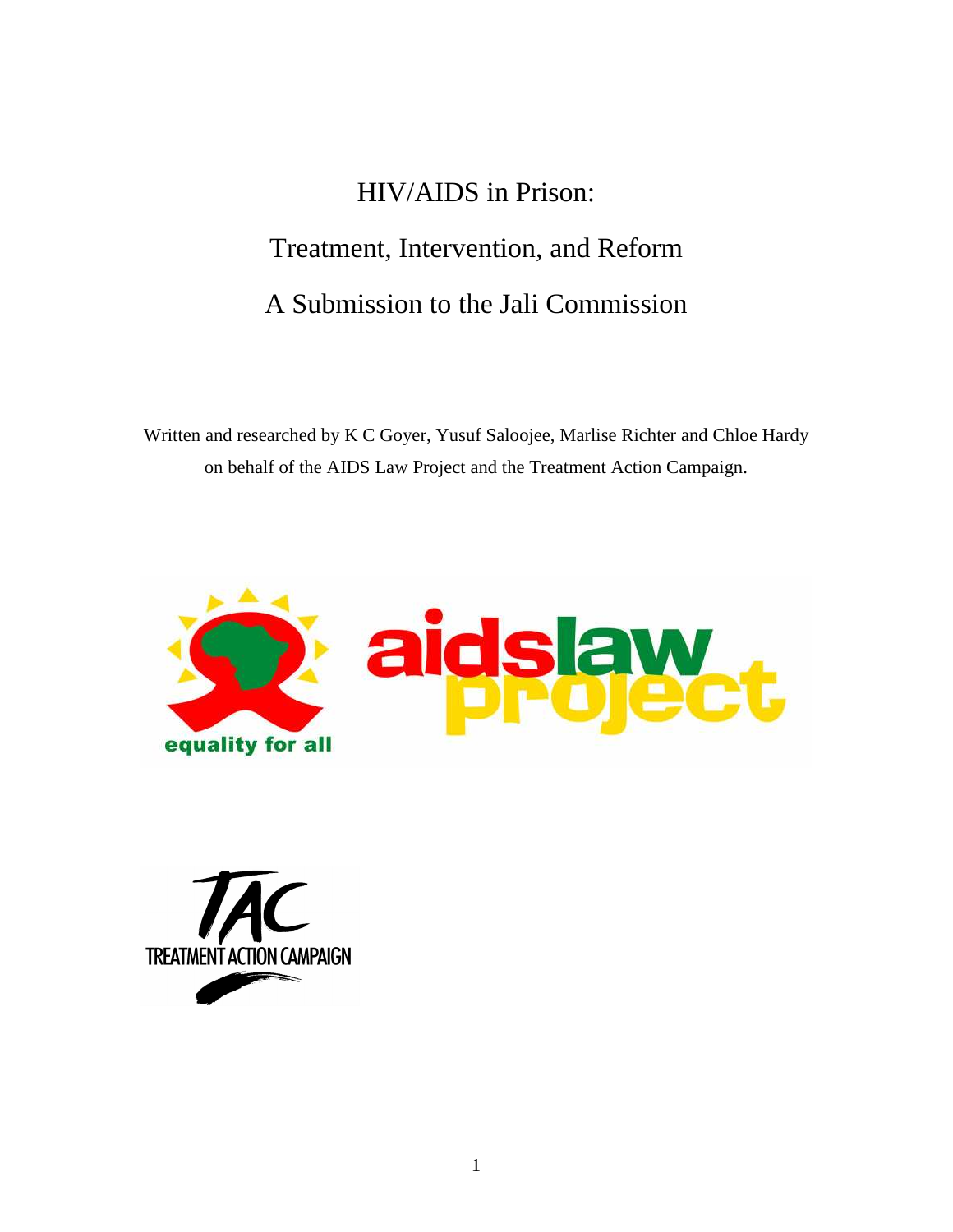# Abbreviations

| <b>ARV</b>    | Anti-retroviral medication                       |
|---------------|--------------------------------------------------|
| <b>DCS</b>    | Department of Correctional Services              |
| DoH           | Department of Health                             |
| <b>MDRTB</b>  | Multiple drug resistant tuberculosis             |
| <b>NGO</b>    | Non-Governmental Organisation                    |
| PEP           | Post-exposure prophylaxis                        |
| <b>PHC</b>    | Provincial HIV/AIDS co-ordinator                 |
| <b>STI</b>    | Sexually transmitted infection                   |
| TB            | Tuberculosis                                     |
| <b>WHO</b>    | World Health Organisation                        |
| <b>WMB</b>    | Westville Medium B                               |
| <b>SAPOHR</b> | South African Organisation for Prisoners' Rights |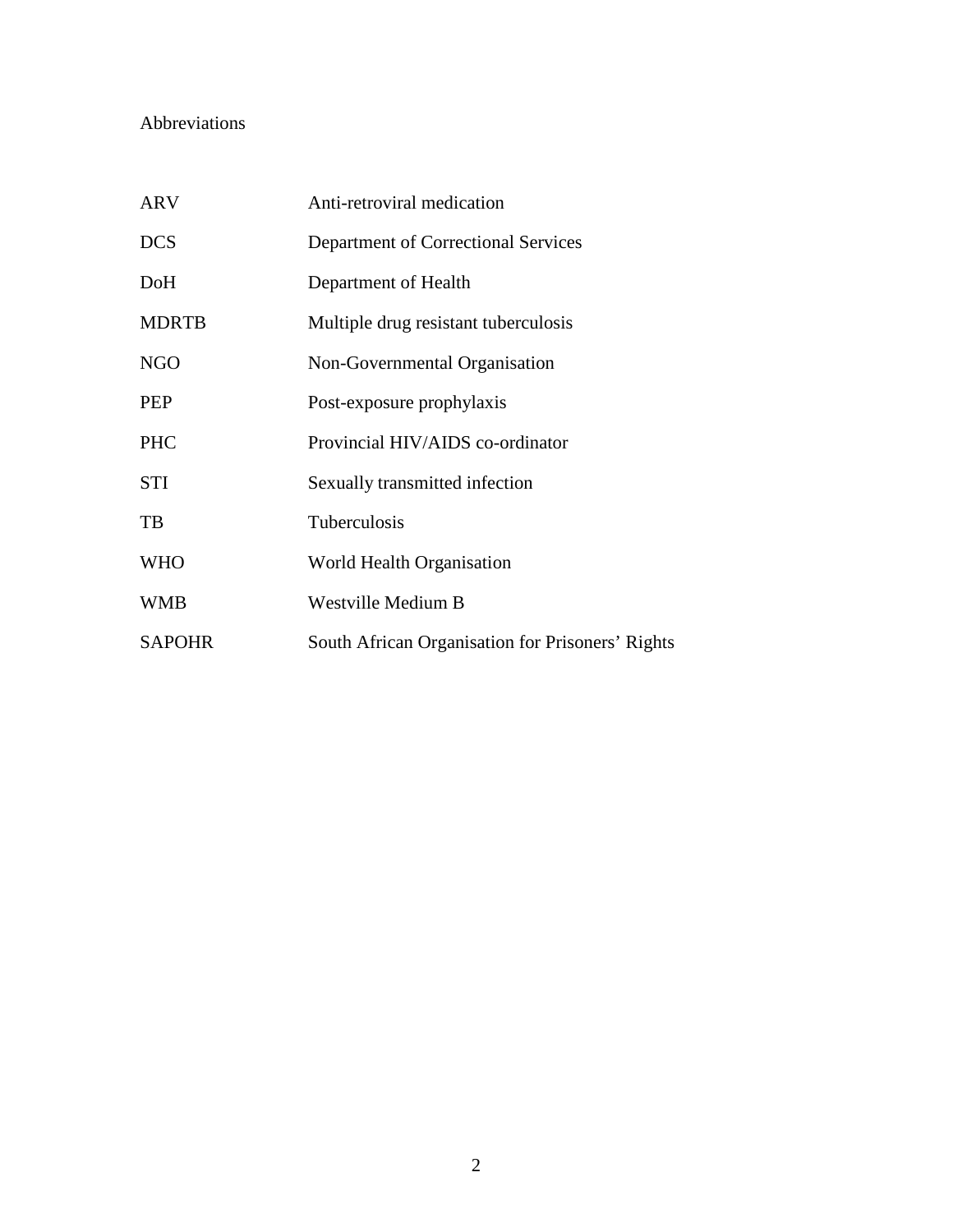## **Table of Contents**

# **Executive Summary Introduction**

## **1. Origins and Causes of HIV Infection in Prison**

- 1.1 HIV Transmission in Prison
	- 1.1.1 High Risk Sex and Sexual Assault
	- 1.1.2 Contaminated Needles and Cutting Instruments

## 1.2 Impact of Prison Conditions on HIV/AIDS

- 1.2.1 Overcrowding
- 1.2.2 Nutrition
- 1.2.3 Gang Activity

## **2. HIV/AIDS Prevalence in South African Prisons**

- 2.1 The Westville Report
- 2.2 DCS Statistics
- 2.3 Deaths from AIDS in Prison
- 2.4 The Judicial Inspectorate
- 2.5 Estimating HIV Prevalence in Prison

## **3. HIV/AIDS Policy**

- 3.1 Previous Policies
- 3.2 Current Policy
- 3.3 Implementation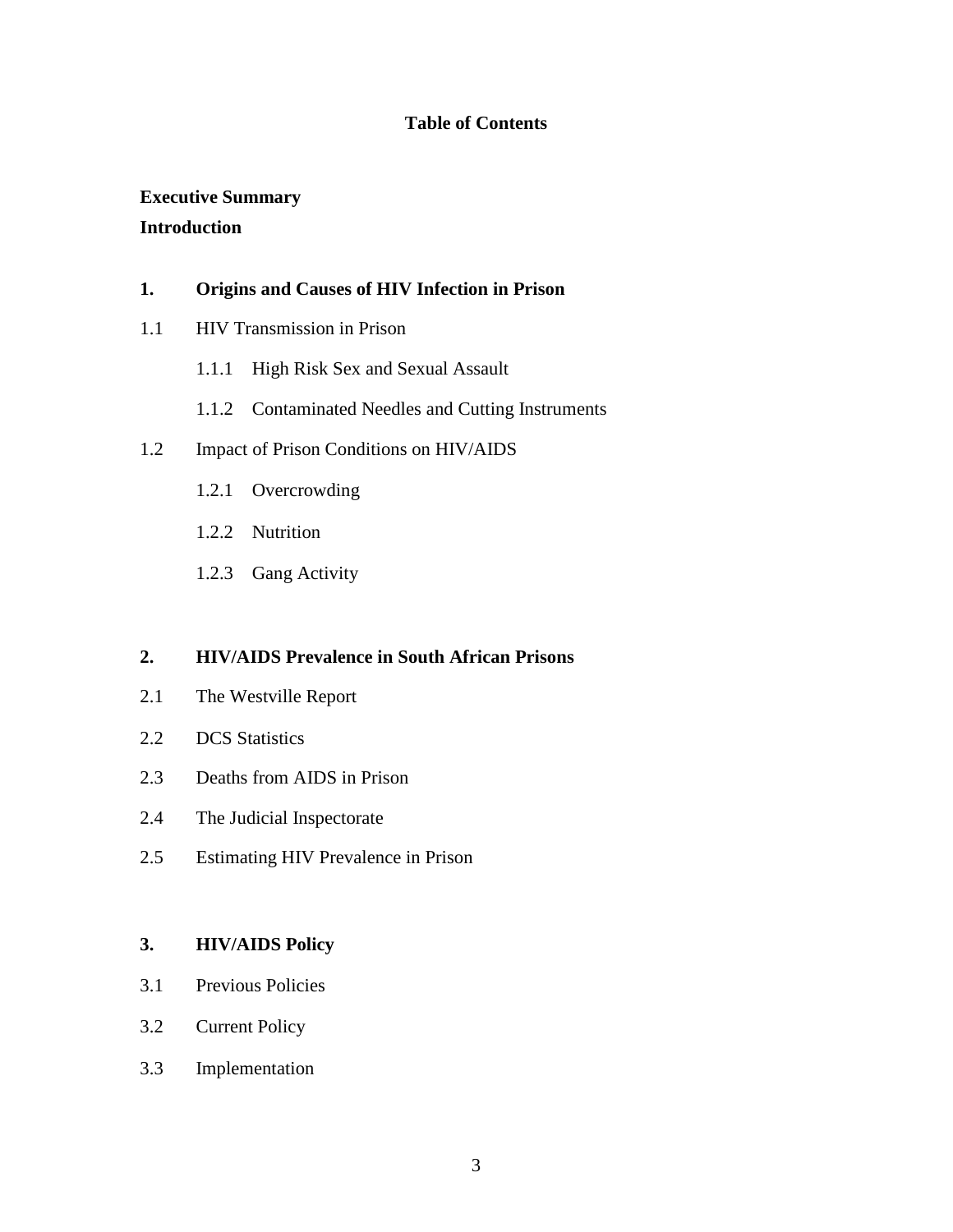- 3.3.1 Testing
- 3.3.2 Condoms
- 3.3.3 Resources
- 3.4 Early Release

## **4. Solutions**

- 4.1 Overcrowding: Reduce the Number of Unsentenced Prisoners
- 4.2 Prison Health: Care Should be the Responsibility of the Department of Health
- 4.3 Testing
- 4.4 Nutrition
- 4.5 Condoms, Lubricant, and Bleach
- 4.6 Education
- 4.7 Early Release
- 4.8 Partnership
- 4.9 Authorization of Research Should Come from the National Council
- 4.10 Recommendations for Further Research

## **Conclusion**

## **Interviews**

## **References**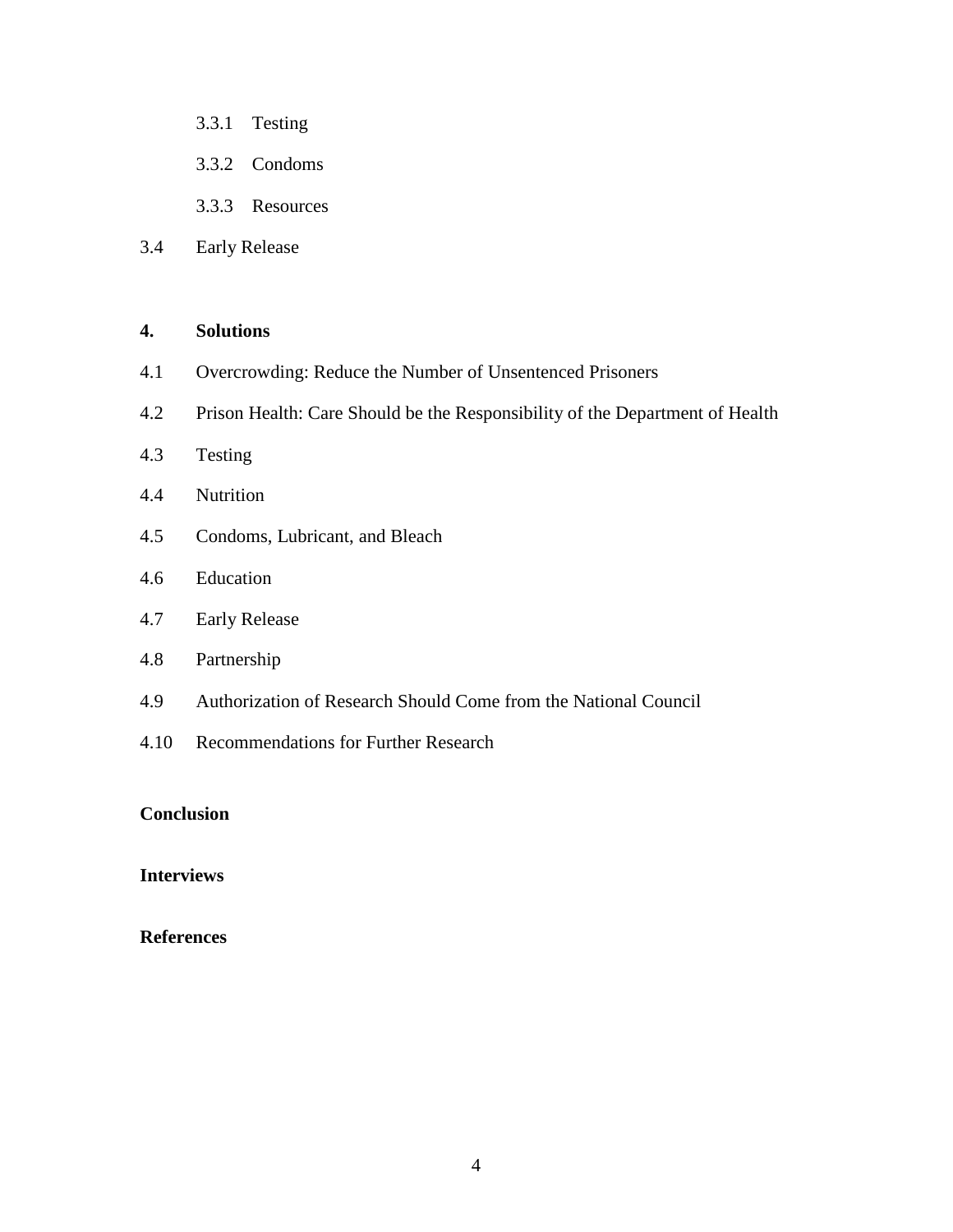Everyone who is detained, including every sentenced prisoner, has the right to conditions of detention that are consistent with human dignity, including at least exercise and the provision, at state expense, of adequate accommodation, nutrition, reading material and medical treatment.

Section 35(2)(e) Constitution of South Africa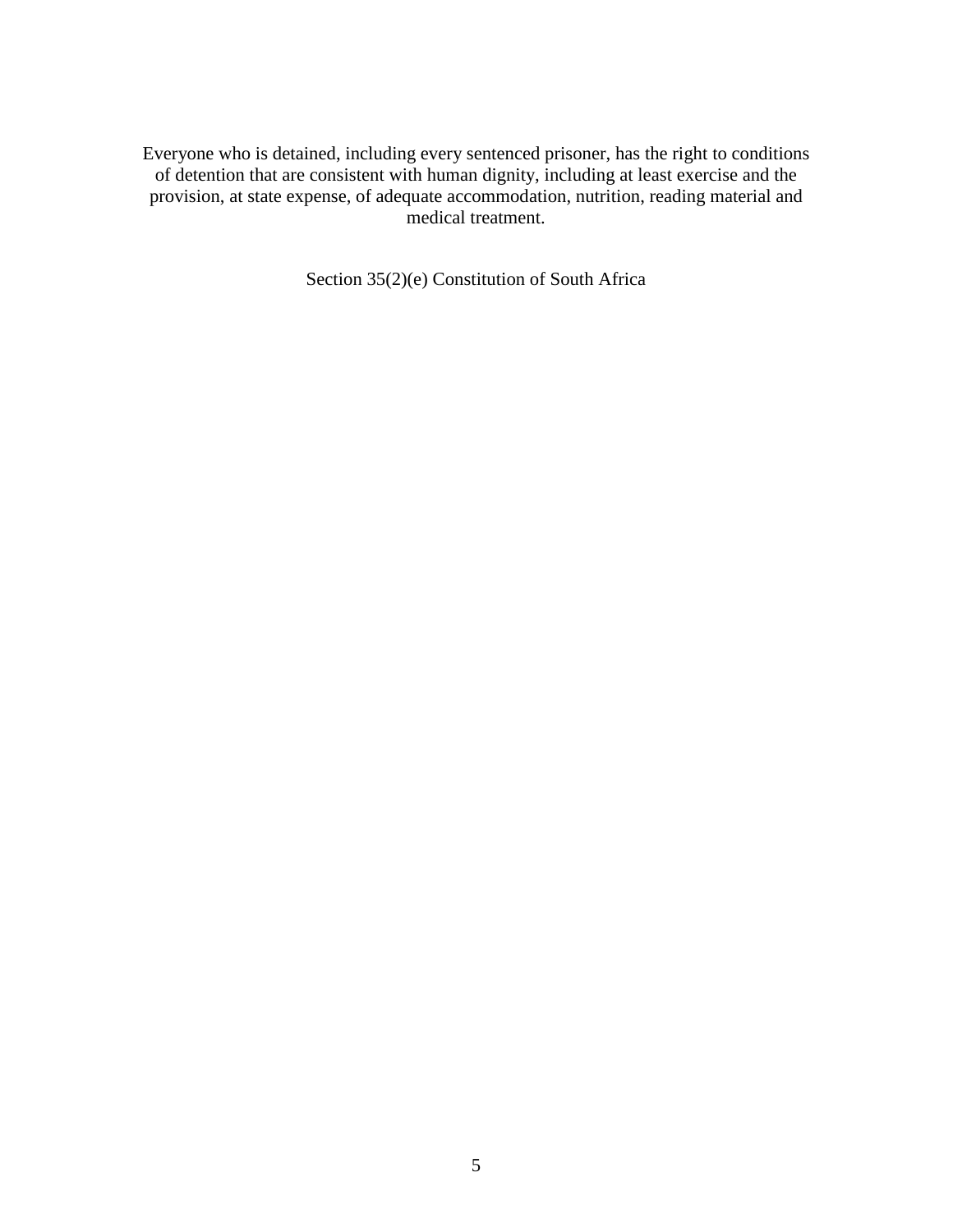## **Executive Summary**

In prison, HIV/AIDS exacerbates existing problems and also creates new ones, yet the potential for far-reaching positive impact remains. Prisons are an intervention opportunity to reach a segment of the population, which is most likely to need government services related to HIV/AIDS and is also least likely to receive them through any other channel. Most people who end up in prison come from marginalised communities with limited access to health, education, and/or other sources of social welfare. For many of these people, their interaction with the criminal justice system will be their most extensive exposure to public services of any kind. Without an appropriate response to HIV/AIDS in prisons, the potential consequences will be increasingly tragic for both prisoners and the communities they represent.

The people who are most likely to be in prison are also amongst the most likely to contract HIV: young, unemployed, un- or under-educated, black men. Many of the socio-economic factors that place an individual at high risk for contracting HIV, are the same factors which lead to criminal activity and incarceration. Thus, a substantial portion of prisoners will have HIV prior to entering prison. Inside prison, high-risk behaviours for transmitting HIV include sexual assault, high-risk sexual encounters, same sex intercourse, tattooing, and the use of contaminated cutting instruments. Conditions of overcrowding, stress, and malnutrition compromise health and safety and have the effect of worsening the overall health of all inmates, and particularly those living with HIV or AIDS. The institutionalised victimisation of younger, weaker prisoners appears to be a direct result of the relatively unobstructed power of gangs, facilitated by corruption within the Department. Gang activity also increases the incidence of tattooing and violence between prisoners, both of which can create the risk of HIV transmission.

 The challenge of treating HIV in the prison environment is related to limited resources and problems with ensuring the crucially important level of adherence to treatment programmes. International guidelines advocate the '**equivalence principle**', or the idea that the same care should be provided in prisons that is available to the general public. Many of the public health issues surrounding HIV/AIDS in the general community will be present, and in some cases, magnified in prisons. Specific health

6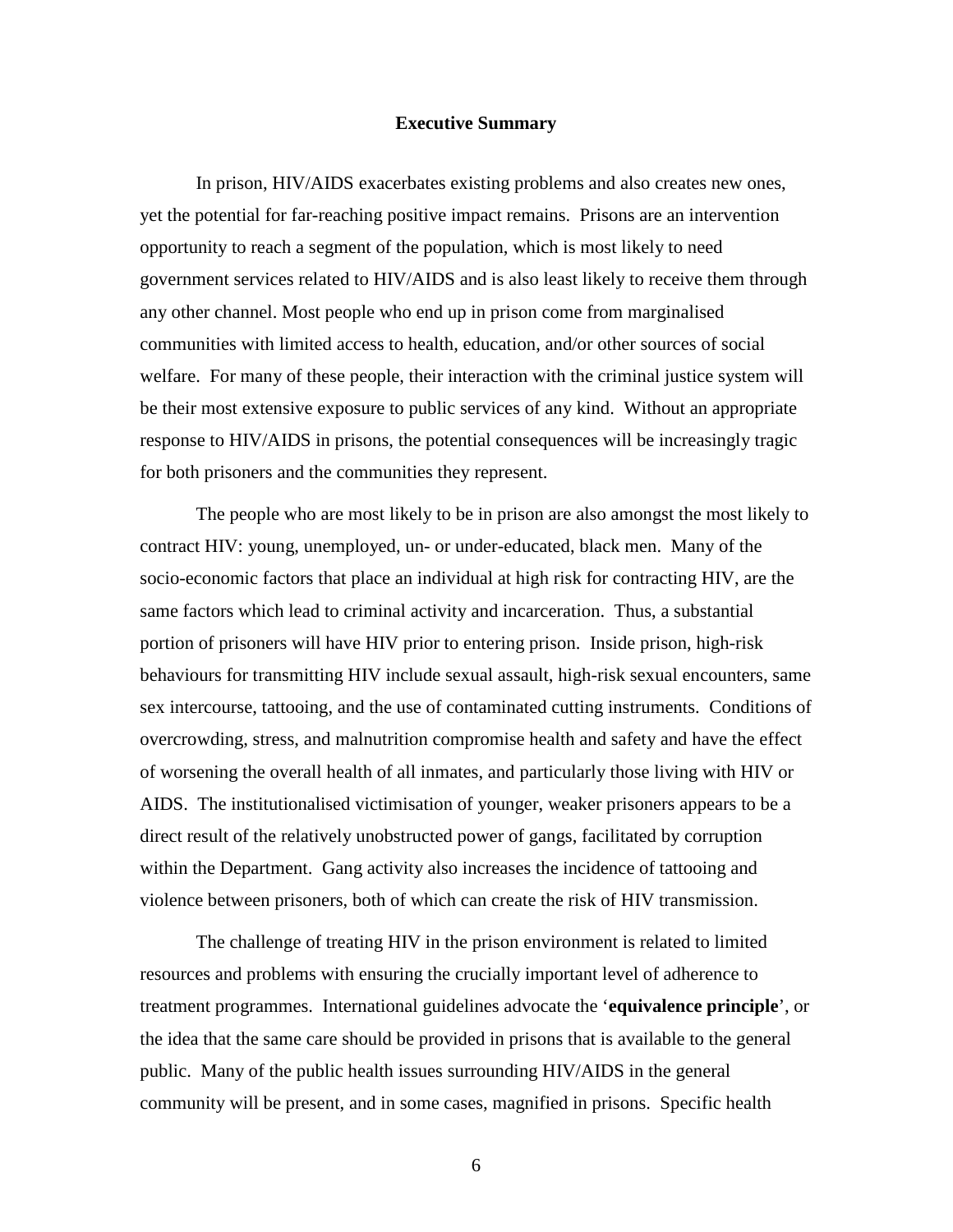concerns related to HIV/AIDS outside of prison, such as TB and other STIs, are of particular importance inside prison. Given that the burden of disease amongst the prisoner population is consistently greater than that of the outside community, the government should make the provision of health services in prisons the responsibility of the Department of Health, rather than Correctional Services.

The Department of Correctional Services in South Africa has introduced policies to address HIV/AIDS in prison, which have some good features that are implemented extremely well, some excellent features that are not appropriately implemented, and some features that are neither correctly designed nor implemented. Correct implementation of the HIV testing policy as it is written will improve adherence to the international standard of the equivalence principle. The condom distribution policy would be considerably improved if it were made more discreet, rather than requiring prisoners to access condoms in plain view in common areas. Furthermore, the provision of water-based lubricant in a similarly private manner would reduce the probability of condom breakage and/or rectal tearing, both of which contribute to the risk of HIV transmission.

For prisoners in the late stages of AIDS, the early release policy must be updated and streamlined. Additional assistance for this, and other much needed HIV-related initiatives, can be provided by various NGOs and funding organisations. The Department would do well to encourage and facilitate partnerships with NGOs, including academic and research institutions, in order to understand and provide better solutions to the challenges of the prison environment. Given the very real budget constraints faced by DCS, consolidation and re-allocation of resources will help make sure that more is achieved for each rand spent.

Recommended HIV/AIDS policies will accomplish little in the absence of basic prison reforms. Overcrowding has adversely affected prison conditions to the point that they are inhuman and may be unconstitutional. Anyone who visits a prison or otherwise knows of this situation has the right to be outraged, but the demand for action must be correctly directed, as the Department does not determine the size of the prisoner population. Reforms in the Department of Justice are necessary to reduce prison overcrowding, including addressing the problem of prisoners awaiting trial. An endemic

7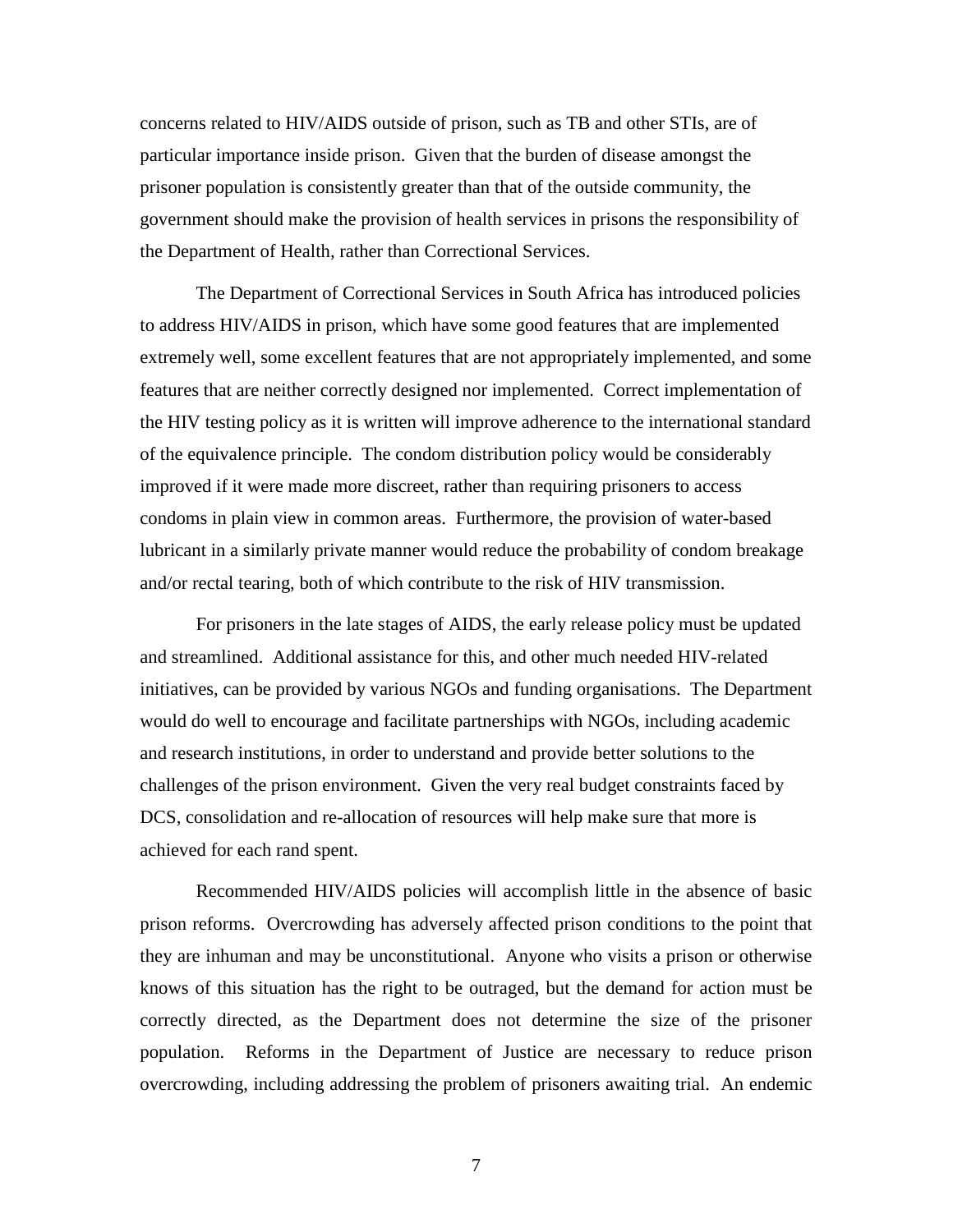problem over which DCS has exclusive control is the lack of proper nutrition provided for prisoners. Outsourcing options should be explored, both to provide a higher quality of service at a lower price but also to reduce corruption and smuggling.

In 2001, a study on HIV prevalence, and the relationship with STIs and other factors, was conducted by the Health Economics & HIV/AIDS Research Division (HEARD) at the University of Natal, Durban, in conjunction with the Medical Research Council. The results of this study were presented to the Department of Correctional Services in May 2002, but the National Commissioner has prohibited the public release of the findings. To date, this study represents the only prevalence data from a prison in South Africa. However, both the general public and even other relevant decision-makers in the criminal justice system have been denied access to the report.

All but a small percentage of prisoners return to the community. Hundreds of thousands of prisoners, mostly young, black men are released from prison each year. Many of these former prisoners are drawn from, and will return to, those communities that are hardest hit by public health issues, including HIV. The impact of this marginalised segment on the rest of the South African population can either be that of positive change or of further hardship. The determining factor will be the appropriate design and implementation of the government's response to the challenge of HIV/AIDS in prison.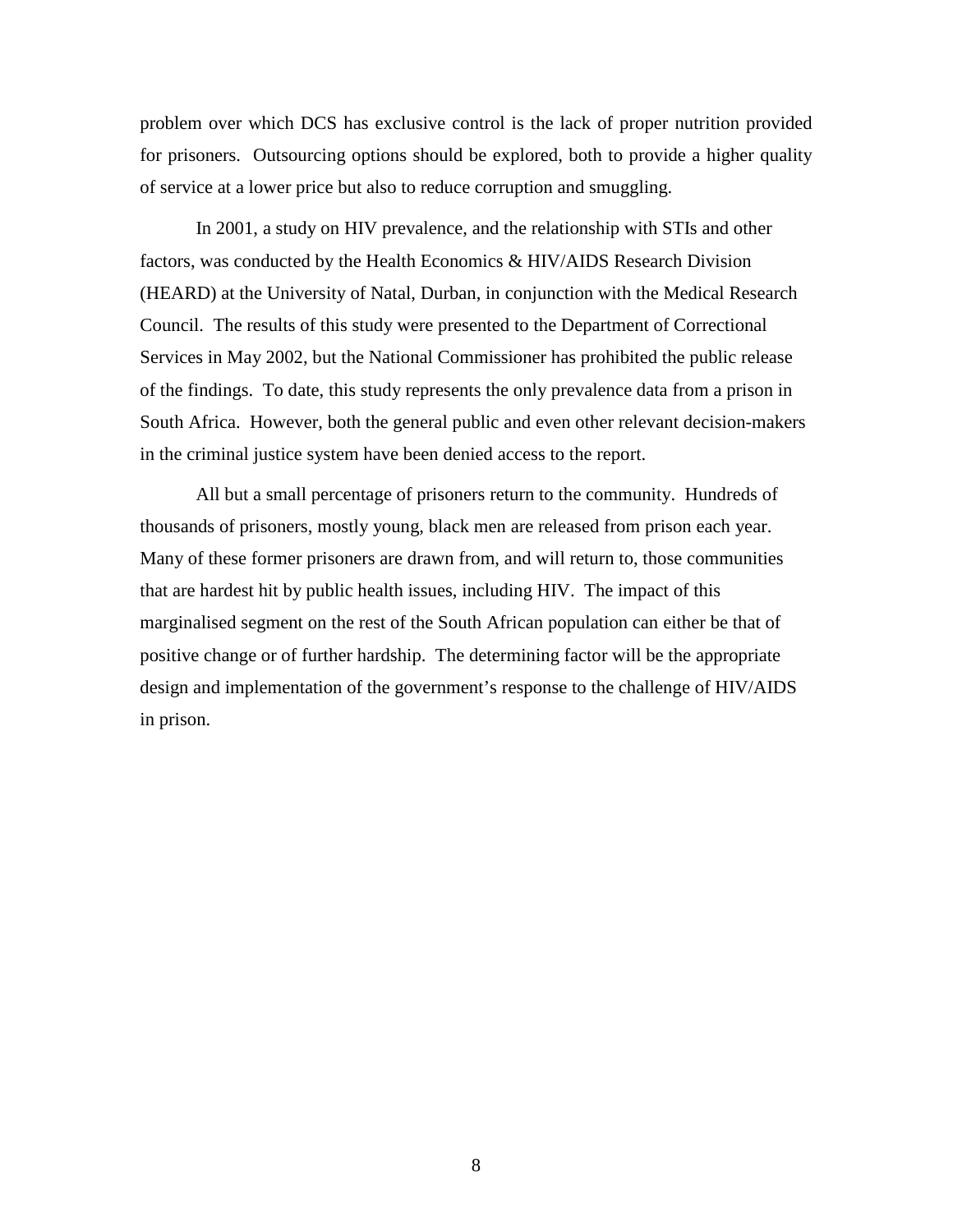#### **Introduction**

 When discussing HIV/AIDS in prison, most people are immediately concerned about transmission. The most horrific scenario imaginable is that of a young person or any person arrested for a minor infraction who, because of an inability to pay bail or some unfortunate bureaucratic delay, spends a night in jail and is assaulted or sexually assaulted by another prisoner and thus contracts HIV and, in effect, a death sentence for his alleged crime. This could be construed as not just cruel and unusual punishment, but even extra-judicial execution as the arrestee has suffered his fate before being convicted, or even charged. This situation is horrifying and makes for exciting and inciting media material. The dramatic aspect comes from the possibility that a person from the general community – someone who is not a hardened criminal will be exposed to the underworld of prison and all its evils and is inadvertently condemned to an early death as a result. However, while such an incident can, and probably does, take place, it does not reflect the gravest threat posed by HIV/AIDS in prison.

There are approximately 188,000 prisoners incarcerated in South African prisons at this time.<sup>1</sup> However, this does not mean that  $188,000$  criminals are locked away, isolated from the public, and unable to impact on the lives of those in the general community. Over 40% of prisoners are incarcerated for two years or less; only 2% are serving life sentences<sup>2</sup>. On average, more than  $30,000$  people are released from South Africa's prisons and jails each month.<sup>3</sup> During 2002, nearly 400,000 former prisoners returned to the community.<sup>4</sup> If their illnesses or infections are not properly treated while in prison, the prisoners will return with these to their communities and may constitute a health risk. The greatest concern should not be directed at the risk of HIV transmission inside of prison, but the potential impact of former prisoners living with HIV outside of prison.

While this submission concentrates on male single sex prisons, many of the conditions and problems discussed in this submission can be extrapolated to women-only prisons. The nature of sexual assault and sexual activity in women-only prisons may be

<sup>&</sup>lt;sup>1</sup> Office of the Inspecting Judge, Annual Report 2002/2003

<sup>2</sup> Office of the Inspecting Judge, Annual Report 2002/2003

<sup>&</sup>lt;sup>3</sup> Office of the Inspecting Judge, Annual Report 2002/2003; DCS Records, 2002

<sup>4</sup> Office of the Inspecting Judge, Annual Report 2002/2003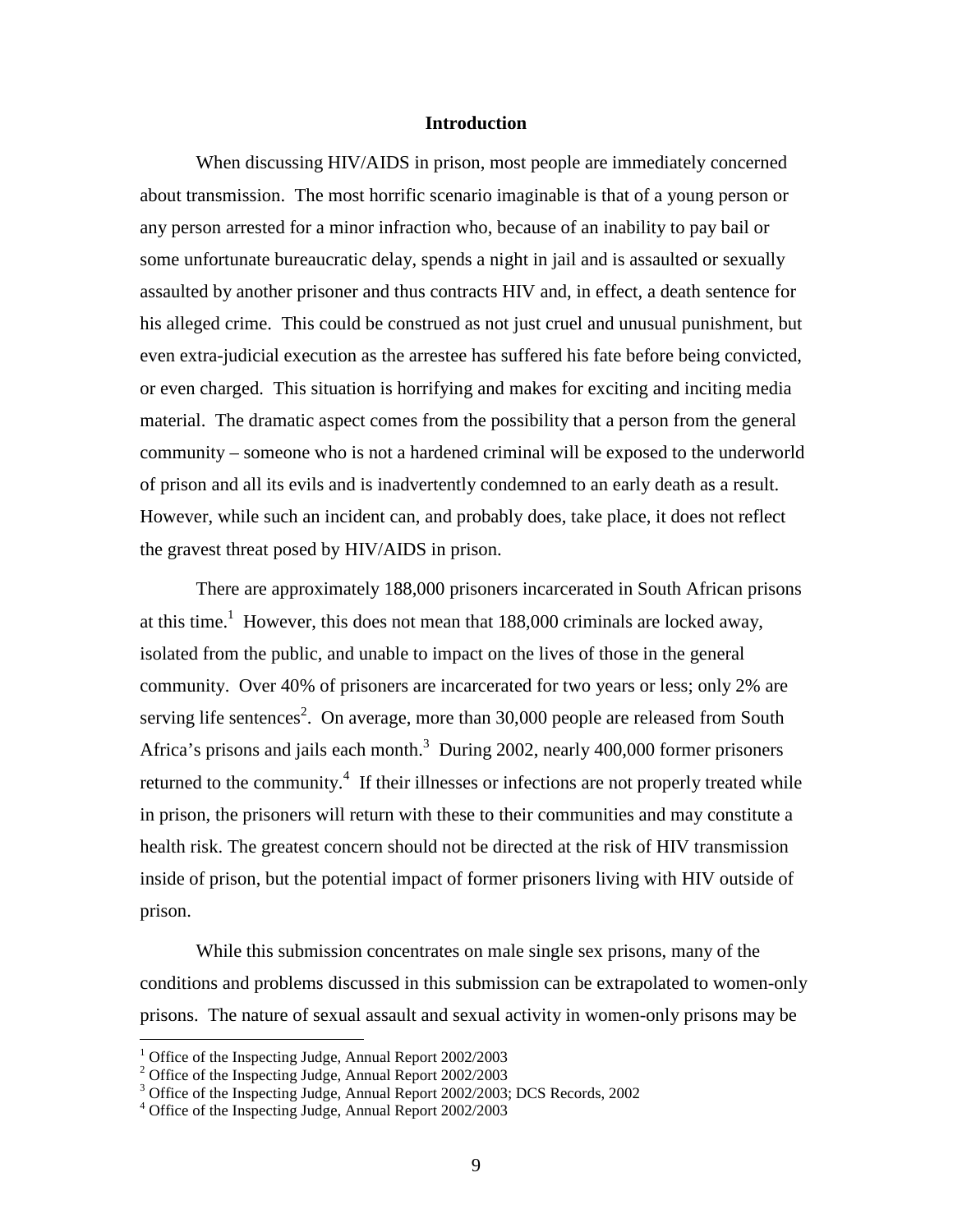different from male-only prisons, but it is essential that a full range of PEP and sexual assault services should be made available to them. No extensive research studies have been done on sexual violence in female-only prisons, but anecdotal evidence suggests the prevalence of inmate-on-inmate sexual assault, warden-inmate sexual assault and coercive sexual practices between inmates and wardens. It should be noted that due to the pattern of HIV infection in South Africa, a large number of female inmates would already have HIV when they enter the prison system. As with male-only prisons, the health facilities within female-only prisons should be capacitated to manage and treat inmates with HIV/AIDS. Following the implementation of mother-to-child-transmission programmes in public health facilities, the DCS should also provide nevirapine to pregnant inmates with HIV in accordance with its AIDS Policy.

| <b>People Released from Prison</b><br>01 January through 31 December 2002 |               |  |  |  |
|---------------------------------------------------------------------------|---------------|--|--|--|
| <b>Type of Release</b>                                                    | <b>Number</b> |  |  |  |
| Release medical                                                           | 88            |  |  |  |
| Release pending appeal                                                    | 457           |  |  |  |
| Awaiting-trial transferred to SAPS                                        | 2 107         |  |  |  |
| Deportation/repatriation                                                  | 2913          |  |  |  |
| <b>Released detainees</b>                                                 | 3833          |  |  |  |
| Warrant of liberation                                                     | 6 0 67        |  |  |  |
| Parole board prisoners                                                    | 12 3 15       |  |  |  |
| Parole non-board prisoners                                                | 13 692        |  |  |  |
| Fine paid                                                                 | 14 4 36       |  |  |  |
| Sentenced prisoners released on sentence expiry date                      | 21 672        |  |  |  |
| Awaiting-trial bail paid                                                  | 71 113        |  |  |  |
| Awaiting-trial to court not returned from court                           | 243 749       |  |  |  |
| TOTAL                                                                     | 392 438       |  |  |  |

*Table 1.1 People Released from Prison during 2002* 

*Source: Office of Inspecting Judge Annual Report 2002/3003*.

 This is not to say that HIV transmission inside prison does not need to be addressed. **However, the prevention of HIV transmission in prison has more to do with improving prison conditions in general than with specifically addressing HIV.** Overcrowding, corruption, and gangs are the primary culprits behind rape, assault and violence in prisons, and this environment is horrifying even without the risk of HIV infection. Security and the provision of safe custody must be a priority. A just society would not accept that prisons are necessarily brutal environments. If the prison as an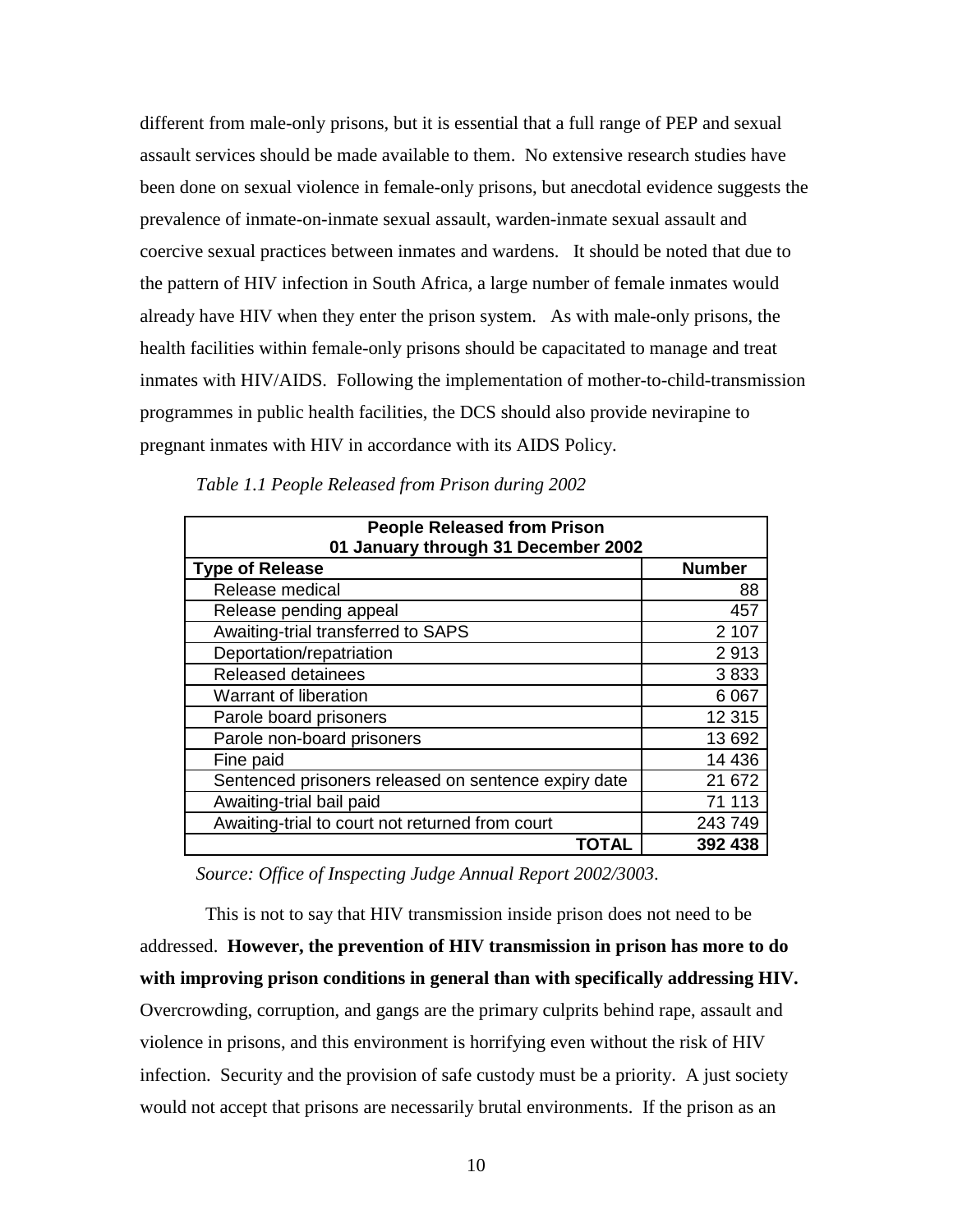institution is proven to be intrinsically and inevitably violent, then the necessary course of action is to change the institution. Therefore, policies to address HIV transmission in prison cannot be effective without immediate and urgent prison reforms.

## **1.0 Origins and Causes of HIV Infection in Prison**

The reality in South Africa is that one need not spend a night in jail to be at risk for HIV infection. The people who are more likely to be incarcerated are also those who are more likely to have HIV. The socio-economic factors that significantly contribute to the prevalence of HIV within a specific population are very similar to those that lead to criminal activity and incarceration. Poverty is a defining characteristic of both prisoner and populations living with HIV. In South Africa, HIV "flourishes most in areas that are burdened by unemployment, homelessness, welfare dependency, prostitution, crime, a high school drop-out rate, and social unrest."<sup>5</sup>

The impact of joblessness, illiteracy and a general environment of lawlessness, all commonly considered contributing factors towards criminal behaviour, have also been studied as factors in HIV infection. The poor are more likely to become, amongst others, migrant labourers or commercial sex workers as a survival strategy. HIV prevalence has also been tied to levels of social cohesion, or the amount of unifying bonds between members of a community, usually supplied by civil society. Areas which struggle with violence, high rates of crime and substance abuse, substandard housing, and overcrowded, unsanitary living conditions are also likely to be plagued by unemployment, domestic abuse, dysfunctional relationships, and a lack of security or stability. Furthermore, the uneducated and illiterate are less likely to be reached by HIV education programmes, and have lower levels of HIV/AIDS knowledge and awareness.<sup>6</sup> Finally, people in marginalised communities are less likely to have access to health care, and thus more likely to suffer from untreated sexually transmitted infections (STIs), which increases the probability of HIV transmission.<sup>7</sup>

 5 Whiteside 1996: 1

<sup>6</sup> Cohen 1998

<sup>7</sup> UNAIDS (Geneva) 2000: 7-8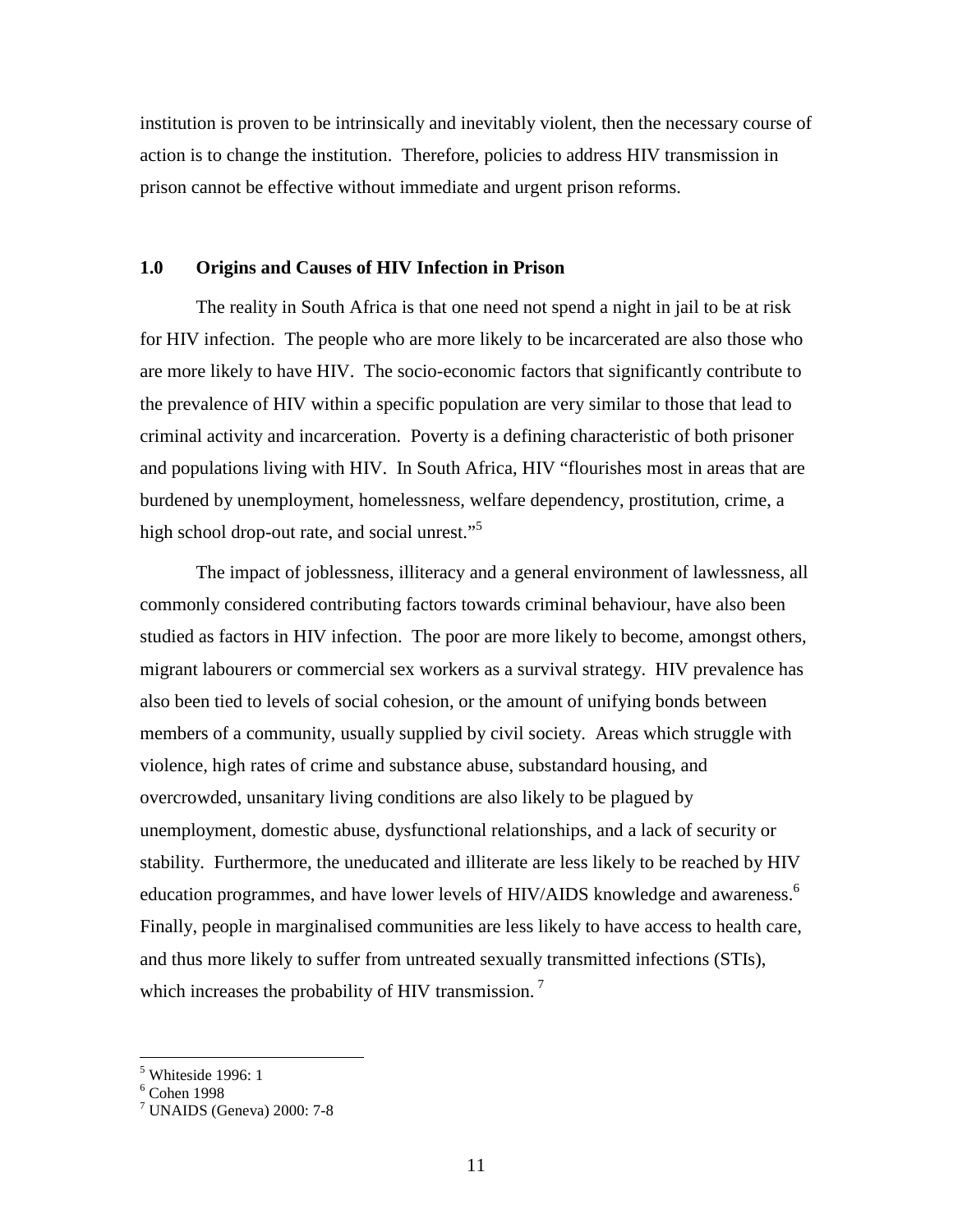Marginalized groups are disproportionately represented in the prison population as well as amongst the population of people living with HIV/AIDS. In addition to environmental factors, however, there are several aspects of pre-incarceration behaviour that places prisoners at high risk for HIV infection. High-risk behaviour for contracting HIV includes unprotected sex, particularly with multiple partners, commercial sex workers, or sex that takes place in exchange for drugs. Drug use is also high-risk behaviour, in that the influence of drugs usually leads to other risk taking behaviour including high-risk sex as well as sharing needles for intravenous drug use. The potential that this type of pre-incarceration risk-taking will continue after incarceration also exists, absent effective intervention programmes and policies.

In addition to similar behaviour patterns and social environments, age, race, and gender are significant predictors of HIV infection rates. Young people are at high risk for HIV infection.<sup>8</sup> Because people between the ages of 18 to 35 are less likely to be in monogamous relationships and have a wider sexual network, they are more likely to contract HIV as well as other STIs. Furthermore, the presence of STIs in one or both partners increases the risk of HIV transmission not only because the presence of sores allows the virus to enter the skin, but also because untreated STIs can increase the viral load in genital fluids.<sup>9</sup>

In South Africa, the HIV infection rate is highest amongst the black population in comparison to other races.<sup>10</sup> HIV prevalence is also markedly higher for young men between the ages of 20 and 34, and peaks amongst men in the 25 to 34 age group.<sup>11</sup> Nationally, 76% of prisoners in South Africa are black men between the ages of 18 to 35, with the most significant portion between the ages of 25 and  $35<sup>12</sup>$ . Although income level and education have not shown to be indicators of HIV prevalence, locality is a significant determinant. Adults living in urban informal areas have a much higher HIV prevalence than adults living in urban formal, rural, or tribal areas.<sup>13</sup> The people who are sent to prison are primarily young, black men from marginalized urban communities, areas with

-

<sup>8</sup> UNDP 1998: 12

<sup>9</sup> UNAIDS 2000: 7-8

<sup>&</sup>lt;sup>10</sup> Shisana, et al, HSRC Study of HIV/AIDS 2002: 14.

<sup>&</sup>lt;sup>11</sup> Shisana, et al, HSRC Study of HIV/AIDS 2002: 20.

<sup>&</sup>lt;sup>12</sup> DCS 01 February 2001

<sup>&</sup>lt;sup>13</sup> Shisana, et al, HSRC Study of HIV/AIDS 2002: 20.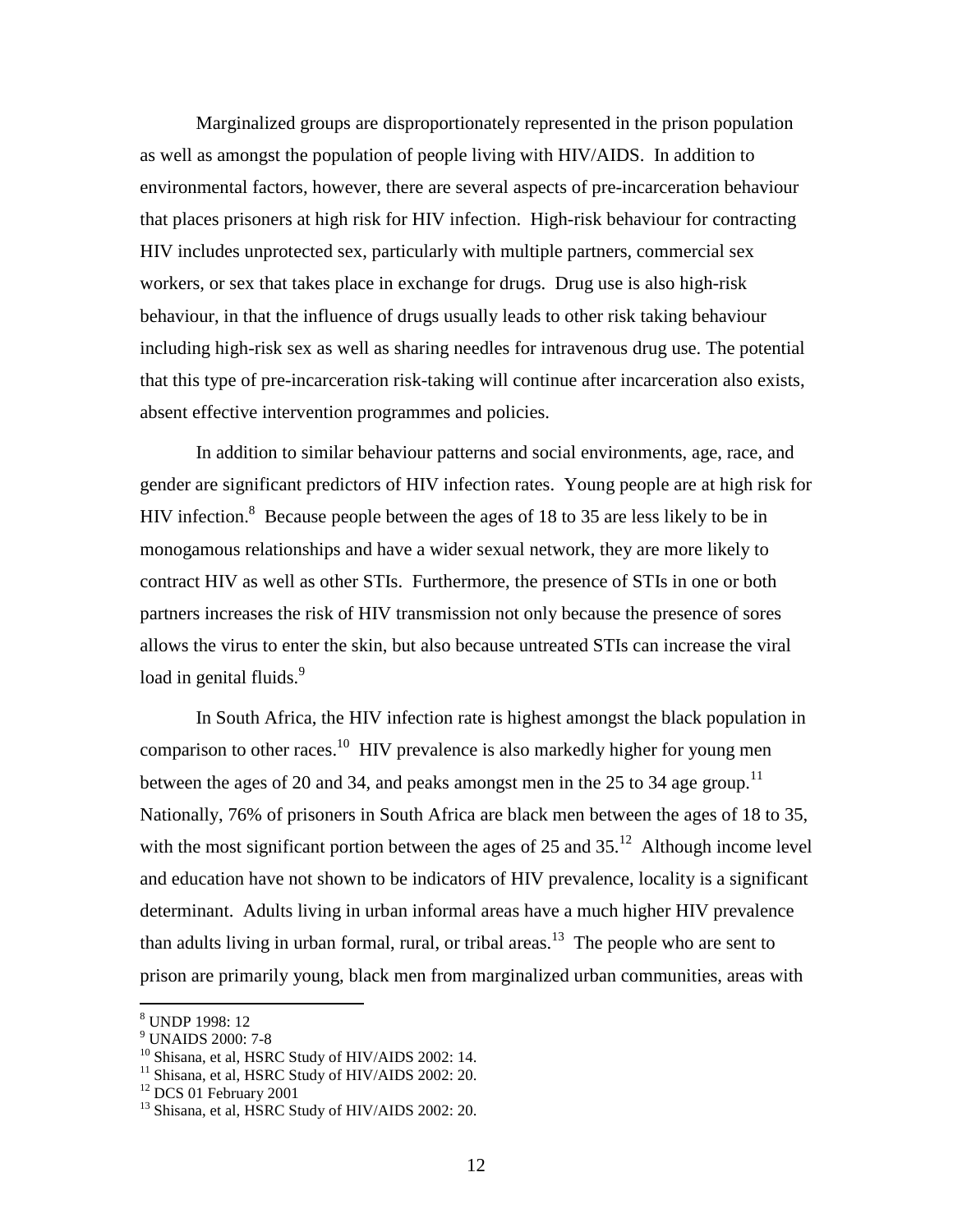high HIV prevalence and low access to health care. All of these characteristics combine to make the prison population at high risk for HIV infection prior to their incarceration.

## 1.1 HIV Transmission in Prison

## 1.1.1 High Risk Sex and Sexual Assault

The prevailing types of high-risk behaviour for transmission of HIV in the prison environment are high-risk sexual activity, sexual assault, and contaminated needles or other cutting instruments. In the context of determining HIV transmission, the difference between sexual activity in prison and in the general population is significant. Three aspects of sexual activity inside the prison make it a higher risk for transmission: anal intercourse, rape and sexually transmitted infections (STIs). Anal intercourse and sexual assault often result in tearing, thus, there is a higher risk of HIV transmission.<sup>14</sup> In addition, a common characteristic of a prisoner's background is a history of STIs. The risk for transmission and acquisition of HIV is greater among individuals with an STI.<sup>15</sup>

The probability of transmission of HIV from anal intercourse is much higher for the receptive partner than for the insertive partner. This is because the acceptance of semen into the rectum allows for prolonged contact with mucous membranes. Amongst sexual means of transmission, unprotected receptive anal intercourse carries the highest probability of infection, at 0.5 to 3.0%. In comparison, the probability of infection for a man participating in unprotected vaginal intercourse with a woman living with HIV is .033 to  $0.1\%$ .<sup>16</sup> Comparisons of transmission probabilities between various sexual behaviours have sometimes yielded conflicting results, yet one maxim remains true throughout the research to date: "It is clear that unprotected anal intercourse has the highest potential for transmitting the virus."<sup>17</sup>

The extent of sexual activity in prisons is difficult to determine because studies must rely on self-reporting, which is distorted by embarrassment or fear of reprisal. Sex is prohibited in most prison systems, leading inmates to deny their involvement in sexual

<sup>&</sup>lt;sup>14</sup> Carelse 1994: 5

<sup>15</sup> USAID 1999: 1

<sup>16</sup> World Bank 1997: 59

 $17$  Highleyman 1999: 3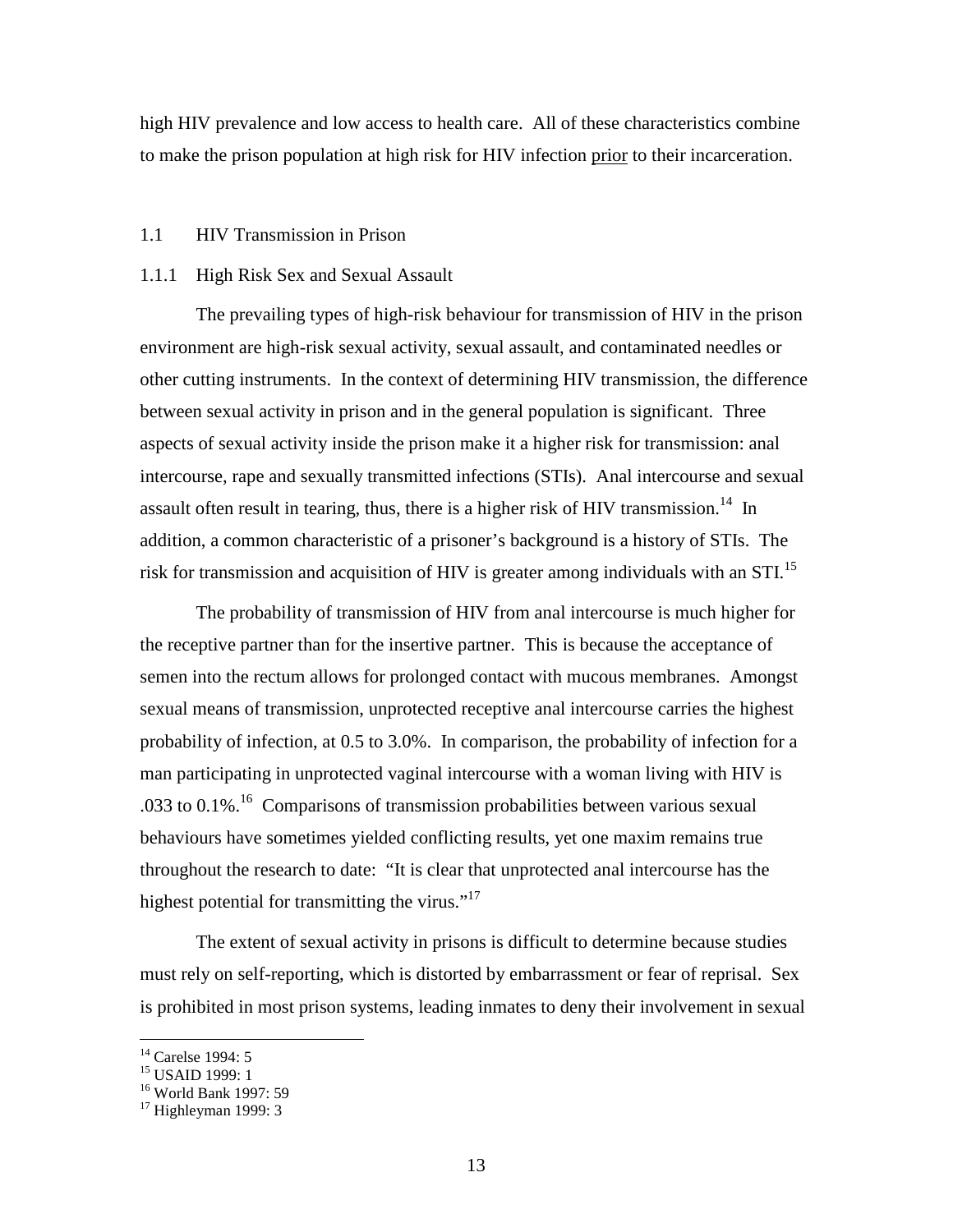activity. Sex in prison usually takes place in situations of violence or intimidation, thus both perpetrators and victims are disinclined to discuss its occurrence. Finally, sex in prison usually takes the form of same sex intercourse, which carries persistent social stigma. However, perpetrators of same sex intercourse in the prison environment usually consider themselves to be heterosexual. Consensual same sex intercourse is not tolerated by the prison sub-culture, which also contributes to the under-reporting of sexual activity in the prison environment.<sup>18</sup>

Prisoner participation in sexual activity is usually not related to a person's sexual orientation outside of the prison, but is rather a product of the circumstances within a prison environment. The need for sexual fulfilment is only one part of the prison sexuality dynamic. Sex in the prison environment, particularly in the form of sexual assault, is more often about power and asserting control over another human being than about sexual fulfilment.<sup>19</sup> Prison officials, as well as prisoners themselves, are reluctant to discuss the nature and extent of sex and sexual violence in prison because it indicates a lack of control and/or weak management. With only official statistics and self-reporting to rely on, it is generally assumed that the actual incidence of sex and rape is much higher than the limited information available suggests.

Lawyers for Human Rights estimates that 65% of inmates in South African prisons participate in sexual activity.<sup>20</sup> Among prisoners awaiting trial, many of whom are held in the same cells as convicted prisoners, an estimated 80% are robbed and raped by other prisoners before they are officially charged.<sup>21</sup> At several prisons in South Africa, prison staff reported that prisoners commonly participate in sexual activity either voluntarily or through threats and coercion. According to one prison social worker, even though many prisoners and prison guards will not admit or discuss it, prostitution and rape (sexual assault) are "rife."<sup>22</sup>

One former prisoner, when asked to estimate or quantify the amount of sex which takes place in South African prisons, simply stated that it is an "every night, every day

<sup>18</sup> Gear 2001: 2

<sup>19</sup> Donaldson 1990: 4

<sup>&</sup>lt;sup>20</sup> Giffard 1997: 36

 $^{21}$  AFP 2000

 $22$  Goyer 2002: 37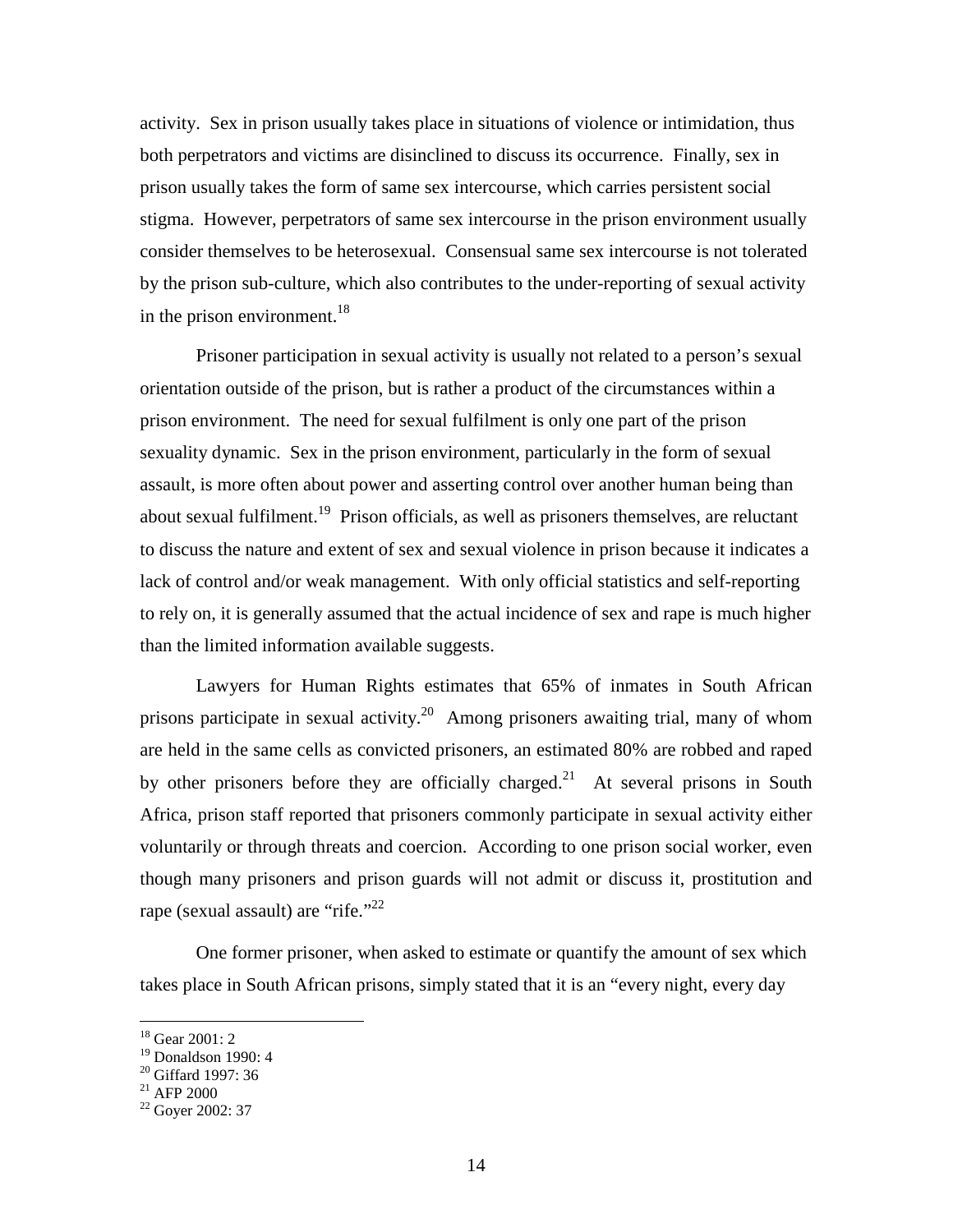occurrence."<sup>23</sup> Of particular interest was the interviewee's explanation of sex as currency in prison. If a prisoner is poor and does not have any money, he will not be able to buy influence or protection within the powerful prison gang system. Often, his only option is to agree to be the passive partner of another prisoner with power or money in order to obtain his protection and influence. The Mail & Guardian carried the story of a 15 year old boy who, "in exchange for protection in the lethal environment of the prison gang network…eventually became the 'tronkmaat' (sex slave) of a bigger, stronger gang member."<sup>24</sup>

Newly arrived prisoners, particularly first-time offenders, are at the greatest risk of being designated as "women" or "wyfies".<sup>25</sup> Usually, a naïve young prisoner is offered some sort of benefit or gift by an older prisoner, who will later force him to "repay the debt" by becoming the subservient submissive partner in a prison-context "marriage".<sup>26</sup> In these marriages, the "woman", whose sole purpose is to submit to sex, is essentially owned by the "man", who provides material comforts, or basic necessities, such as food or blankets.<sup>27</sup> The impact of this gang-related sexual exploitation is so far reaching as to be inescapable. According to one former prisoner, if a prisoner with money and/or influence wishes to acquire a certain prisoner as his passive partner, the chosen prisoner may not have a choice as the gang system is powerful enough to engineer changes in cell assignments with the assistance of the prison guards and officials.<sup>28</sup>

The impact of gangs, corruption and overcrowding increase the potential for sexual violence and victimisation in the prison environment. Prison warders will participate in the buying and selling of sex slaves, or can be paid not to notice. Wardens may simply refuse to report or follow through on complaints, and can control a prisoner's access to psychological and medical attention. Particularly in situations of extreme overcrowding and understaffing, prison wardens may be afraid for their own safety to

<sup>&</sup>lt;sup>23</sup> Goyer 2002: 37

 $24$  Farren 2000: 33

<sup>25</sup> Gear 2003

 $26$  Gear 2003

 $27$  Gear 2003

 $28$  Goyer 2002: 37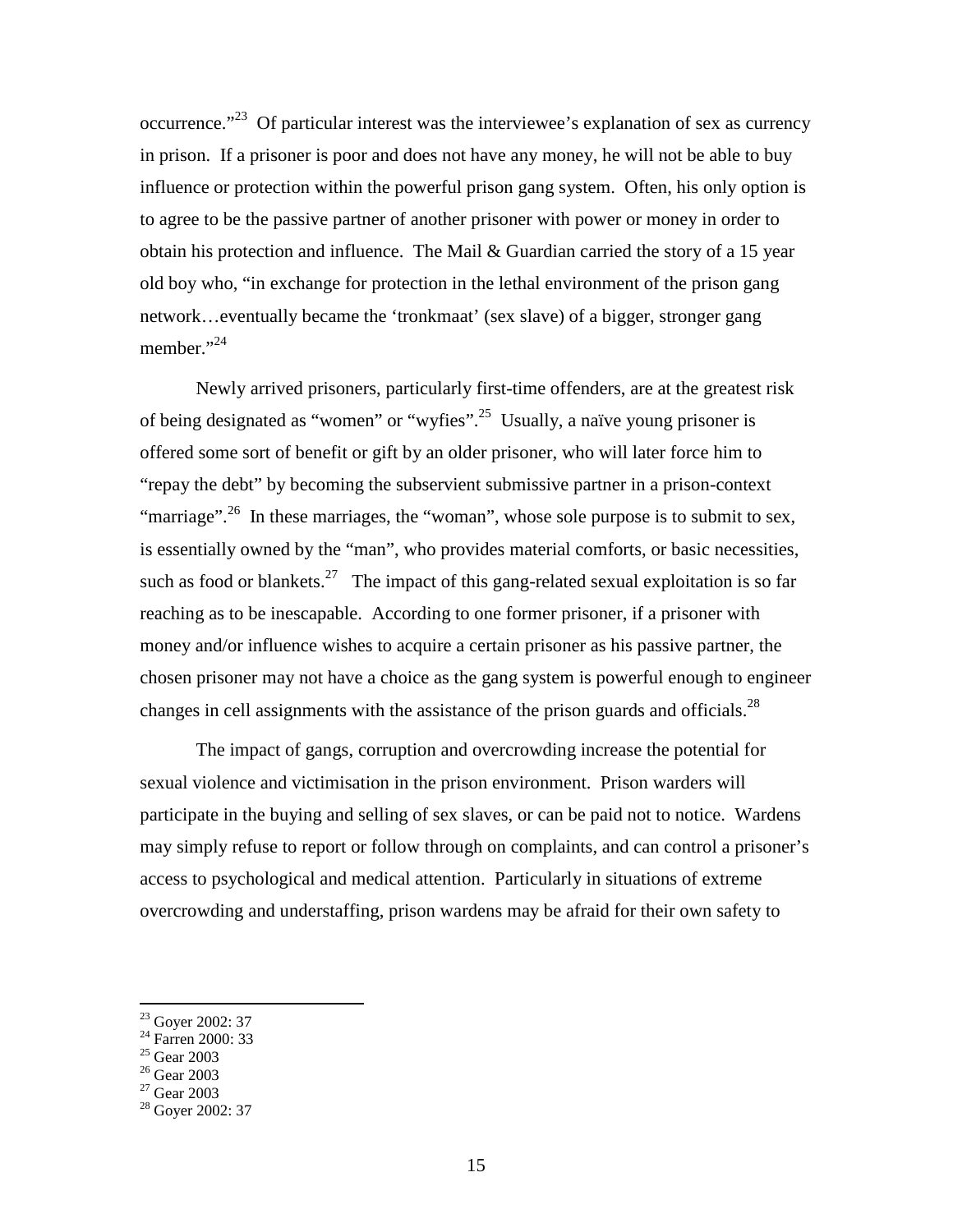challenge the power of gang leaders or may simply feel that they do not have the resources or the ability to stop the violent dynamics that pervade the prison system.<sup>29</sup>

## 1.1.2 Contaminated Needles and Cutting Instruments

An integral part of the prison sub-culture is the incidence of rudimentary tattooing by inmates on other prisoners using smuggled, and usually unsterilised, needles or other rudimentary cutting instruments.<sup>30</sup> Owing to the relatively secure nature of the prison, needles as well as other cutting instruments are in short supply and are thus more likely to be shared. One of the many health and safety hazards associated with this is the transmission of HIV. The risk of transmission is higher if a tool is used to puncture the skin, is contaminated with HIV+ blood, and is then immediately used on another prisoner. Less likely means for transmitting HIV include sharing razor blades or use of sharp implements in prison violence or self-mutilation. The risk for HIV transmission from the use of contaminated cutting instruments will depend on the amount of blood involved and the time elapsed between uses, as well as the viral load of the infected person and certain biological attributes of the non-infected person.<sup>31</sup>

In South Africa, tattooing is part of the extremely powerful gang structure within the prisons. Because everyone's clothing is standard issue, identifying tattoos become the medium for communicating who belongs to which gang. At one prison, social workers estimated that half of the prisoners there were tattooed while in prison. $32$ According to a prisoner questionnaire, 57% of prisoners tattooed in prison were tattooed with other prisoners at the same time using the same needle or tool.<sup>33</sup> The inmates use home-made tools for the procedure, either a bit of metal, or even a spoon, that has been sharpened to a point which is able to cut the skin. The prisoners do not have access to any materials to clean these implements, such as bleach or disinfectant.<sup>34</sup> For ink,

-

<sup>29</sup> Gear 2003

<sup>&</sup>lt;sup>30</sup> Neser 1993: 24

 $31$  Highleyman 1999:1

 $32$  Goyer 2002

<sup>&</sup>lt;sup>33</sup> Goyer 2002: 38

<sup>&</sup>lt;sup>34</sup> Goyer 2002: 38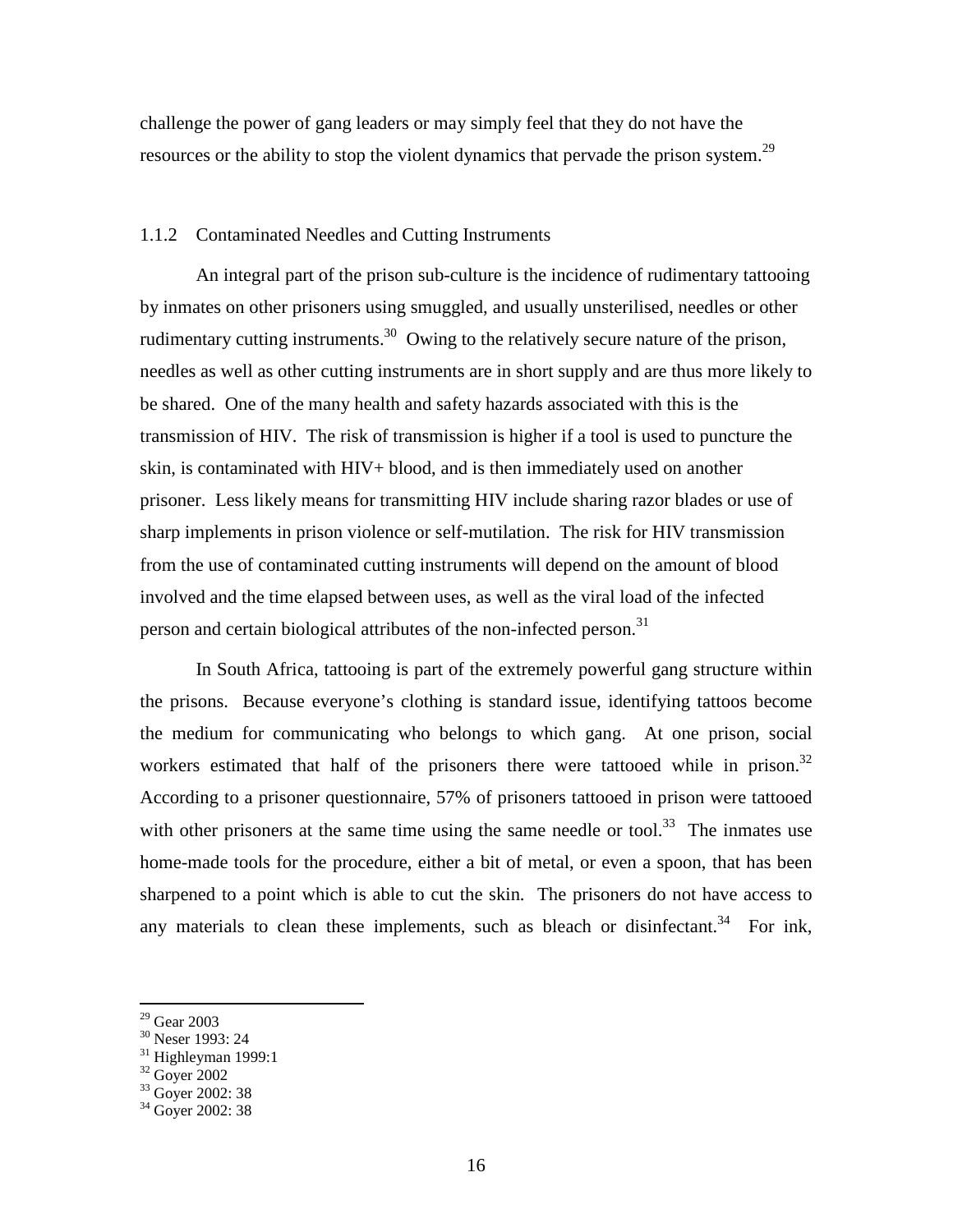prisoners burn rubber bands or will use shoe polish.<sup>35</sup> Tattooing is against the regulations in prison, so a prisoner is not likely to seek medical attention for an infected wound resulting from a tattoo. A representative at SAPOHR confirmed this information, explaining that sometimes the prison staff will supply needles or in other ways promote tattooing within the prison. The prison guards are often involved in the gang power structures themselves as they are easily bribed into complicity or bought into association with a specific gang.<sup>36</sup>

#### 1.2 Impact of Prison Conditions on HIV/AIDS

The conditions inside prison can contribute, in varying degree, to the risk for HIV transmission, the progression of HIV, and the deterioration in health of a person with fullblown AIDS. According to one author, "Incarceration cuts in half the life expectancy of those with HIV seropositivity."<sup>37</sup> In the US, AIDS inmates are dying an average of 8 months earlier than AIDS patients in the general population.<sup>38</sup> Although definitive data from South African prisons is not available, it appears that the finding in the US remains applicable, that "Incarceration speeds the progress of the disease from infectious stage into the full-blown malady."<sup>39</sup> Several factors contribute to this phenomenon, with stress and malnutrition leading the list. While overcrowding, gangs, drugs, and violence are realities of prison life in every country, specific aspects of these issues as they are manifested in South African prisons will have different impacts on prisoners already infected or at risk for contracting HIV/AIDS.

## 1.2.1 Overcrowding

Overcrowding can impede efforts to deal with HIV/AIDS in that it exacerbates the health problems of those who are already ill, and also leads to increased high-risk behaviours. Conditions of overcrowding in prisons are linked to the spread of TB.

 $35$  Interview #10: Ted Leggett

<sup>36</sup> Interview #8: Derrick Mdluli

<sup>&</sup>lt;sup>37</sup> Greene 1996: 1

<sup>38</sup> Moriarty 1999: 3

<sup>39</sup> Thomas 1994: 97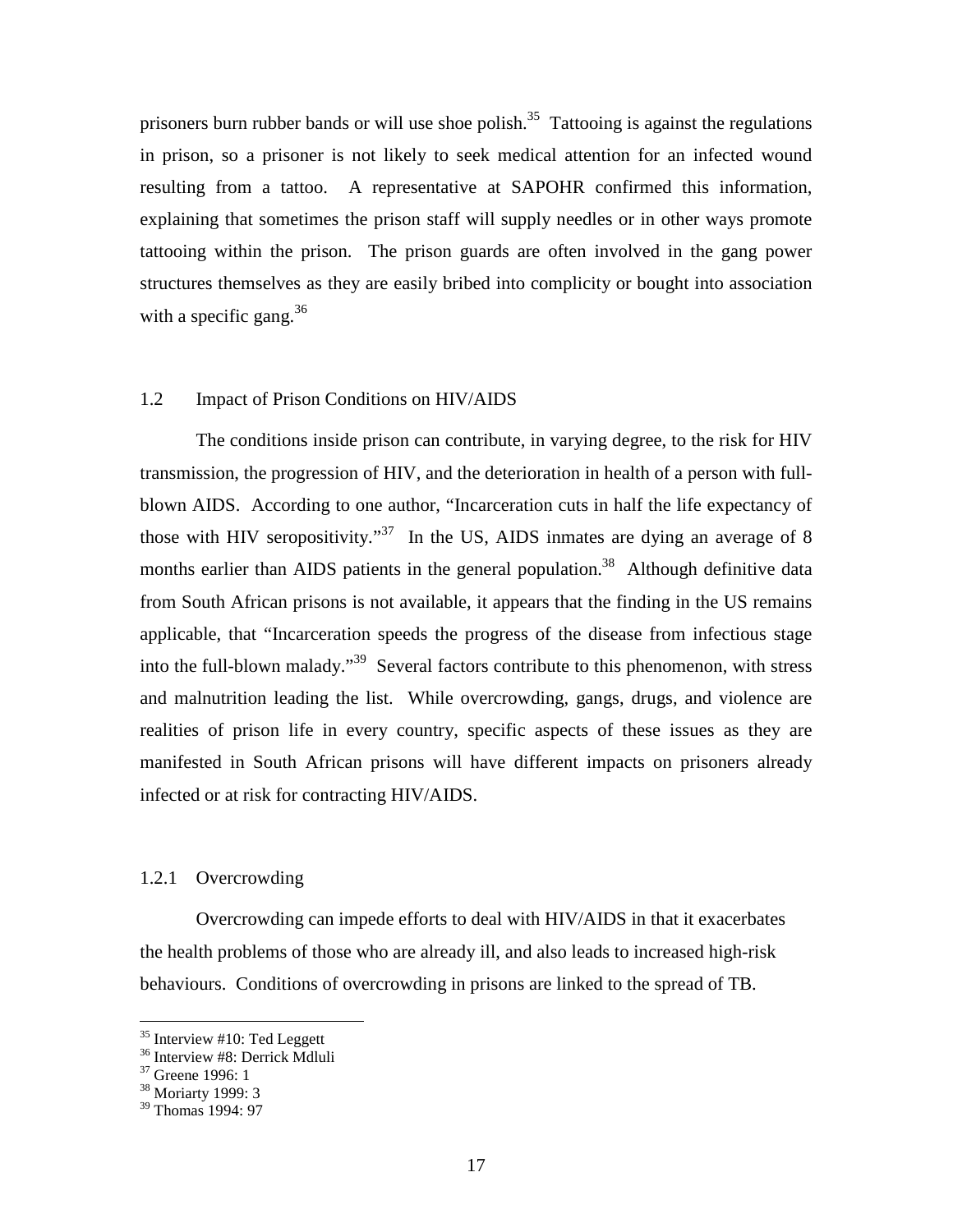Because it is an airborne communicable disease, TB is easily spread wherever conditions combine a large number of people and low sanitary standards. In the US, prisons have become incubators for TB due to overcrowding and poor ventilation.<sup>40</sup> Prison doctors cite TB as one of the most commonly treated illnesses, and in at least one prison, an entire cell block is reserved for prisoners who have tested positive for  $TB<sup>41</sup>$  Many of the largest and oldest prisons in South Africa consist of communal cells originally intended for 18 beds that are crammed with an average of 50 prisoners, but can contain up to 62 prisoners. Prisoners are unlocked for breakfast around 7 am and are locked up again at 3 pm. This means that a typical cell contains 50 people who spend 18 hours each day in close proximity to each other with no ventilation or air circulation. There are no statistics available on the full extent of TB in South African prisons, but given the conditions of overcrowding there is every reason to believe that the disease affects the prison population to an alarming degree.

Prison overcrowding has a direct bearing on many aspects of a prisoner's life in that it inevitably leads to deterioration of hygiene, care, and supervision.<sup>42</sup> In addition to the basic health and sanitation risks, the incidence of rape within a prison varies with the intensity of overcrowding.<sup>43</sup> The risks for violence as well as sickness are obvious. Plainly stated, the more crowded the prison is, the more likely sexual violence and exploitation will occur.<sup>44</sup> The dangerous corollary to this is that increased sexual violence and exploitation means more prisoners more often are participating in high-risk behaviour for transmitting HIV.<sup>45</sup>

In South African prisons, overcrowding can lead to high-risk behaviour in that the increasing scarcity of simple items such as blankets and shoes are then used as commodities which can be exchanged for sexual acts. One former prisoner explained that in the particularly crowded cells there are fewer beds than there are people. It is not surprising that sharing a bed with another prisoner can lead to sexual exploitation, sometimes in exchange for the privilege of having a bed to sleep in. The only other

<sup>&</sup>lt;sup>40</sup> Moriarty 1999: 5

 $41$  Gover 2002: 39

<sup>42</sup> Thomas 1994: 38

<sup>43</sup> Carelse 1994: 27

<sup>44</sup> Thomas 1994: 32

<sup>45</sup> Moriarity 1999: 2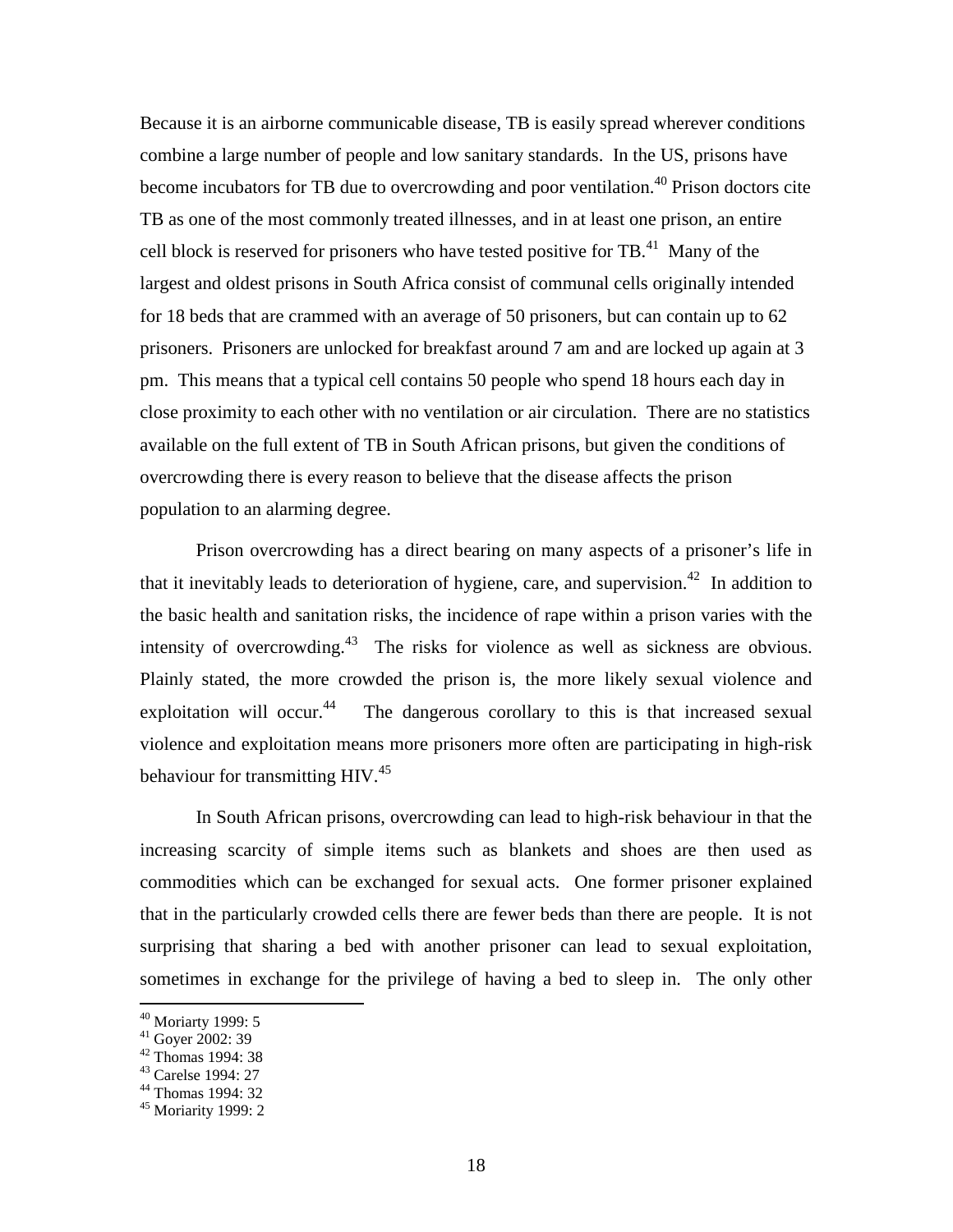options for some prisoners is to sleep in the shower or toilet as sometimes even floor space is not available.<sup>46</sup>

Even if enough beds are available, the practical reality of fitting 50 beds in a space intended for 18 means that beds are not only triple or even quadruple bunked, but placed right next to each other so that they are touching other beds on almost all sides. In a typical South African prison cell, the prisoners fortunate enough to have beds are literally sleeping side-by-side and toe-to-toe. It is not hard to imagine the implications of this lack of defined or sufficient personal space on the incidence of high-risk sexual behaviour.

## 1.2.2 Nutrition

One of the most common complaints raised by prisoners concerns food. The primary cause for the lack of decent meals is not lack of resources but the incidence of smuggling and theft in the prison kitchen, by both prisoners and staff alike.<sup>47</sup> The problem is not alleviated by those prisoners who receive visitors wanting to bring them food. Many of these items are confiscated or disallowed because of the risk of containing contraband. Even fresh fruit and vegetables are not permitted, as these could potentially be injected with drugs.<sup>48</sup> Limiting access to fruits and vegetables or other much desired foods increases demand, and thus the profit to be had from selling these items inside the prison increases creating additional incentives to steal and smuggle. The resulting restricted access to adequate nutrition has an impact on health concerns of all kinds. In particular, prisoners living with HIV are affected because proper nutrition and vitamins may postpone the development of HIV into AIDS.<sup>49</sup>

<sup>46</sup> Interview #7: Former Prisoner

<sup>47</sup>Goyer 2002: 41

 $48$ Gover 2002: 41

<sup>49</sup> United Press International 1993: 1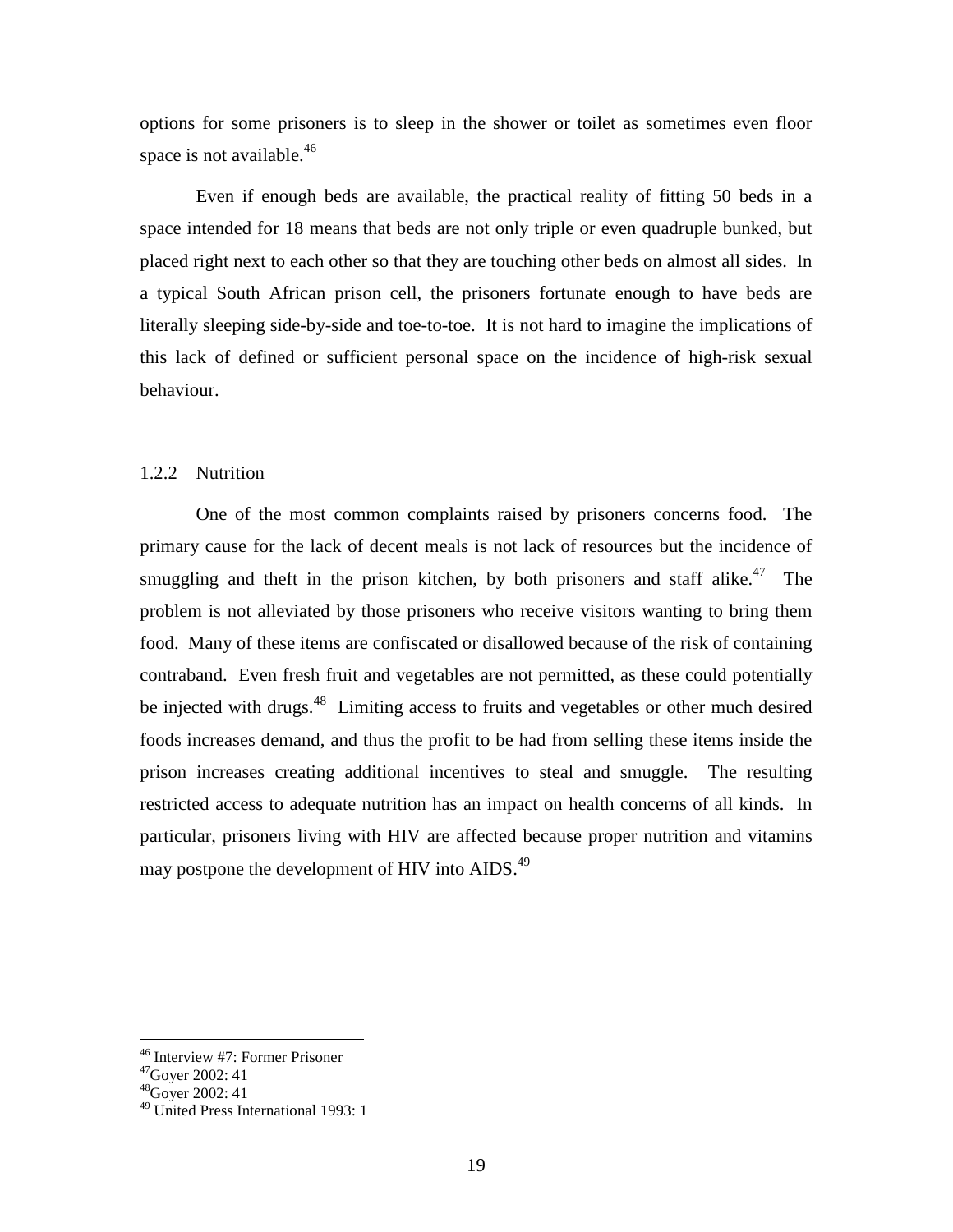## 1.2.3 Gang Activity

The power of the 26s and 28s gangs inside South African prisons pervades nearly every issue related to HIV/AIDS in prison. Much high-risk behaviour is directly related to gang activity. Membership in both gangs frequently includes tattooing, and it is not uncommon for more than one inmate to be tattooed at a time using the same needle.<sup>50</sup> Violence between prisoners that leads to bleeding is also a product of gang activity. Prisoners may be required to attack another prisoners and draw blood in order to be initiated into a gang.<sup>51</sup> For members of the 26s, the practice of stabbing another person, usually a non-gang member is referred to as *phakama* and allows the gang member to move up in rank depending on the severity of the attack and the situation of the person who is attacked. $52$ 

While the 26s engage in stabbings, the primary activity of the 28s is sex and prostitution.<sup>53</sup> The 28s hierarchy consists of two lines: one is the "men" and the other is their "wives". The men do the fighting and protecting, and the wives are the sexual partners of the fighters. In addition to being the receptive sexual partner, the wives perform many traditional feminine roles, including washing and other domestic chores.<sup>54</sup> Although the 26s and 28s may claim to eschew sexual activity, and are reportedly forbidden by the gang's official code from taking a "wife", prison staff note that sex and sexual violence is common amongst all gangsters.<sup>55</sup>

According to one former prisoner, prison wardens are also involved in gang activities, and gang members will actively recruit prison wardens as a means of increasing their power. For example, if a member of the 28s wishes to obtain a specific prisoner as a wife, he may be able to gain the complicity of a warden in transferring the targeted prisoner to the gangster's cell. The former prisoner claimed that the wardens are known not only to facilitate but also engage in sexual activities as part of their

-

<sup>50</sup> Interview #7: Former Prisoner

<sup>51</sup> Interview #7: Former Prisoner

<sup>52</sup> Interview #4: Social Worker X

<sup>53</sup> Interview #4: Social Worker X

 $54$  Interview #10: Ted Leggett

<sup>55</sup> Gear 2003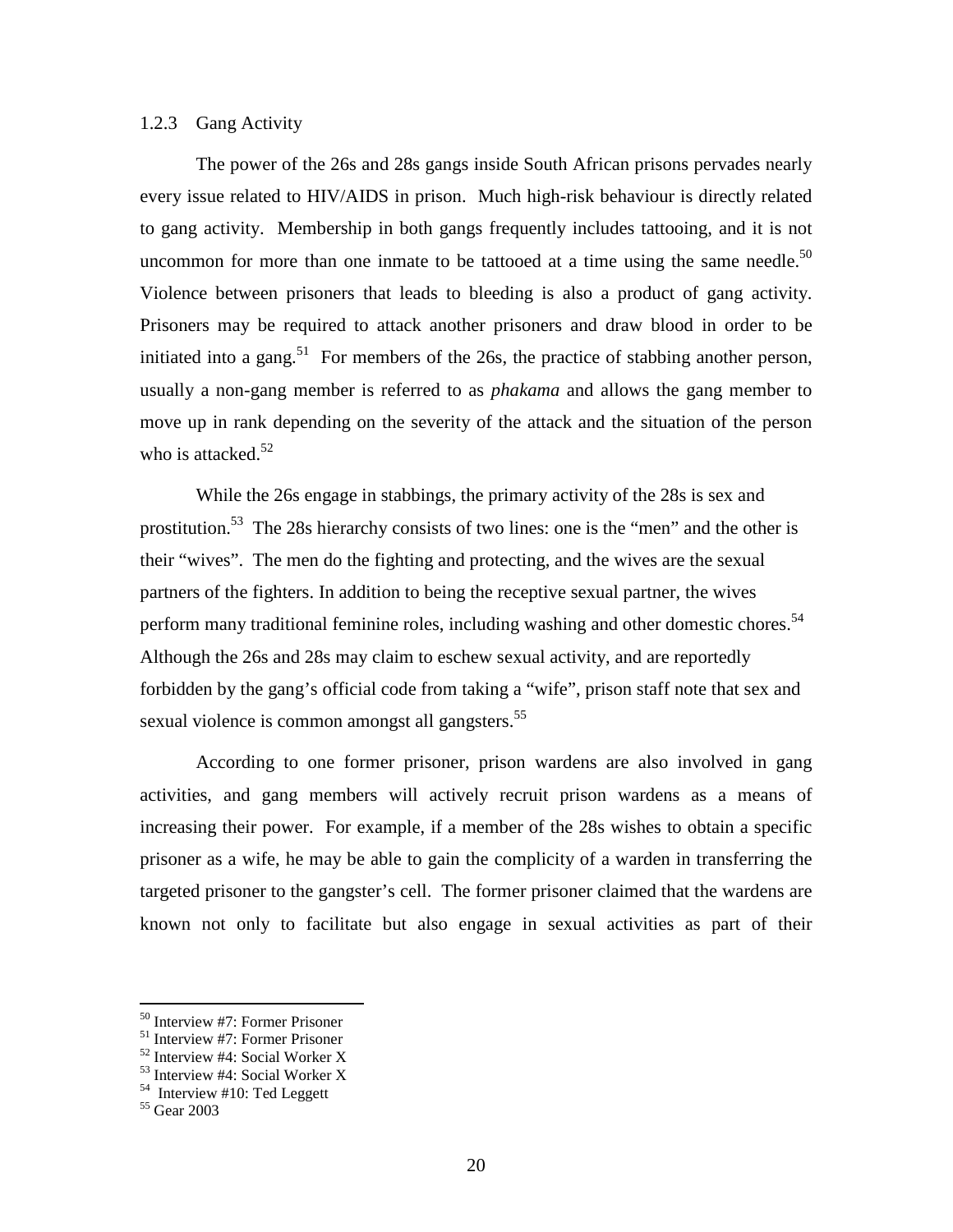membership in a gang.<sup>56</sup> The wardens' involvement with either the 26s or 28s can also extend to the smuggling in of food, weapons, cigarettes, drugs, and other items as well the prostitution of juveniles to other prisoners.

#### **2.0 HIV/AIDS Prevalence in South African Prisons**

The Department of Correctional Services does not know the HIV prevalence rate in prison. The annual report does not disclose how the current estimate, about 3%, is determined but the Department has acknowledged that this figure is "unrealistically low".<sup>57</sup> However, when the Inspecting Judge of Prisons, Judge Johannes Fagan, estimated that as many as 60% of prisoners could have HIV, the Department disputed this figure as well as being "unrealistic and unreliable".<sup>58</sup>

## 2.1.0 The Westville Report: Introduction

Judge Fagan based his estimate, in part, on the findings in The Westville Report, which was presented at a DCS research workshop in May 2002. The report presents the results of a study conducted on the nature and extent of HIV prevalence at Westville Medium B (WMB), a men's maximum-security prison in KwaZulu-Natal. From January until April 2001, a team of researchers led by HEARD in conjunction with the Medical Research Council (MRC) collected urine samples from 271 prisoners for anonymous, unlinked HIV tests. The samples were connected to a survey questionnaire, which included questions on age, race, income, education and criminal activity, as well as highrisk behaviour both prior to and during incarceration. In addition to this data collected from prisoners, semi-structured interviews were conducted with prison management and staff as well as DCS officials and relevant NGOs and academics.

## 2.1.1 DCS Embargo of the Westville Report

<sup>56</sup> Interview #7: Former Prisoner

<sup>57</sup> BuaNews: May 24, 2002

<sup>58</sup> BuaNews: May 24, 2002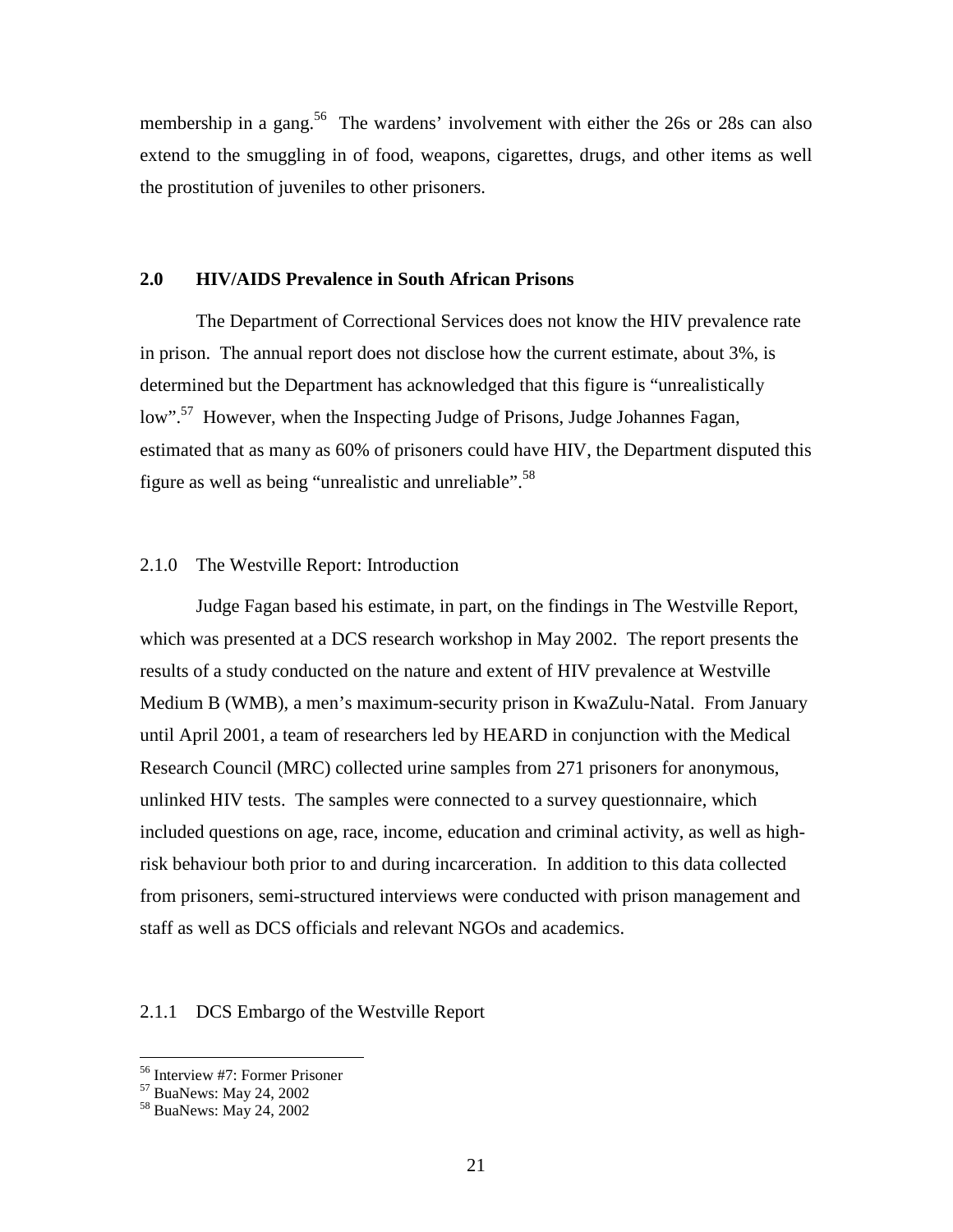Prior to commencing the research, DCS required the study co-ordinator to sign a contract agreeing not to release the results without prior approval from DCS. During the latter half of 2001, with the assistance of funding from the Ford Foundation, the findings of the study were compiled in a report entitled, "HIV/AIDS at WMB: An Analysis of Prevalence and Policy. The research team was invited to present the findings at a research workshop, attended by the DCS National Commissioner Linda Mti and approximately 30 other high level DCS officials, in Pretoria on 14 May 2002.

The following week, Judge Fagan referred to the findings of the Westville report in his presentation to the Parliamentary Portfolio Committee for Correctional Services. When newspapers ran headlines with the Judge's estimate that HIV prevalence could be as high as 60% in prisons, DCS immediately distanced itself from the estimated figure and the Judge was called to report back to the committee to provide further explanation. On the same day that a copy of the Westville report was given to committee chairman Ntshikiwane Mashimbye, the primary author received a fax from Commissioner Mti prohibiting release of the report into the public domain until seven "concerns" were resolved. The following week, on 28 May 2002, Judge Fagan apologised to the portfolio committee, explaining that his 60% HIV prevalence statistic was "a guestimate, which was not intended to be taken as a scientific fact".<sup>59</sup>

In a press conference later that day, Commissioner Mti said the report from the Westville study was confidential, and that much of its content was being seriously questioned by the Department. "The judge found himself vulnerable to an unscrupulous NGO with a particular agenda [to obtain more funding]. Let us forgive him," Mti said. $^{60}$ A few days earlier, DCS Communications Director Luzuko Jacobs released an official statement which criticised the Judge for disclosing such information and also told the press that there had never been a prevalence survey conducted in prisons.<sup>61</sup>

The researchers of the Westville study wrote a detailed response to the seven concerns presented in Commissioner Mti's fax, but received no further communication from the Commissioner or the Department regarding publication of the findings. The

<sup>&</sup>lt;sup>59</sup> South African Press Association: May 28, 2002

<sup>60</sup> South African Press Association: May 28, 2002

<sup>61</sup> BuaNews: May 24, 2002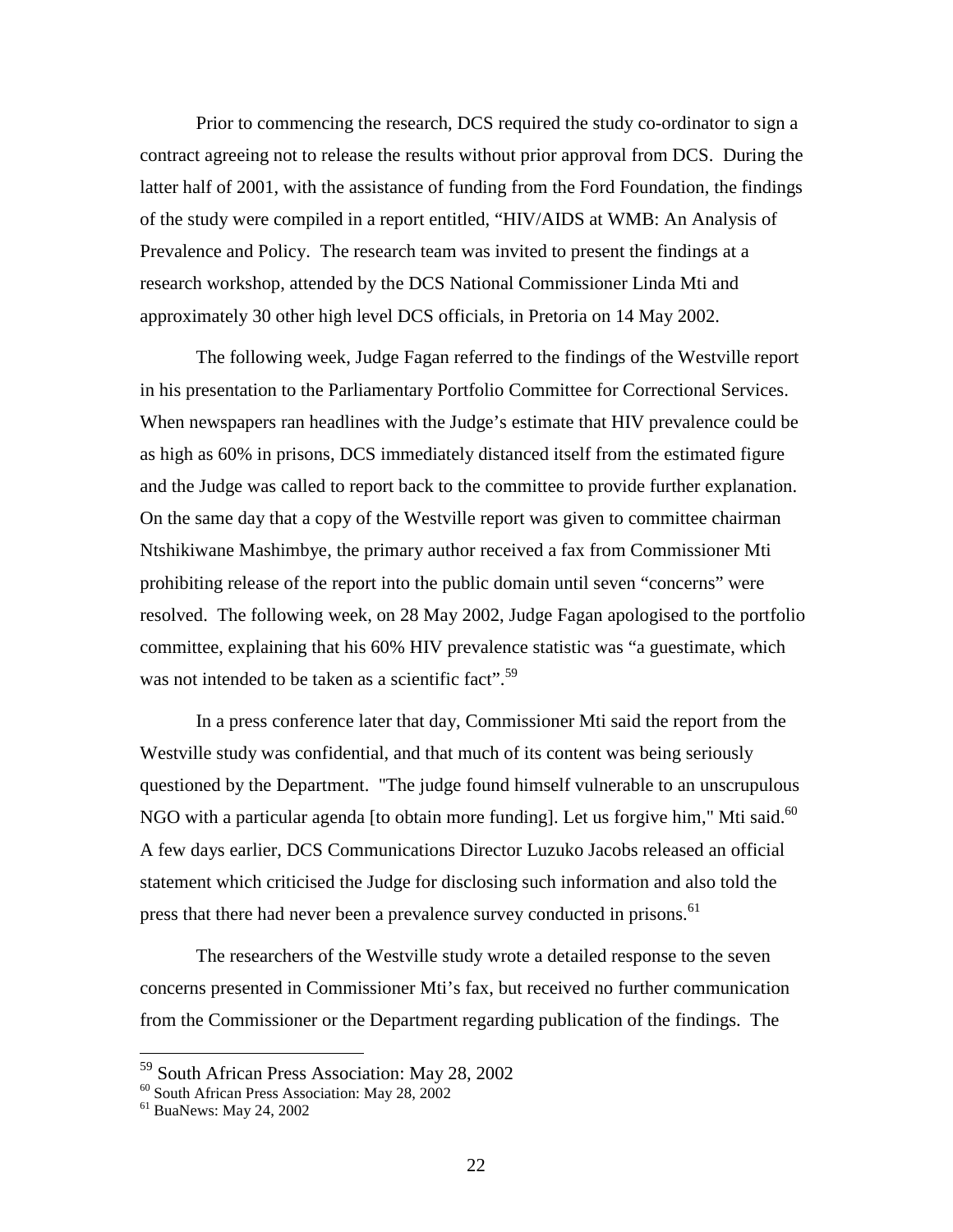research team also requested an opportunity to present, and defend, the findings of the report to the parliamentary committee but this request was refused. ANC MP and chairman Mr. Mashimbye explained that the report was intended for the Commissioner and thus presentation to the committee would be "inappropriate."

A few weeks after the Commissioner specifically prohibited the release of the report, Special Assignment aired an expose of corruption at Grootvlei prison in Bloemfontein. Less than a week later, Commissioner Mti declared a three-month moratorium on all prison research. The last directive received from the Commissioner regarding the Westville report was a command to remove any and all reference to the possibility of future research, particularly any statements about the need for a study of a selection of several prisons across the country. Almost two years later, the findings of the Westville report, the only study ever conducted on HIV prevalence in a South African prison, remains under embargo by DCS. Any and all publications that draw from the data must be first submitted to DCS for review. The actual report is considered the property of DCS and cannot be released into the public domain without DCS approval.

## 2.1.2 Permission Granted to the AIDS Law Project and the Treatment Action Campaign

The AIDS Law Project and the Treatment Action Campaign requested and have received permission from DCS to use the findings of the Westville Report in this submission. In many respects, the information from the Westville Report is very limited, but it is the only empirical data available on the nature and extent of HIV prevalence in a prison in South Africa. Although the study was only conducted in one prison, WMB is the largest men's maximum-security prison in KwaZulu-Natal and one of the largest in the entire country. It is also the location of the prison hospital that serves the entire prison population of KwaZulu-Natal. For these reasons, although the data is drawn from just one prison, it can provide valuable insights for addressing HIV/AIDS in South African prisons in general.

23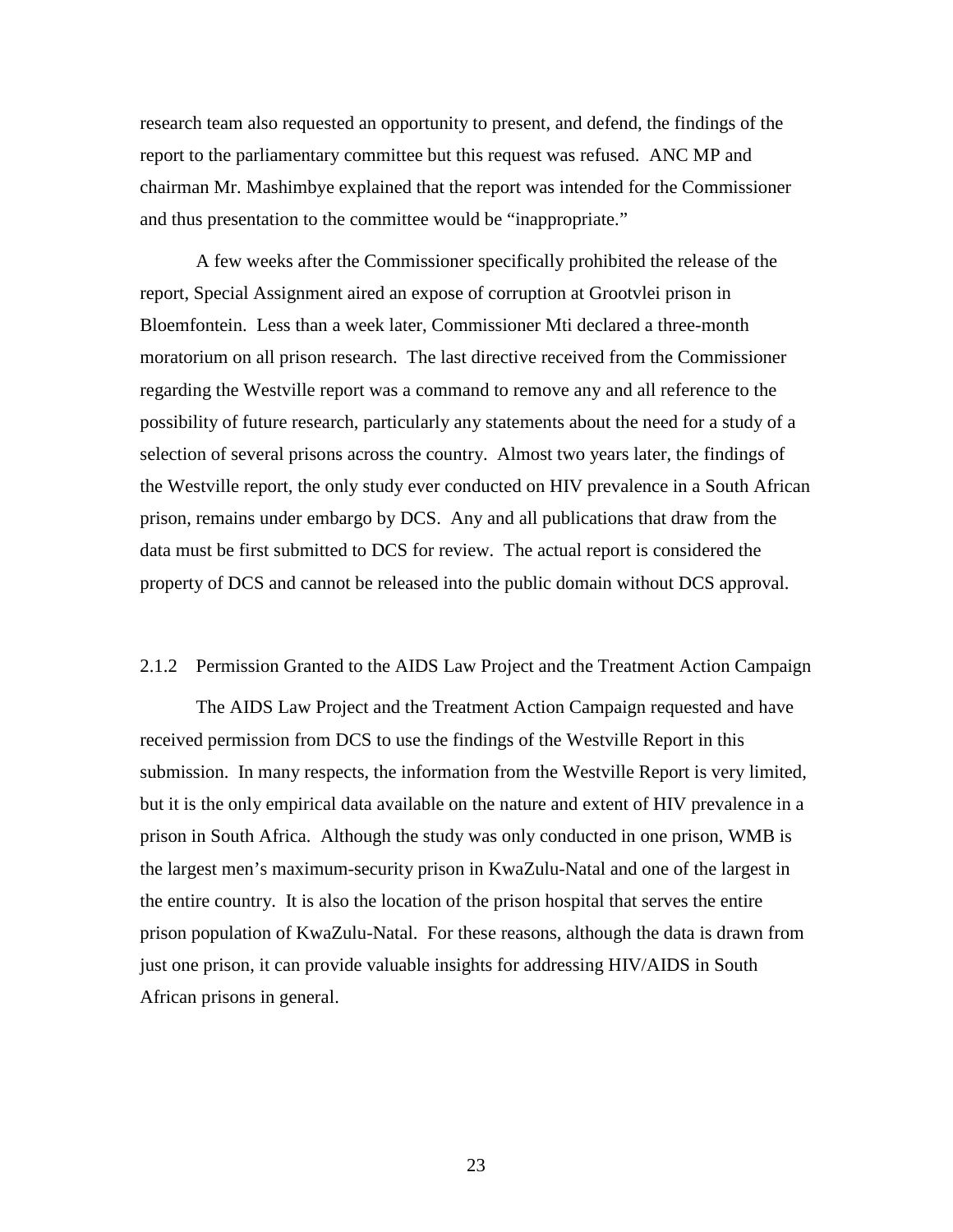## 2.1.3 Methodology

The study findings are based on a sample size of 271 prisoners from WMB who were tested and interviewed in January 2001. At that time, there were 2,635 prisoners in Westville Medium B, thus resulting in a sample size of  $10.3\%$ .<sup>62</sup> Although the Westville prison complex consists of several facilities and houses more than 5,000 prisoners, this sample was drawn only from Medium B, the men's maximum security facility, and thus the relevant population is only those prisoners who were in Medium B at the time of the study.

## 2.1.4 HIV Prevalence at Westville Medium B

Of the 271 individuals on whom usable specimens were obtained, 80 (30%; 95% CI 24.5 – 35.5) were infected with HIV. The age distribution differs from that of the general community, in that the highest levels are amongst 20 to 25 year olds (20/47; 43%) rather than 25 to 34 year olds as seen in the most comprehensive national study. Also, the length of incarceration is a significant determinative factor for HIV prevalence. Prisoners who have been incarcerated for less then 2 years are at the highest risk for HIV infection. This may reflect the prison sexual exploitation dynamic, where older established prisoners target younger, newly arrived prisoners for sexual assault, exploitation, and rape.

The age distribution of HIV and the relationship between length of incarceration and HIV status is shown in Table 2.

| Length of     | All ages | $<$ 25 yr | $25 - 29$ yr | $30 - 34$ yr | $35 - 40$ yr | $>40$ yr |
|---------------|----------|-----------|--------------|--------------|--------------|----------|
| incarceration | $HIV +$  | $HIV +$   | $HIV +$      | $HIV +$      | $HIV +$      | $HIV +$  |
| $0-2$ yrs     | 48/123   | 12/27     | 19/42        | 9/27         | 6/14         | 2/13     |
|               | 39%      | 44%       | 45%          | 33%          | 43%          | 15%      |

*Table 2.1: The relationship between HIV infection and length of incarceration*

<sup>62</sup> Westville Medium B Records Department: 2001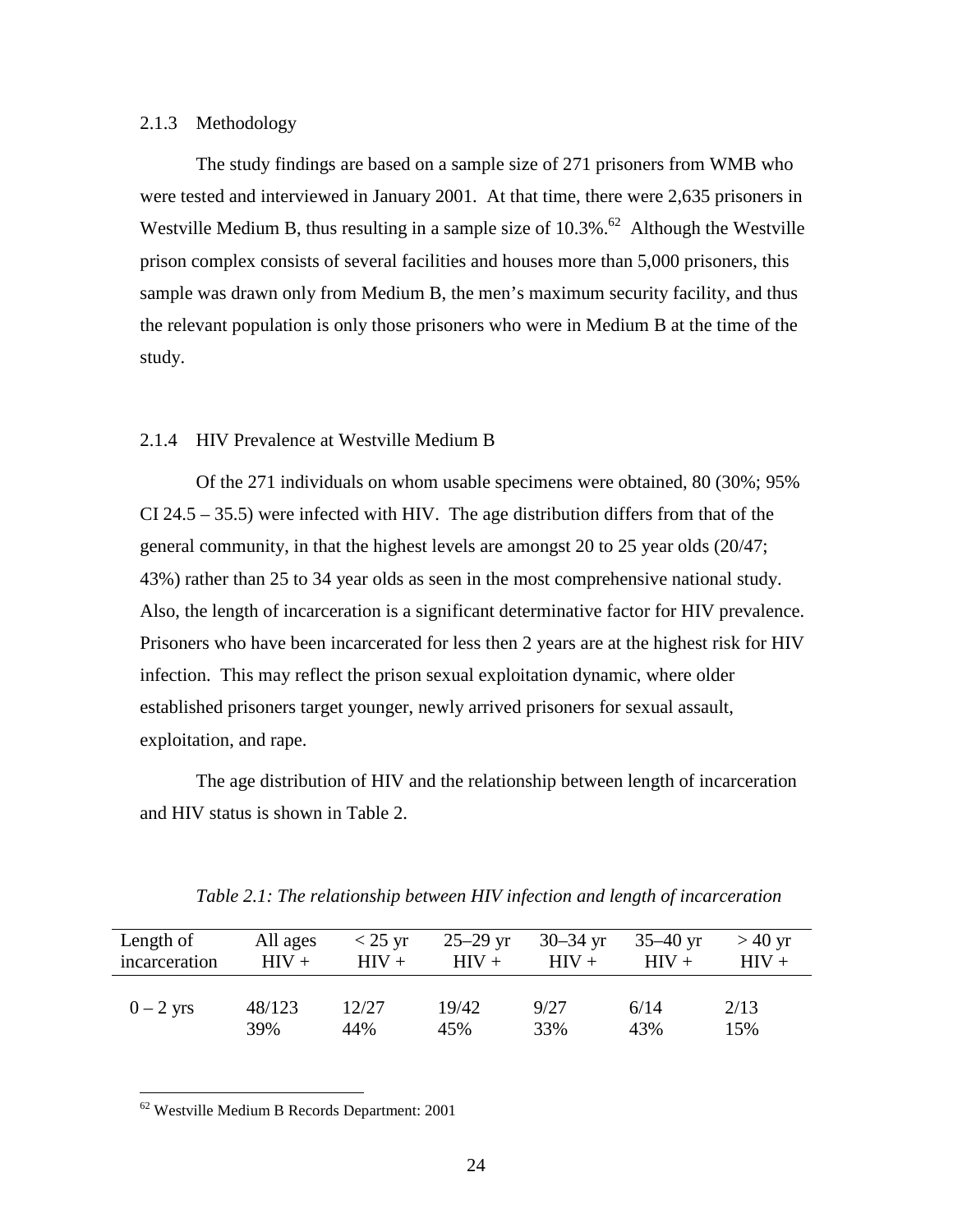| $> 2 - 4$ yrs | 23/75  | 4/11  | 10/31  | 5/12  | 2/6   | 2/15 |
|---------------|--------|-------|--------|-------|-------|------|
|               | 31%    | 36%   | 32%    | 42%   | 33%   | 13%  |
| $>$ 4 years   | 9/73   | 4/9   | 2/27   | 1/17  | 2/13  | 0/7  |
|               | 12%    | 44%   | 7%     | 6%    | 15%   | 0%   |
| Total         | 80/271 | 20/47 | 31/100 | 15/56 | 10/33 | 4/35 |
|               | 30%    | 43%   | 31%    | 27%   | 30%   | 11%  |

Source: Goyer, et. al., *HIV/AIDS at Westville Medium B: An Analysis of Prevalence and Policy*, DCS 2002

Those who have been in prison for longer than 5 years have a markedly lower risk of HIV infection. Regardless of age or race, 35.9% of prisoners who were incarcerated for less than 5 years were infected with HIV compared to 12.3% of those who had been in prison for 5 years or more (RR 2.9;  $95\%$  CI 1.67 – 5.26). There were no cases of HIV infection among the 13 inmates who have been incarcerated for more than 8 years. $63$  This could be explained by the lower probability of transmission from the receptive to the insertive participant in anal intercourse, as older prisoners who have been incarcerated for a longer time are more likely to assume the male role in an exploitative sexual relationship. Also, lower rates of HIV infection for prisoners who have already served five years in prison could be attributed to the lower HIV prevalence in the general population at the time of incarceration. Finally, prisoners who have been incarcerated for more than five years may be less likely to be HIV positive because a prisoner with HIV is not expected to live more than five years in the prison environment. As a consequence of poor health care, nutrition, stress, violence and exposure to a higher concentration of disease and opportunistic infections, prisoners living with HIV/AIDS are not expected to survive a sentence longer than 5 years.

Sexually transmitted infections (STIs) are significantly related to HIV, both in prison and in the general population. Table 2.2 shows that a history or diagnosis of an STI increased the risk 2 to 3 fold of being infected with HIV.

<sup>63</sup> Goyer 2002: 42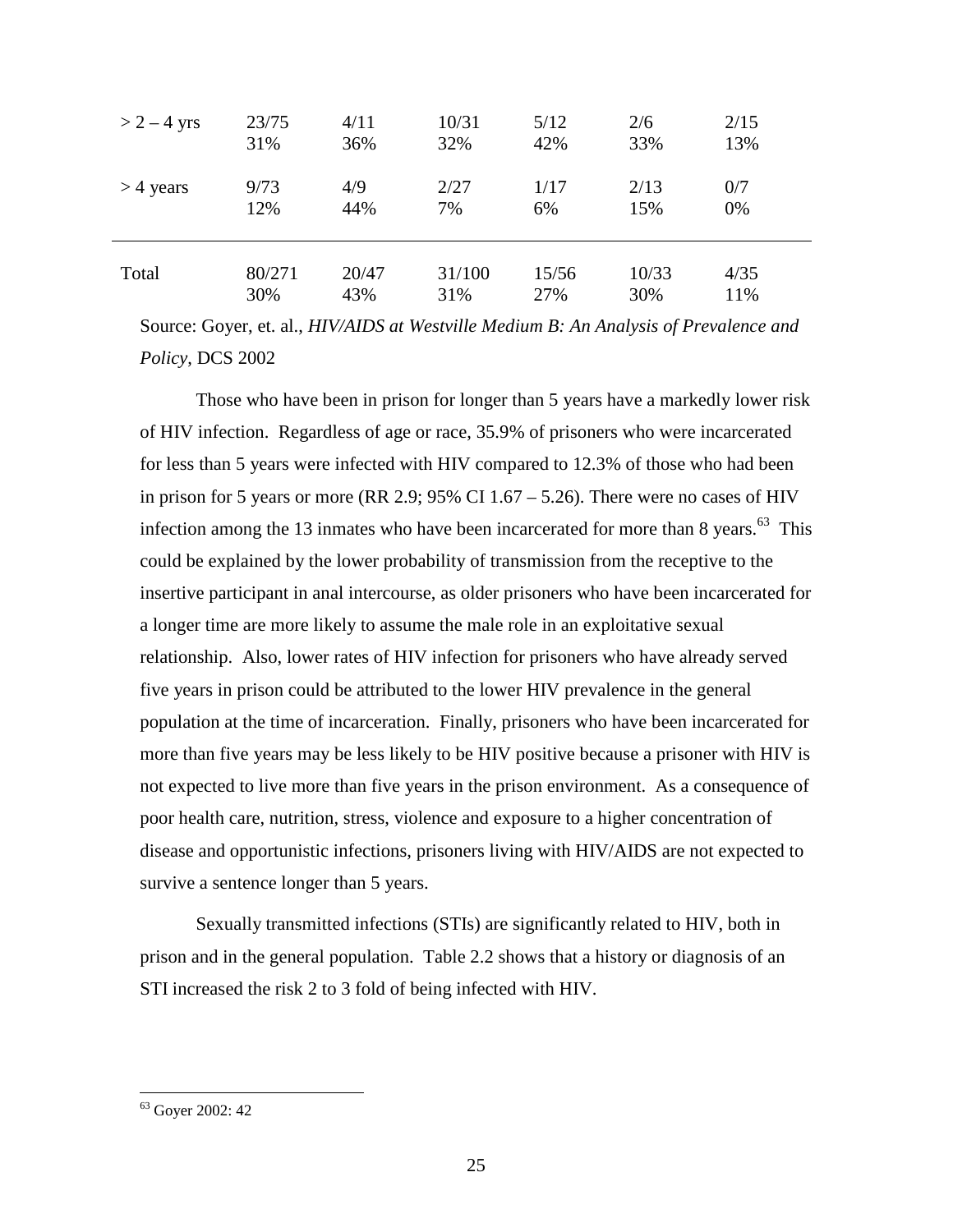|                     | Prevalence of HIV<br>infection |                         | Relative<br>Risk | Confidence<br>intervals |
|---------------------|--------------------------------|-------------------------|------------------|-------------------------|
|                     | History of<br><b>STI</b>       | No history<br>of an STI |                  |                         |
| Previous history of | 59/156                         | 20/112                  | 2.1              | $1.4 - 3.2$             |
| an STI diagnosis    | 37.8%                          | 17.9%                   |                  |                         |
| Previous history of | 65/159                         | 14/109                  | 3.2              | $2.0 - 5.0$             |
| genital sores       | 40.9%                          | 12.8%                   |                  |                         |
| Diagnosis of an STI | 16/24                          | 64/241                  | 2.5              | $1.6 - 3.9$             |
| in prison           | 66.7%                          | 26.6%                   |                  |                         |

*Table 2.2: The relationship between HIV infection and STIs among prison inmates.* 

Source: Goyer, et. al., *HIV/AIDS at Westville Medium B: An Analysis of Prevalence and Policy*, DCS 2002

The nature of a prisoners' offence was not a determinative factor of HIV prevalence, even for prisoners serving sentences for sexual crimes. Knowledge about HIV/AIDS and prevention methods was very high. The HIV testing for this study was anonymous and unlinked, but many prisoners requested voluntary counseling and HIV testing. Only 16 of the prisoners tested reported having tested positive for HIV previously, but 8 of those actually tested negative.<sup>64</sup>

## 2.2 DCS Statistics

DCS includes statistics on HIV/AIDS infection in the prisons in its Annual Report. However, these statistics reflect only the reported cases from the health services of each prison and are not considered reliable. The DCS statistics underestimate the extent of HIV infection because reporting is inconsistent and often AIDS-related deaths are recorded only as TB or pneumonia. According to the DCS 1999 Annual Report, there were 2,600 registered HIV positive cases, 136 prisoners with AIDS, and 2,897 new cases of TB as of 31 December 1999.<sup>65</sup> This translates to an HIV prevalence rate of 1.6% and AIDS prevalence of 0.08%. According to UNAIDS, HIV/AIDS sero-prevalence for adults in the general population in South Africa in 1999 was estimated at 19.94%. <sup>66</sup>

<sup>64</sup> Goyer 2002: 44

<sup>65</sup> DCS Annual Report 1999: 19

<sup>66</sup> UNAIDS (South Africa) 2000: 3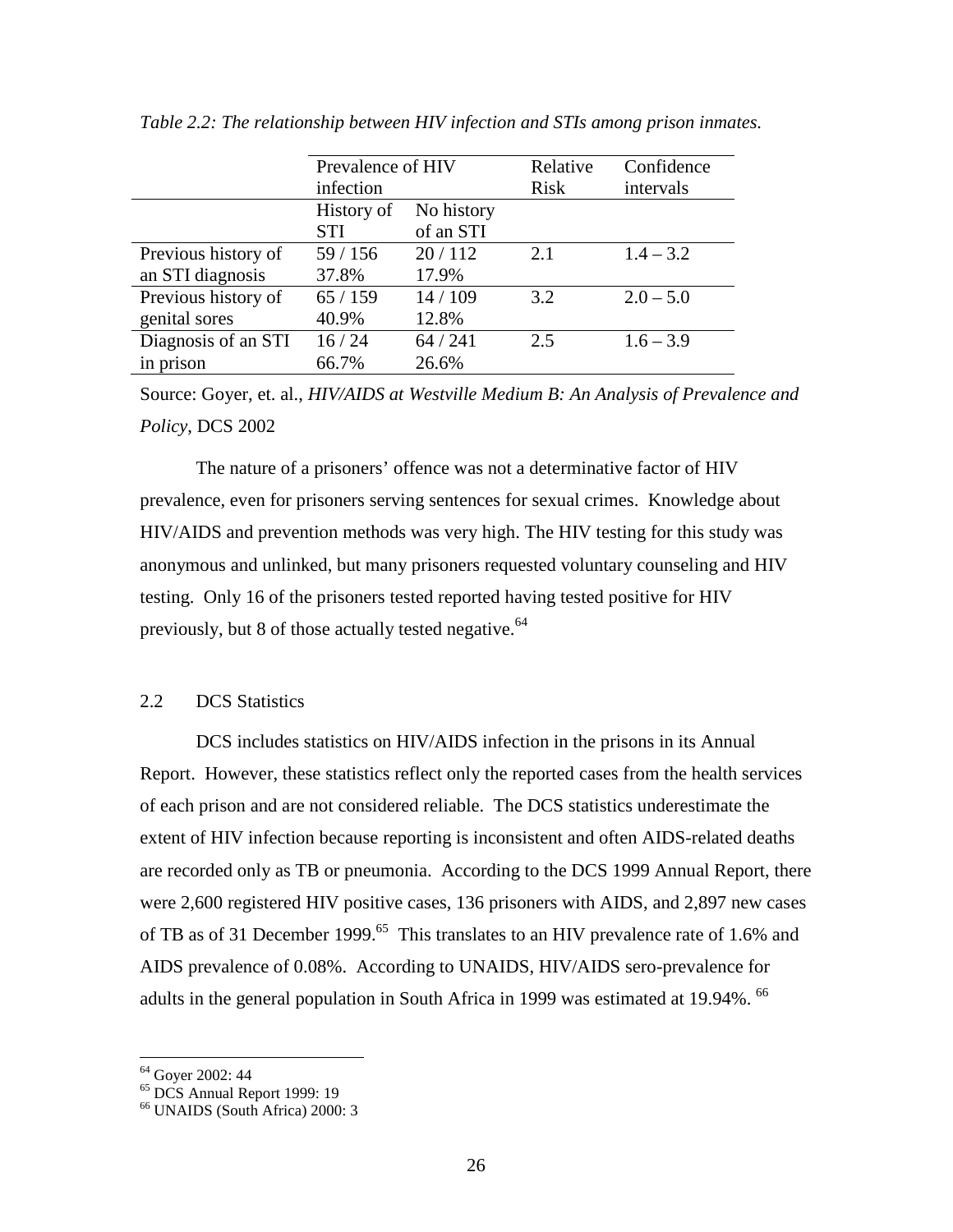Clearly, the DCS statistics significantly underestimate HIV/AIDS prevalence in South African prisons.

## 2.3 Deaths from AIDS in Prison

Because prevalence statistics are not presently available, the data on the number of natural deaths in prisons can be useful for understanding the real impact of HIV/AIDS on the prison population. There were 1,389 natural deaths in prison during 2002; an increase of 647% from 1995.<sup>67</sup> The increase in the prisoner population was 52% over the same period. Table 2.3 shows the increasing number of natural deaths in prison per 1000 prisoners.

| Year | <b>Per 1000</b> |
|------|-----------------|
| 1995 | 1.65            |
| 1996 | 1.68            |
| 1997 | 2.30            |
| 1998 | 3.65            |
| 1999 | 4.53            |
| 2000 | 6.38            |
| 2001 | 6.61            |
| 2002 | $7.75^{68}$     |

*Table 2.3: Natural Deaths in South African Prisons per 1000 Prisoners* 

Source: *1999, 2000, 2001, and 2002/2003 Annual Reports*, Office of the Inspecting Judge

It is difficult to determine how many of these deaths can be attributed to AIDS, because some records list only TB or pneumonia as the cause of death. However, based on examinations of death records at Westville Medium B, as well as the investigations of the Judicial Inspectorate, 90 to 95% of natural deaths in prisons can be attributed to AIDS. The dramatic increase in prison deaths shows that prisoners are particularly and increasingly likely to die from AIDS.

 $67$  Office of the Judicial Inspectorate 2001: 19

<sup>68</sup> Office of the Judicial Inspectorate 2001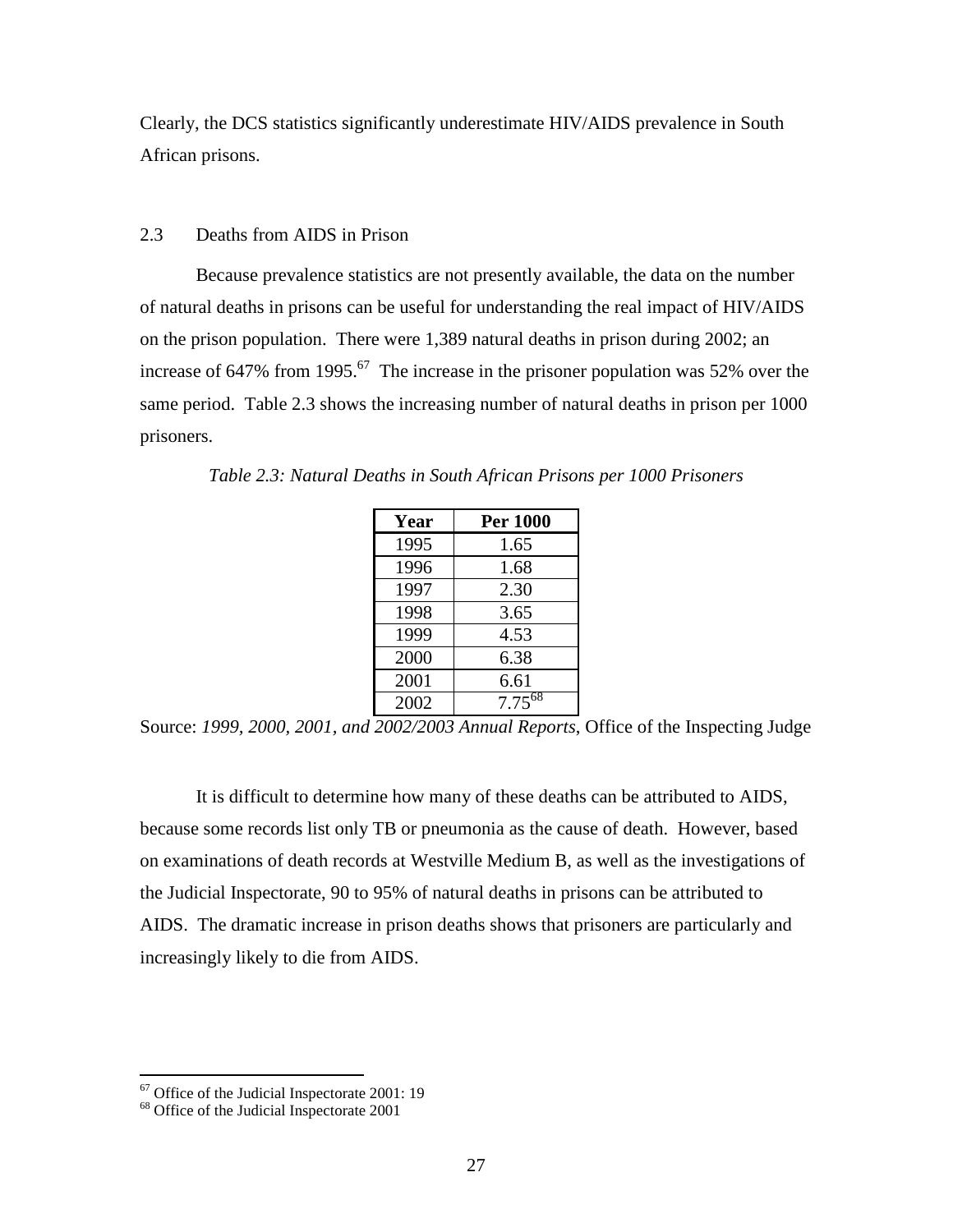## 2.4 The Judicial Inspectorate

Aware of the limitations of DCS statistics, the Judicial Inspectorate conducted its own investigation into rising prison deaths. Examining post-mortem reports, the office determined that 90% of deaths in custody are from AIDS-related causes. Using figures from 1995 until 1999 and assuming the escalation would continue, the projection showed that by 2010 nearly 45,000 prisoners will die whilst incarcerated. According to this calculation, natural deaths in prison were predicted to increase 43.3% from 737 in 1999 to 1,056 natural deaths in custody in 2000. The actual figure was even higher than expected, as natural deaths in prison actually increased 47.5% to 1,087 during 2000.<sup>69</sup>

<sup>69</sup> Office of the Judicial Inspectorate 2000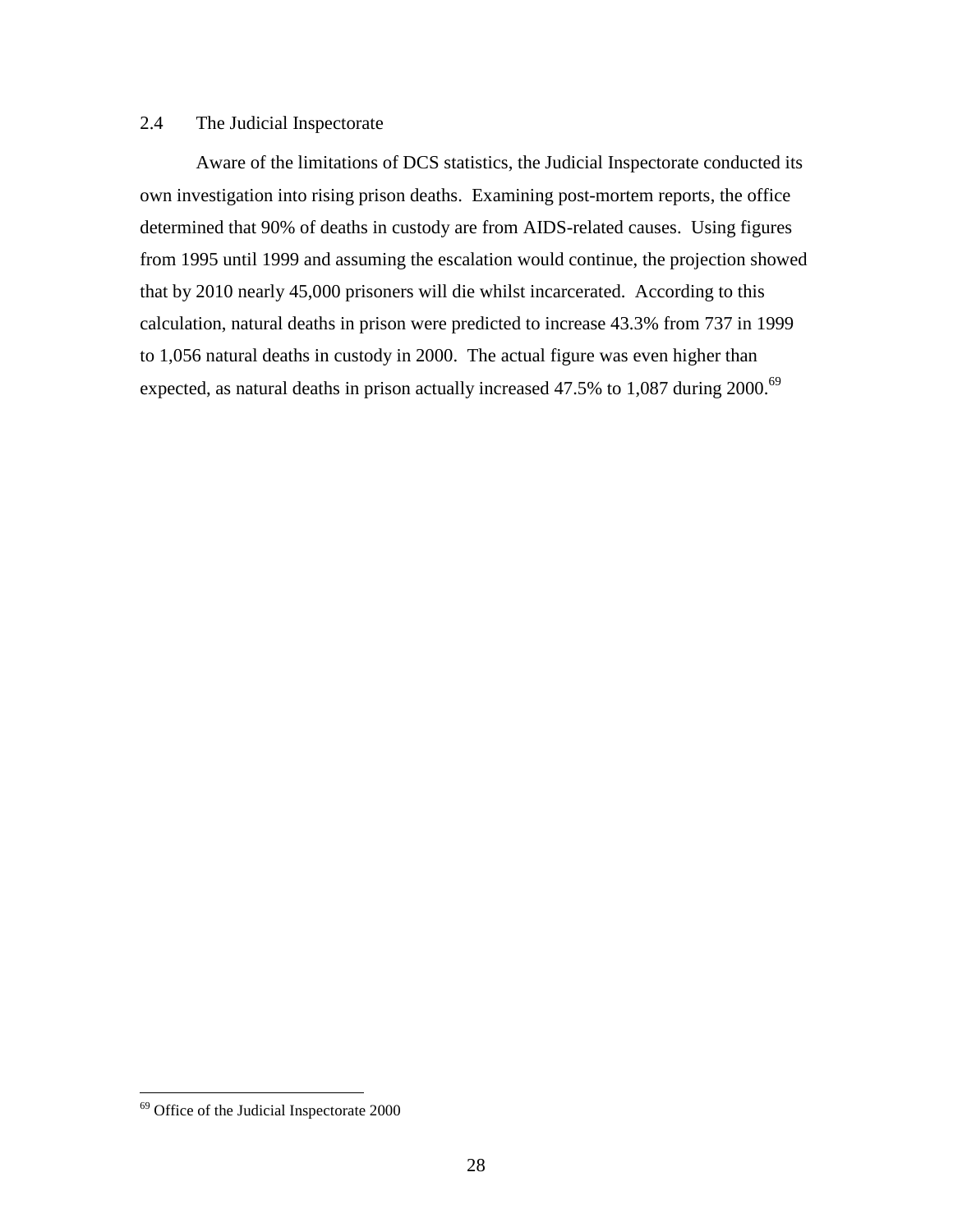## **3.0 HIV/AIDS Policy**

## 3.1 Previous Policies

The first policy to address HIV/AIDS in the South African prison system was formulated in 1992 and was criticised as based on 'fear, lack of knowledge, and prejudice'.<sup>70</sup> The DCS approach was to segregate prisoners living with HIV, a policy which was not officially implemented until 1995. The procedure consisted of interviewing new prisoners to determine if they were involved in high-risk behaviour, testing those who were considered at high risk for HIV, and then segregating prisoners with HIV in a separate facility from the general prison population.

Prisoners considered "high risk" were those who were illegal aliens, those convicted of sexual crimes, intravenous drug users, or those "who have had sexual contact whilst abroad, specifically in those countries where HIV-infection is present in 10% or more of the population"<sup>71</sup>

If a prisoner was determined to be high risk, he or she was segregated from the general prison population as well as from the HIV/AIDS section until an HIV antibody test was administered.<sup>72</sup> The policy, as it was written, also required that all high risk prisoners be referred to a medical officer, where they were given pre-test counselling, asked for their informed consent to the test, and then given post-test counselling.<sup>73</sup> According to the policy paper, test results were to be kept confidential, but were required to be reported to the head of the prison.<sup>74</sup>

By the mid 90's, the DCS policy came under scrutiny in light of the WHO Guidelines on HIV Infection and AIDS in Prison which condemned segregation policies. The primary changes to be considered included the desegregation of "high risk" inmates and inmates living with HIV and the distribution of condoms to prisoners on the same basis as they are available in the general community. The issue of condom distribution provides an excellent context for examining the denialist tendencies of the South African

<sup>70</sup>Achmat 1996: 13

<sup>71</sup> DCS 1992: 2

<sup>72</sup> DCS 1992: 4

 $^{73}$  DCS 1992: 2

<sup>&</sup>lt;sup>74</sup> DCS 1992: 5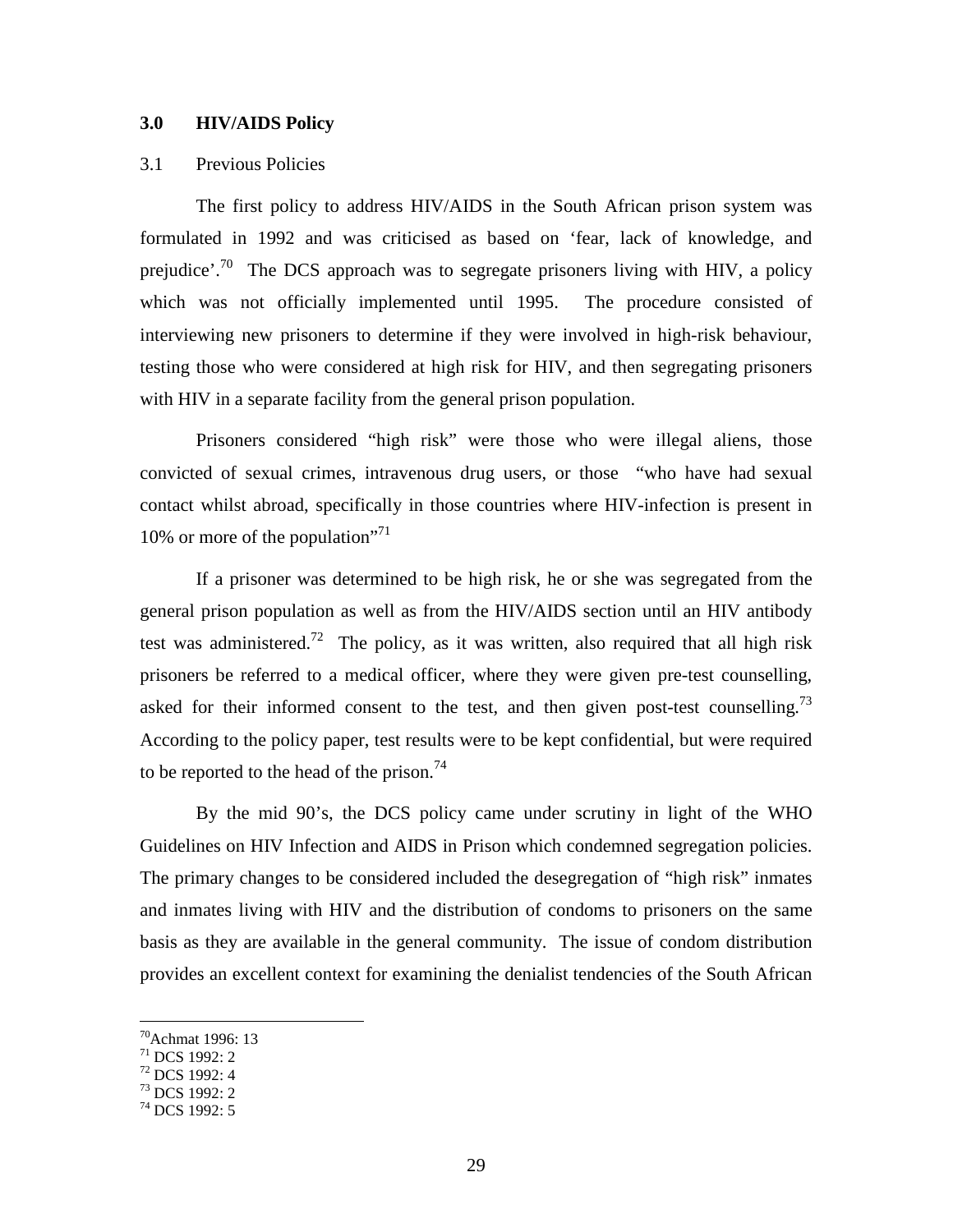government with regard to HIV/AIDS policies. Minister Mzimela "led the chorus of denials" when he said that condoms would not be distributed in the prisons until he was presented with irrefutable evidence that sexual activity took place.<sup>75</sup> In 1994, the DCS produced a White Paper that declared, "Sex, in whatever form, cannot be condoned and authorised for prisoners in South Africa."<sup>76</sup> The paper went on to specifically dismiss any suggestions concerning condom distribution within the prison, citing that sexual activity in prisons is neither permitted nor tolerated.<sup>77</sup>

## 3.2 Initial Reforms

 During the second half of 1996, a policy amendment paper was distributed to prison officials which ended the practice of segregating HIV positive prisoners. Instead of recommending prisoners for HIV testing upon admission, prisoners were only to be tested when they requested a test or were tested upon recommendation by the District Surgeon. In either case, the prisoner's written consent was required before the test could be administered. In order to try to prevent HIV transmission in the prison, the revised policy advocated extensive AIDS education and counselling for the inmates and staff, and encouraged all prison staff to practice "Universal Precautions."<sup>78</sup> The concept of universal precautions is that all potentially contaminated fluids are to be treated as if they are HIV+, and appropriate safety measures to prevent infection should be followed in every instance.

 In addition to reversing the earlier policy of segregation, the amendment also introduced a number of specific programmes to be implemented on the provincial as well as the prison level. The first of these was the provision of STI clinics at all prison hospitals. These clinics would be run by the nursing staff, and would provide testing, treatment, counselling, and information regarding STI's for prisoners.<sup>79</sup> Nurses were also instructed to monitor the condition of patients with HIV/AIDS, arrange diet supplements

<sup>75</sup> Giffard 1999: 41

<sup>76</sup> DCS 1994: 8

<sup>77</sup> DCS 1994: 10

<sup>&</sup>lt;sup>78</sup> DCS "Desegregation" 1996:  $§2.1 - 2.2$ 

<sup>79</sup> DCS "Desegregation" 1996: §3.2.2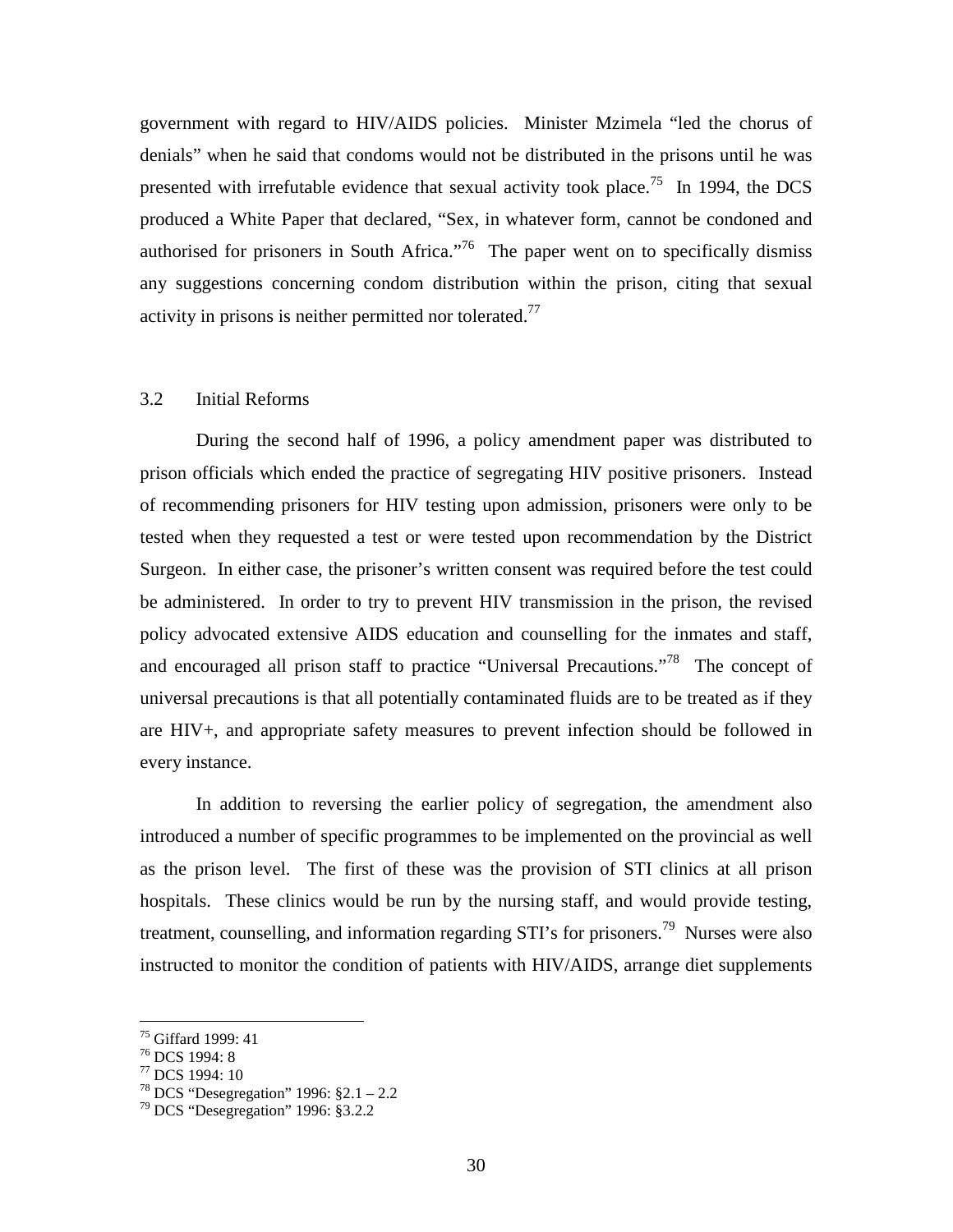and consultations with psychologists, social workers, medical specialists and other professionals.<sup>80</sup>

 As well as the policy amendment paper, a separate policy document circulated to the provincial commissioners related to the distribution of condoms to prisoners. The new policy allowed for condoms to be "provided to the prison population on the same basis as condoms provided in the community."<sup>81</sup> Part of the implementation required that a prisoner would not receive condoms, "before having undergone education/counselling regarding AIDS, the use of condoms and the dangers of 'high-risk behaviour."<sup>82</sup> Condoms could be supplied to prisoners only on request and only by a nurse trained as an AIDS counsellor.<sup>83</sup> The condoms would be supplied and paid for by the Department of Health (DOH), and therefore the DCS was not to purchase condoms with departmental funds.<sup>84</sup>

In order to help with implementation of these new policies, DCS directed that each province appoint a member of the nursing staff to act as Provincial HIV/AIDS Coordinator. The duties of the co-ordinator include training inmates and staff on "universal precautions" practices, monitoring STI clinics, arranging information sessions for both staff and inmates on the policy change, and organising the distribution of condoms.<sup>85</sup> The provincial co-ordinator is also expected to liase with AIDS counsellors at each of the prisons in the province, and identify and train AIDS counsellors for those prisons which do not have one.<sup>86</sup>

In the case of **C v Minister of Correctional Services 1996 (4) SA 292 (T)**, a prisoner was given an HIV test. He had been told that the test was an HIV test and that he had the right to refuse. Even though there was a prison policy that the testing of prisoners could only be done with informed consent, he was not given pre-test or post-test counselling and was given very little time to decide whether or not to have the test. When he had found out that he had HIV, the prisoner issued summons against the Minister for

<sup>80</sup> DCS "Condoms" 1996: §3.2

<sup>81</sup> DCS "Condoms" 1996: §1

<sup>82</sup> DCS "Condoms" 1996: §2

<sup>83</sup> DCS "Condoms" 1996: §4.5

<sup>84</sup> DCS "Condoms" 1996: §4.1

 $85$  DCS "Desegregation" 1996: §3.2.1

<sup>86</sup> DCS "Condoms" 1996: §3.1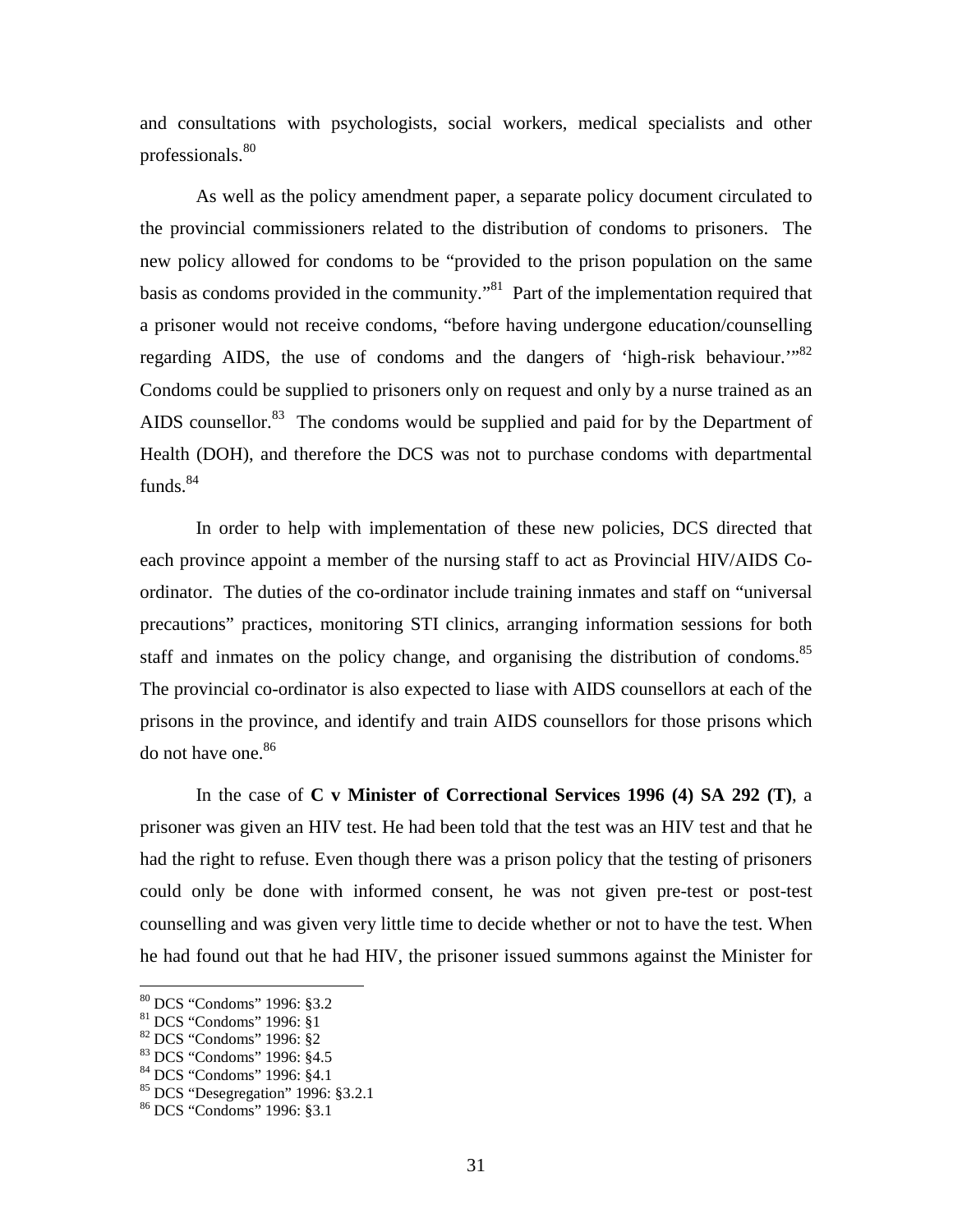violating his right to privacy. The Court agreed that as the prisoner had not been given proper pre-test and post-test counselling and had had little time to decide, he had not been able to give informed consent to the test.

In yet another case, **W and others v Minister of Correctional Services (Unreported, Cape Town Supreme Court, Case No: 2434/96)**, the judge ordered that prisons must:

Treat the status of all prisoners with HIV/AIDS confidentially;

Protect prisoners from stigmatisation because of their HIV status or sexual orientation;

Make sure that condoms are provided to prisoners;

Make treatment available to prisoners with HIV and AIDS;

Only test prisoners for HIV with their informed consent;

Not deny prisoners work solely on the basis of HIV status;

Not discriminate against prisoners with HIV as far as accommodation and ablution facilities;

Provide education and information on HIV and AIDS to all prisoners and prison staff.

## 3.3 Current Policy

In October 2002, DCS again updated its policies for HIV/AIDS in prisons. The most significant change was that condoms are now to be easily accessible and available at all times. Prisoners no longer have to gain access to a member of the health staff and request condoms in person one at a time, but instead, condoms are to be available from dispensers in common areas. This is an important improvement in the condom policy but it still not enough. The condoms are still not lubricated and therefore may break during anal intercourse. Water based lubricants are not available at all, either from dispensers or upon request, in the prison. Also, the condom dispensers are in common areas, where any prisoner who wishes to access condoms, can be observed doing so by wardens and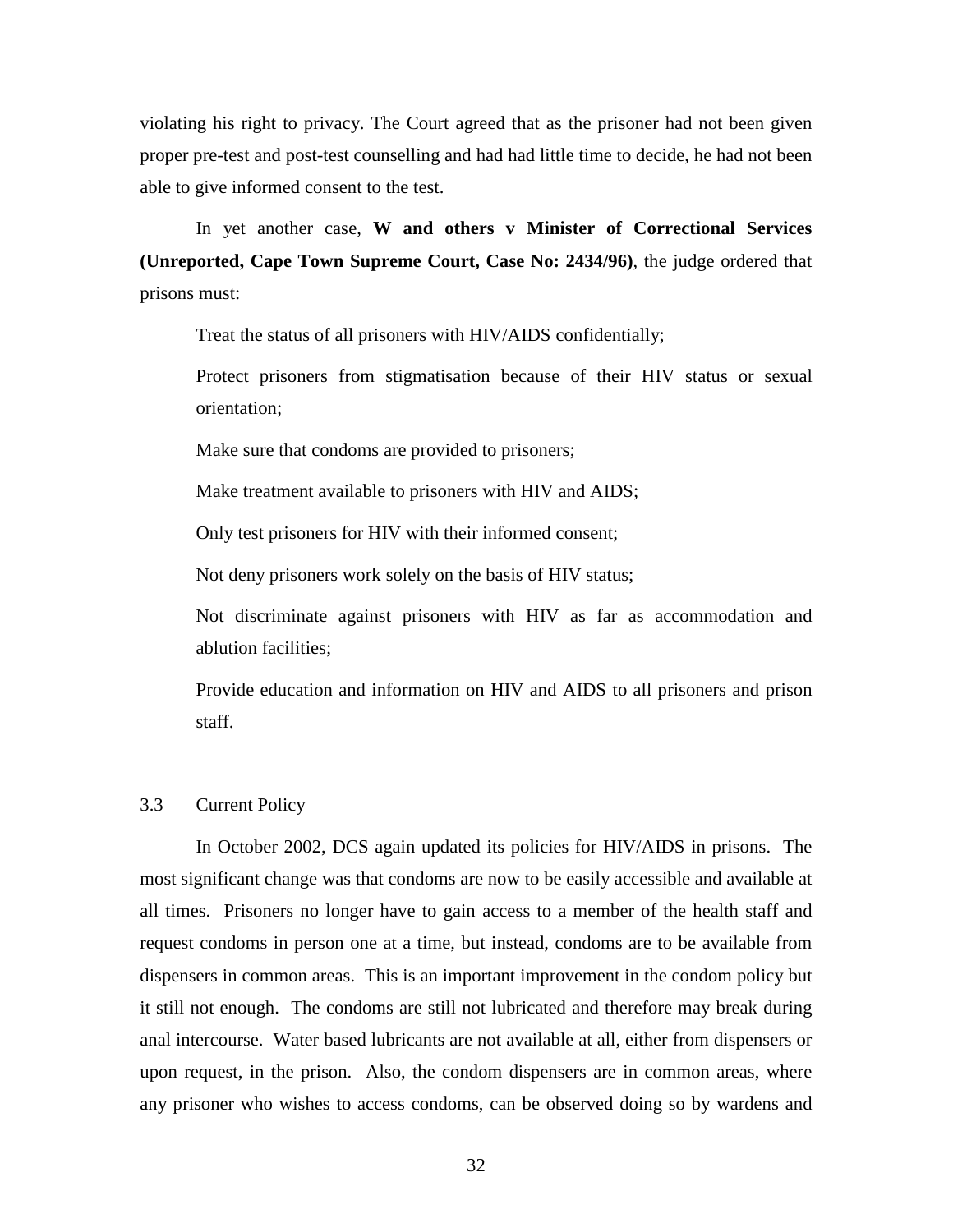other prisoners. Given that sex is against prison regulations, and consensual sex goes against the norm of violence and exploitation of sex in the prison sub-culture, few prisoners are likely to brave the watchful eye of their captors or in their peers to access condoms.

Post Exposure Prophylaxis (PEP) is available only to prison staff and officials who are exposed during the course of their duties, and to prisoners who are exposed while working in the health facilities. There is no policy for the provision of PEP to those who report sexual assault or other potential exposure to HIV. Given that the DoH has pledged to provide PEP to survivors of sexual violence in the general community, prisoners should also be afforded the opportunity to preventative treatment for HIV/AIDS, as well as the basic treatment required for the many other physical and mental harms associated with sexual violence. $87$  There is currently a protocol for the provision of PEP, however it is unclear when this protocol will be implemented. Underreporting of sexual violence in prison is indicative of the lack of security in their persons that prisoners face. Providing life-saving treatment could be a start to encouraging survivors of sexual violence in prison to come forward, seek treatment, and help to address the problem.

## 3.3 Implementation

## 3.3.1 Testing

<u>.</u>

 According to the 1996 policy document, "testing for the HIV virus must only be done on medical grounds on recommendation of the District Surgeon or by request of the prisoner and with his/her written consent."<sup>88</sup> However, prisoners are often not able to receive a test upon request because of cost constraints.<sup>89</sup> When HEARD conducted anonymous unlinked HIV testing in January 2001, more than half of the prisoners who voluntarily participated, asked to be informed of their HIV status. When a proposal was submitted to the DCS Provincial Commissioner to offer testing and counselling for these

<sup>&</sup>lt;sup>87</sup> See, generally, Human Rights Watch, Deadly Delay: South Africa's Efforts to Prevent HIV in Survivors of Sexual Violence 2004

<sup>88</sup> DCS "Desegregation" 1996: 1

<sup>89</sup> Interview #3: WMB Health Staff C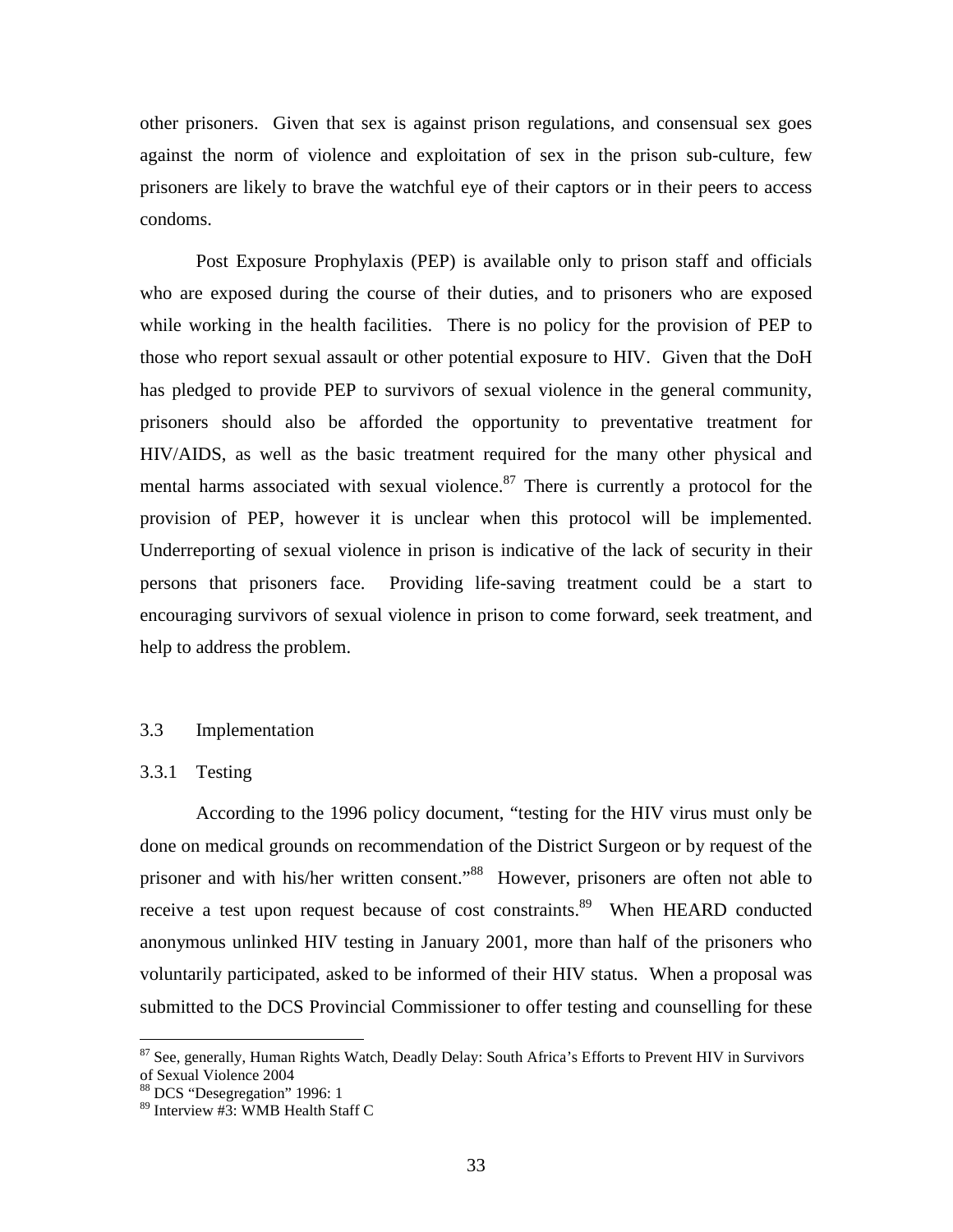prisoners, at no cost to the department*,* the request was denied on the grounds of security issues. Arguably, informing a prisoner of his HIV status when appropriate medical treatment, anti-retroviral therapy and better nutrition are not available, could cause considerable unrest, particularly in light of the expected number of prisoners infected. However, denying prisoner requests to learn their HIV status not only contravenes DCS policy but also violates the equivalence principle as prescribed by WHO guidelines and may be a violation of the constitutional rights of prisoners.

## 3.3.2 Condoms

The DCS policy to distribute condoms was the result of a hard fought battle, waged by several pressure groups including Lawyers for Human Rights and the South African Prisoners Organisation for Human Rights (SAPOHR). Unfortunately, the policy does not achieve its objectives because of both poor design and implementation. Prisoners will not request a condom in a face-to-face encounter with a member of the health staff, and are unlikely to take them from dispensers in common areas when the guards are watching. However, even assuming that the condom distribution policy was appropriately designed, the policy would still fail because the actual condoms issued are not strong enough for anal intercourse. According to health staff, the condoms provided break during anal intercourse thus negating any effort to reduce HIV transmission.<sup>90</sup> The condoms are issued by the DoH and are the same as those provided in the general community. However, this is one instance where the standard which applies to the general community is not appropriate in the prison environment.

## 3.3.3 Resources

<u>.</u>

The DCS policies for addressing HIV/AIDS include an encouraging emphasis on HIV/AIDS education and other programmes with the establishment of a Provincial HIV/AIDS Co-ordinator (PHC). The PHC is identified as a member of the nursing staff in each province whose duties include:

<sup>90</sup> Interview #2: WMB Health Staff B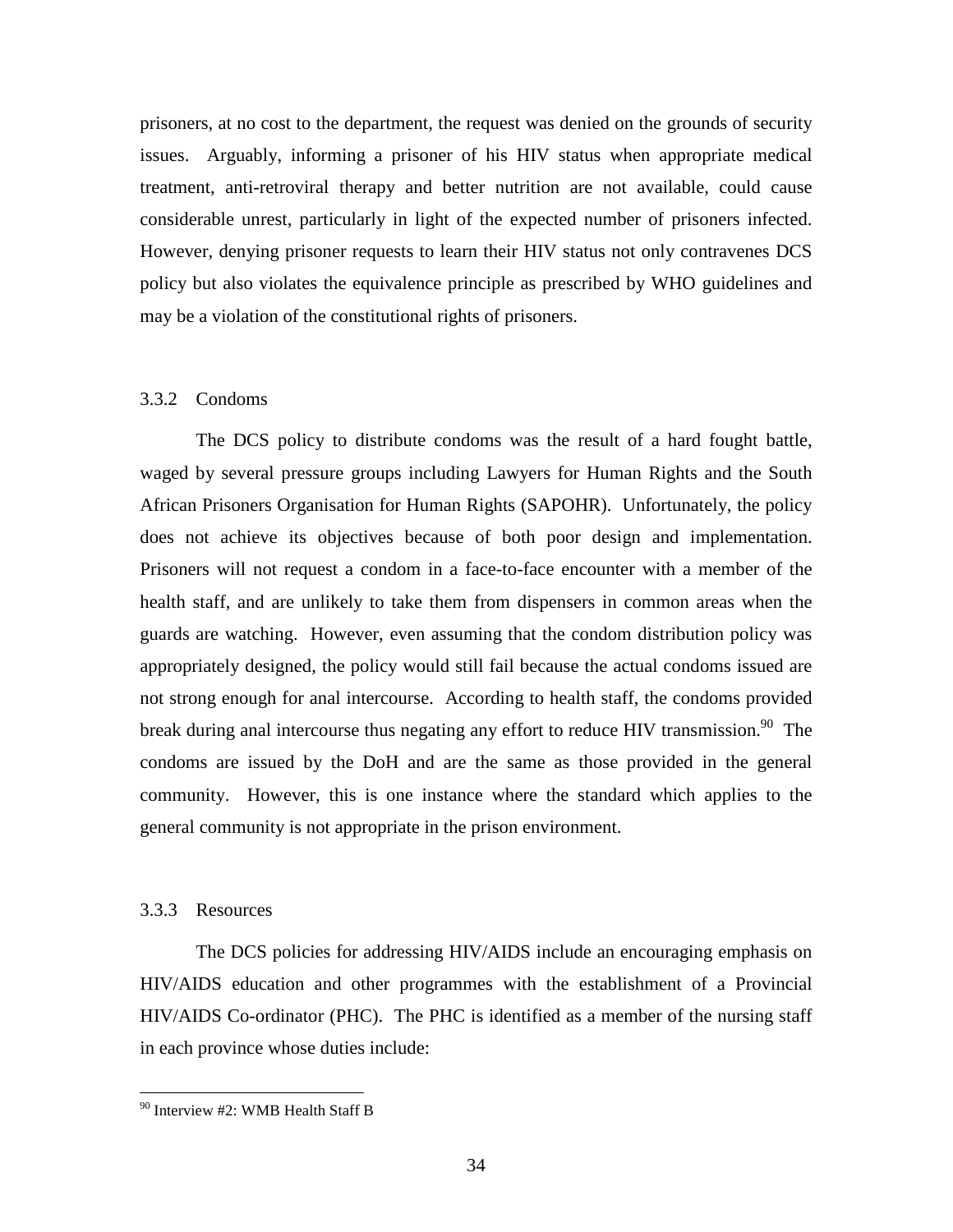- 1. To advise Commanders and Heads of Prisons on the implementation of [HIV/AIDS] policy
- 2. To co-ordinate the practice of "Universal Precautions" in all prisons in the province
- 3. To monitor the efficiency of STD clinics in all the prisons in the province
- 4. To arrange information sessions in consultation with all the Commanders at all prisons in order to inform the staff and the prison population of the policy amendment.
- 5. All other duties as indicated in the directive on the provision of condoms.<sup>91</sup>

The province of KwaZulu-Natal contains 28,375 prisoners in 38 prisons from Ladysmith to Port Shepstone, Durban and Vryheid.<sup>92</sup> The PHC for KwaZulu-Natal is responsible for programme and education to reach each of these prisons, including both prisoners and staff, *in addition* to her regular duties as a full-time member of the nursing staff. She is not paid any additional salary for her role as PHC, nor is she provided with transport or reimbursed for the use of her personal vehicle.<sup>93</sup> From her experience, inmates have revealed a startling lack of knowledge about HIV and a keen, almost desperate, desire to learn more about HIV/AIDS. However, many do not even know that a provincial co-ordinator exists or that HIV/AIDS educational programmes were supposed to be available in the prison. While the DCS policy succeeded in identifying the need for a PHC position to address HIV/AIDS issues in the prisons, the policy is not able to achieve maximum effect because of the lack of any, let alone sufficient, resources to support the efforts of the PHC.

In spite of the lack of resources and absent any official instruction or support, the health and social workers at WMB have succeeded in implementing successful programmes for addressing HIV/AIDS. The positive results of these bottom-up

 $91$  DCS De-segregation 1996: 6-7

<sup>&</sup>lt;sup>92</sup> DCS 30 June 2000

<sup>93</sup> Interview #1: WMB Health Worker A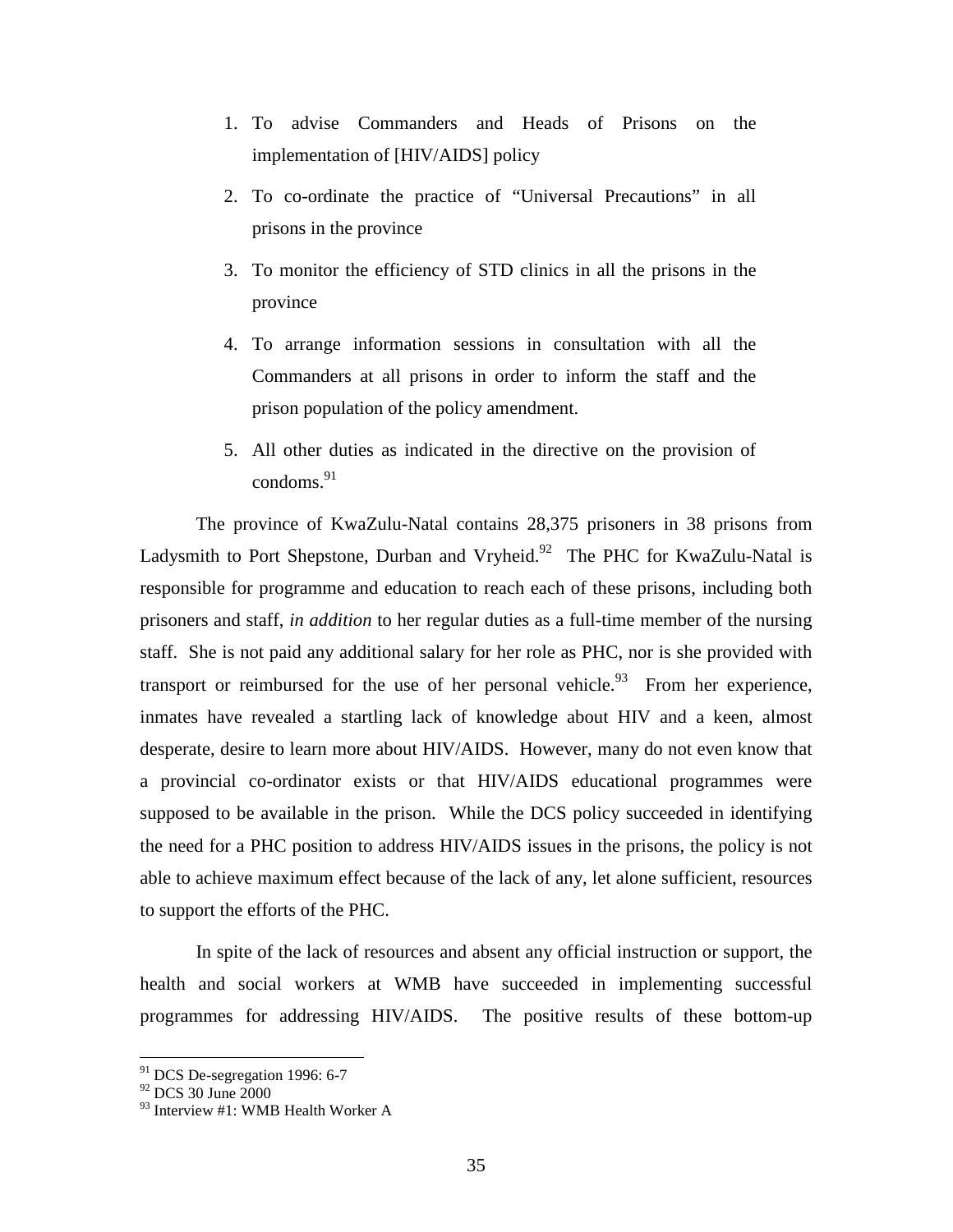approaches to HIV/AIDS attest to the benefits of incorporating local implementation structures in the policy development process. To illustrate, social workers and psychologists have organised a support group for prisoners with HIV, although it is sometimes not possible for prisoners to attend due to staff shortages: there aren't any guards available to escort them to the room where the support group meets.<sup>94</sup> One social worker described an exercise from the HIV support group where prisoners are asked to identify positives as well as negative aspects in their personal situation and encouraged to emphasise the positive aspects as a coping strategy for their situation. The group has also learned beadwork skills and meets to make beaded AIDS awareness pins. This project does not receive any funding from the department however and the prisoners must use their own money, usually provided by relatives, to buy the beads and other materials necessary to make the pins. When the prisoners finish making a batch of pins they are given to the relatives to try and sell outside the prison. This programme is entirely run by social workers who do not receive extra compensation or even their own budget for AIDS-related programmes.<sup>95</sup>

 While the support group helps address the needs of prisoners living with HIV, peer education programmes have been organised to respond to the needs of the general prison population. With the assistance of prisoners, guards, and other staff at WMB, certain peer leaders have been identified and engaged in an education programme aimed at disseminating HIV/AIDS information in a manner that will be best received by other prisoners. As with other social settings, prisoners are more likely to absorb information that is obtained from people with similar backgrounds and experiences, thus peer education programmes have become a common recommendation for effective HIV/AIDS intervention. The peer education programme at WMB consists of around 20 prisoners but faces many of the same limitations as the HIV support group due to the lack of resources.<sup>96</sup>

The ability of social workers and psychologists at WMB to provide HIV education is considerably constrained by the lack of basic infrastructure requirements

<sup>&</sup>lt;sup>94</sup> Interview #5: Social Worker Y

 $95$  Interview #4: Social Worker X

<sup>&</sup>lt;sup>96</sup> Interview #4: Social Worker X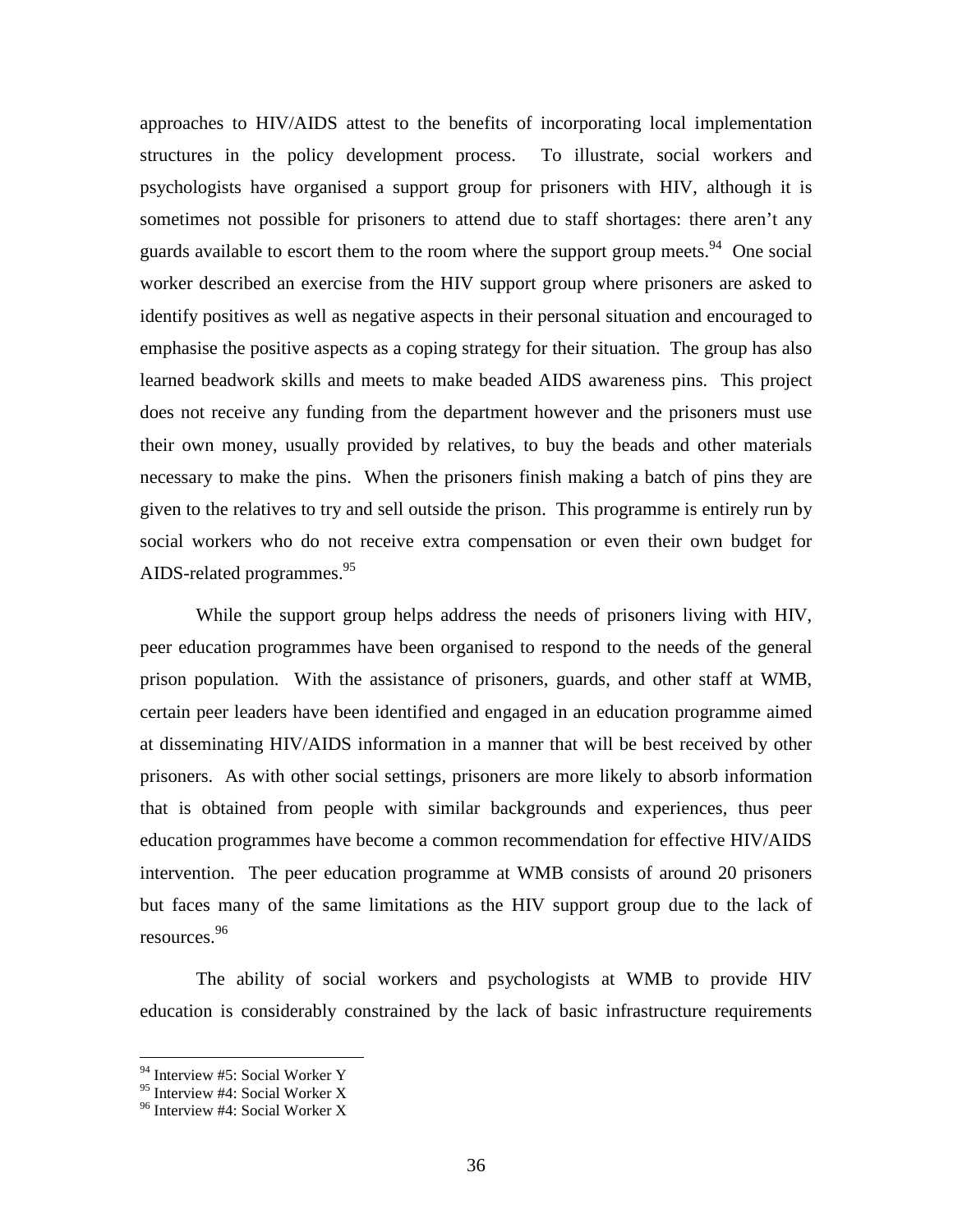such as computers and Internet access. Few staff members at WMB have email, some do not even have computers, and many do not have printers or even reliable phone services. Frequently, the phone lines at WMB simply stop working and no calls are able to go in or out, sometimes for the entire Westville prison complex.

## 3.4 Early Release

No mention was made in either of the May 1996 policy documents of a programme of early release for prisoners dying of AIDS. WHO Guidelines on HIV Infection and AIDS in Prison eventually led South African policy makers to discontinue segregation practices, but did not seem to have an official impact regarding early release. In the WHO Guidelines, Section L.51 states:

If compatible with considerations of security and judicial procedures, prisoners with advanced AIDS should be granted compassionate early release, as far as possible, in order to facilitate contact with their families and friends and to allow them to face death with dignity and in freedom.<sup>97</sup>

Prior to the AIDS epidemic, prisons normally maintained a programme of early release for the relatively rare occurrence of prisoners who were terminally ill. Today, this policy desperately needs to be updated to accommodate the increasing number of prisoners who are dying of AIDS while incarcerated.

The official policy regarding early release at consists of numerous bureaucratic levels, with the result that most prisoners die before their release is approved. If the health staff believes that a prisoner should be released, the prisoner must be seen by the district surgeon as well as a specialist from the outside. This specialist only visits once a week, and must see the patient twice: once to order additional tests and x-rays, and a second time to review the results. The specialist recommendation is then sent on to the parole board, and a social worker is notified, who must determine if the prisoner will have adequate housing and care upon release.<sup>98</sup> This is no mean feat as many prisoners come from township areas where their families live in makeshift substandard housing and access to postal services or phone lines is considerably limited. Sometimes the family

<sup>&</sup>lt;sup>97</sup> WHO 1993: 9

<sup>98</sup> Interview #4: Social Worker X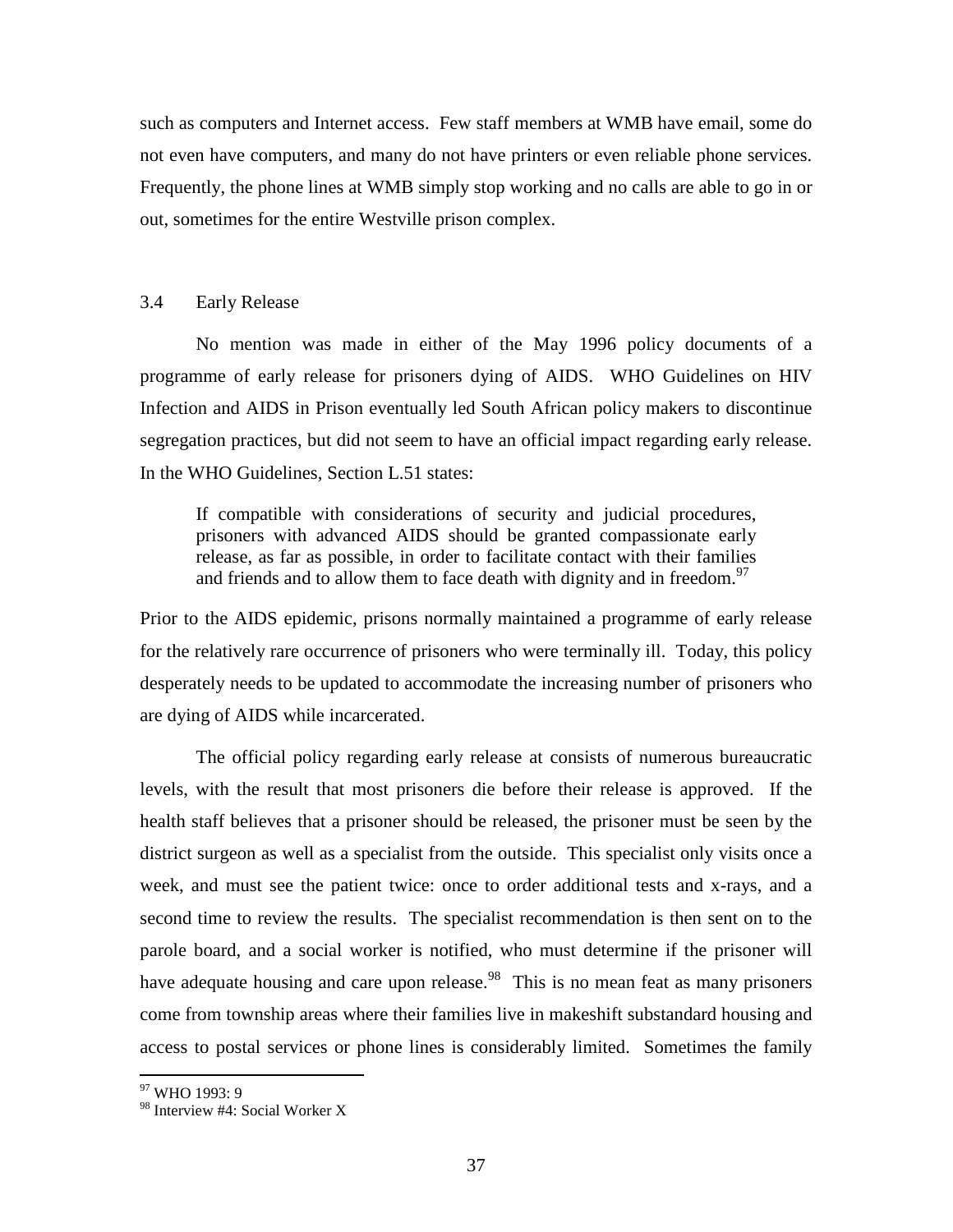does not wish to care for the prisoner, either as a result of misguided fears associated with HIV or because of they cannot afford the cost of burial services.<sup>99</sup>

Assuming the social worker is able to surmount these difficulties, there is still the matter of the parole board which must visit the prisoner to make sure that the prisoner listed on the records submitted is the same prisoner that is sick and dying in the prison hospital. This entire process usually takes several weeks and can even stretch out for more than two months. According to one interviewee in the prison hospital, an application for early release was sent in for a prisoner in February 2000. The prisoner died in March, and on April  $16<sup>th</sup>$ , the approval for early release was granted.<sup>100</sup> For one social worker, who processes an average of five prisoners for early release each week, only one of her cases has lived long enough to go home to die.<sup>101</sup>

In the case of **S v Cloete 1995 (1) SACR 367 (W)**, in an appeal made in 1994, a prisoner serving a five year sentence for fraud was released early from prison and placed under correctional supervision. The Judge revised a decision made by the Magistrate and ruled that the prisoner's medical condition (his HIV status) was a good reason to release him and agree that "his condition is such and has changed so that to continue to serve imprisonment would be a far harsher sentence for him than for any other person serving a similar sentence."

<sup>&</sup>lt;sup>99</sup> Interview #4: Social Worker X

 $100$  Interview #2: Health Worker B

<sup>&</sup>lt;sup>101</sup> Interview #4: Social Worker X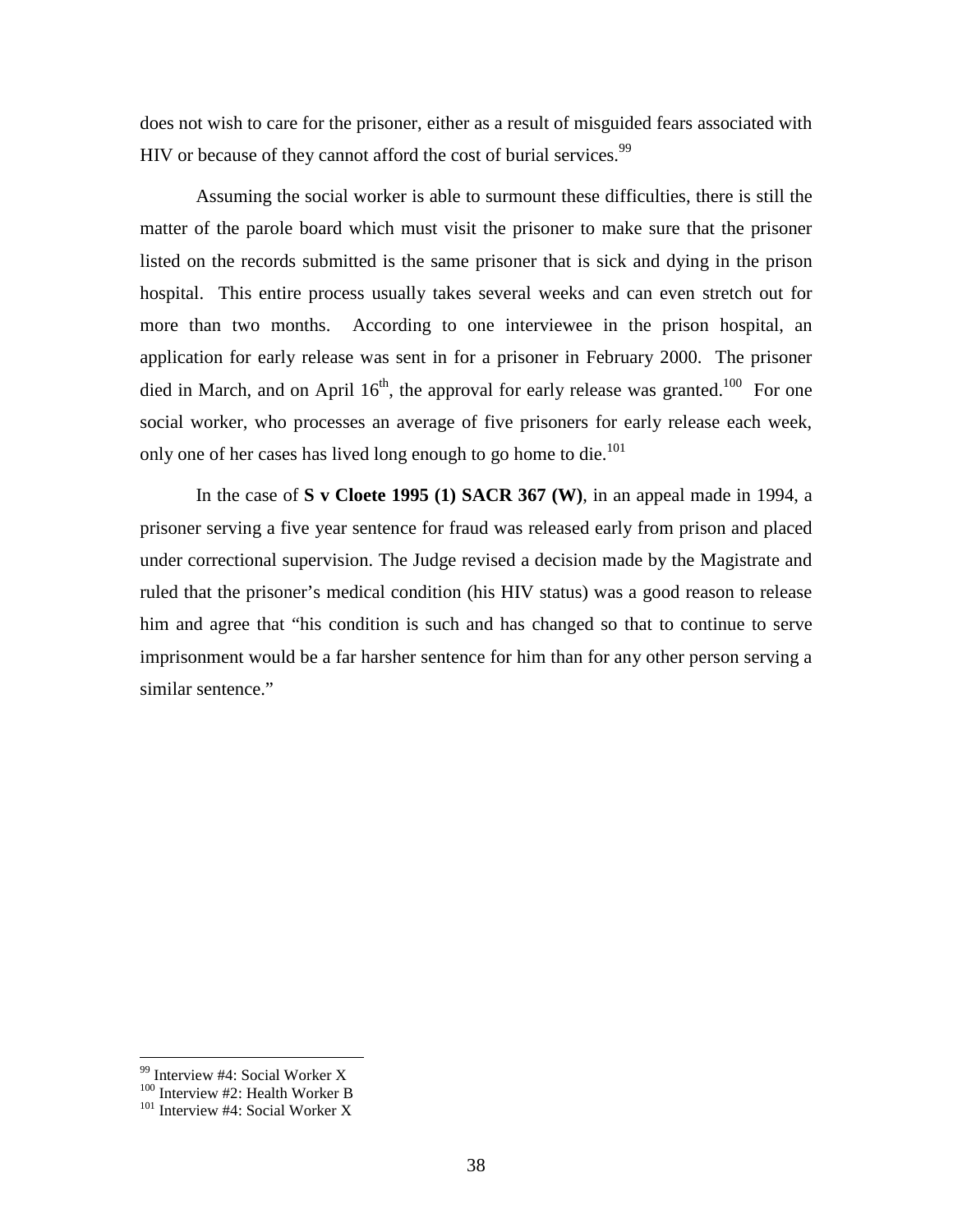## **4.0 Solutions**

Any attempt to address HIV/AIDS in prison in South Africa will be affected if not entirely thwarted by the problems with prisons in general which are in desperate need of reform. For this reason, the following recommendations cover issues of prison reform in general, as well as those that specifically pertain to the issue of HIV/AIDS.

## 4.1 Overcrowding: Reduce the Number of Unsentenced Prisoners

The primary challenge facing the DCS is overcrowding. Reducing overcrowding will accomplish a great deal in the interest of general prison health as well as a number of other conditions which impact on the nature and extent of HIV infection in the prisons. The rights of prisoners to conditions of humane detention are guaranteed in section 35(2)(e) of the Constitution:

## **Everyone who is detained, including every sentenced prisoner, has the right to conditions of detention that are consistent with human dignity, including at least exercise and the provision, at state expense, of adequate accommodation, nutrition, reading material, and medical treatment.**

Any prisoner, former prisoner, prison employee or anyone that has ever visited a prison in South Africa will agree that these constitutional rights are compromised. Overcrowding is the primary culprit. The solution to overcrowding is not to build more prisons, however, but to reduce the prison population.

 Prisoners include those who are awaiting trial, prisoners who have been convicted of petty theft or non-violent crimes or crimes of necessity due to economic needs. These are crimes born of poverty and employment; factors which are not alleviated by a prison sentence. Legislators and policy-makers involved in stricter bail-sentencing laws and decisions should be made aware of exactly what prison can and cannot achieve and the appropriate instances for which incarceration is warranted. If an arrested person is not considered a threat to society and likely to appear on his or her court date, then the person should be released on bail. If the person cannot afford bail, then the amount should be suspended or reduced. Additional measures to reduce the prisoner population include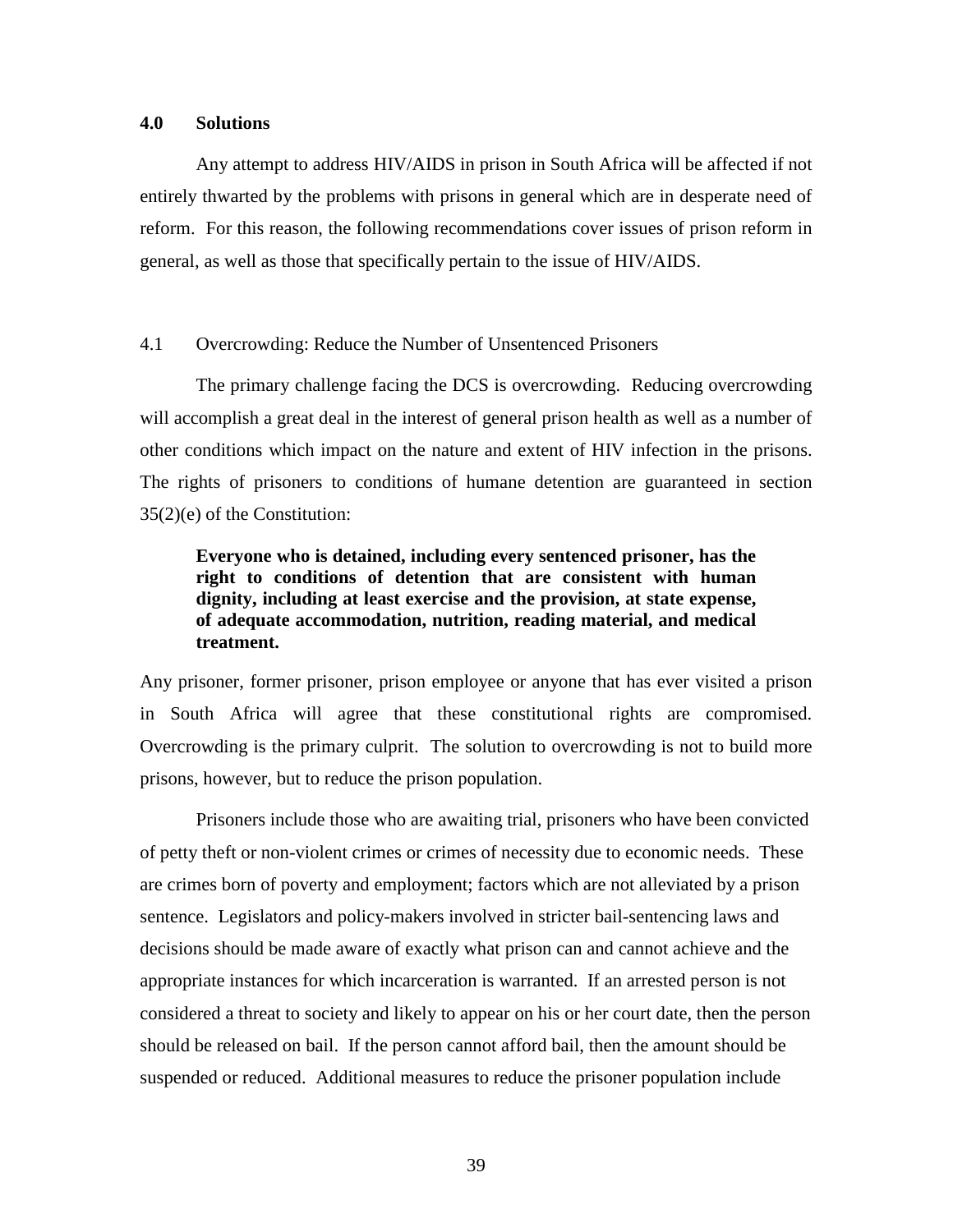pre-trial diversion, admission of guilt and payment of fine without a court appearance, release on warning, correctional supervision, electronic monitoring, and use of noncustodial sentences.<sup>102</sup>

While the overcrowding issue is largely beyond DCS control, there are some aspects that it is able to address. Most notably, DCS can and should focus attention on the inadequate accommodation provided by outdated prison facilities. First and foremost, the use of communal cells should be discontinued. Warehousing prisoners in large cells with minimal space and privacy is inconsistent with human dignity even in the absence of overcrowding. Many prisons in South Africa were designed with communal cells and to abandon this practice would require significant structural changes of the prison buildings themselves. A better solution is to knock them down entirely and build a new prison that will be designed for both better security and better conditions, including cells which contain a maximum of four prisoners.

One means of financing such a large scale initiative is to identify prisons which were originally built on the outskirts of urban centres but now find themselves taking up prime suburban real estate. These prisons should be knocked down and the land sold, and newer better prisons should be built and located elsewhere. The location of Pollsmoor Prison, for example, is amongst golf courses, housing developments and a brand new business complex. The profits from the sale of this enormously valuable stretch of land alone could probably fund new prisons for the entire Western Cape.<sup>103</sup>

## 4.2 Prison Health Care should be the Responsibility of the Department of Health

One of the first reforms to improve prison health care attempted in other countries is to discontinue the separation of prison health services from the general public health agency. As discussed previously, all but a small fraction of prisoners return to the community. Therefore, issues of prison health are issues of public health. Providing suggestions for UNAIDS, Professor Tim Harding was emphatic about this first step in appropriately addressing HIV/AIDS in prison:

<sup>&</sup>lt;sup>102</sup> Judicial Inspectorate 2001: 17

<sup>&</sup>lt;sup>103</sup> Interview #11: Chris Giffard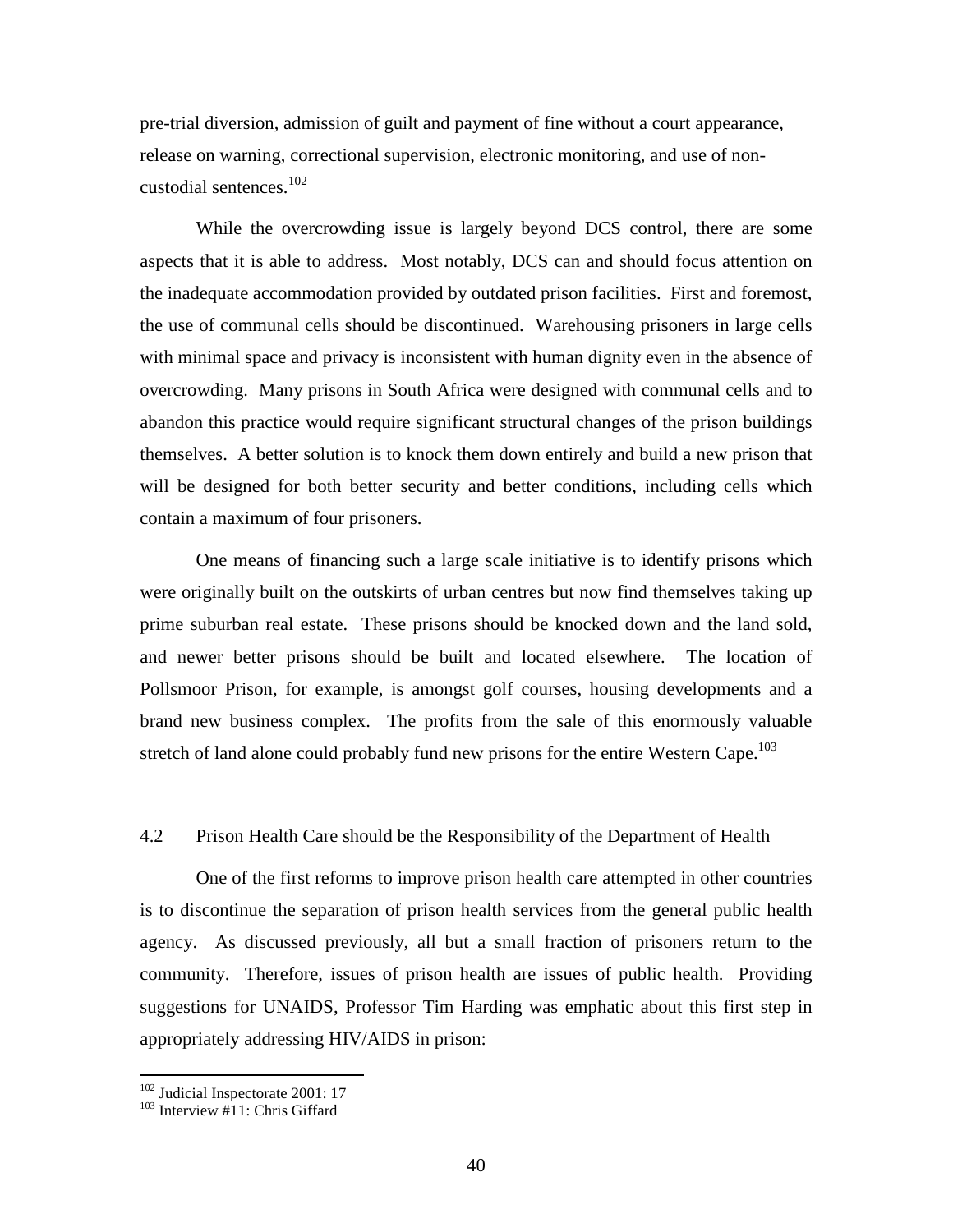"If there is one thing, more than anything else, which should be done, it is that health in prisons must come under the responsibility of the public health authorities. The link between health in the community and health in prisons must be made as strong as possible."<sup>104</sup>

Prison health care facilities were never designed nor intended to care for such a large proportion of chronically or critically ill patients. The prison hospital should be run and funded as a public hospital, the budget for prison health should come from the DoH, and the staff and management should be within the realm of public health, not correctional, services. Expanding the responsibilities of the DoH to include the prisons would reduce funds wasted on the duplication of efforts and amend the disparities in the quality of health care provided in prison.

In March 1993, the WHO distributed guidelines on HIV infection and AIDS in prison. The guidelines covered HIV testing, preventive measures, management and care of prisoners infected with and living with HIV, confidentiality, tuberculosis, and early release policies. The general principle advocated by the WHO is that of the "equivalence principle":

All prisoners have the right to receive health care, including preventive measures, equivalence to that available in the community without discrimination, in particular with respect to their legal status or nationality. The general principles adopted by national AIDS programme should apply equally to prisoners and to the community<sup>105</sup>

The **equivalence principle** mandates that the same treatment that is available in the general community must be made available in prisons. Now that the government has committed to a national treatment plan, ARV and PEP must also be provided to prisoners to the same extent.

The prison context provides unique challenges as well as unique opportunities for the provision of anti-retroviral treatment. Treatment regimen adherence inside the prison is made simpler by the highly regimented environment, and the impact of targeted education efforts can be extremely effective given that the prison population is a 'captive audience'. However, the administration of the complicated treatment regime is usually

 $\overline{a}$ <sup>104</sup> UNAIDS 1997: 4

<sup>105</sup> WHO 1993: 1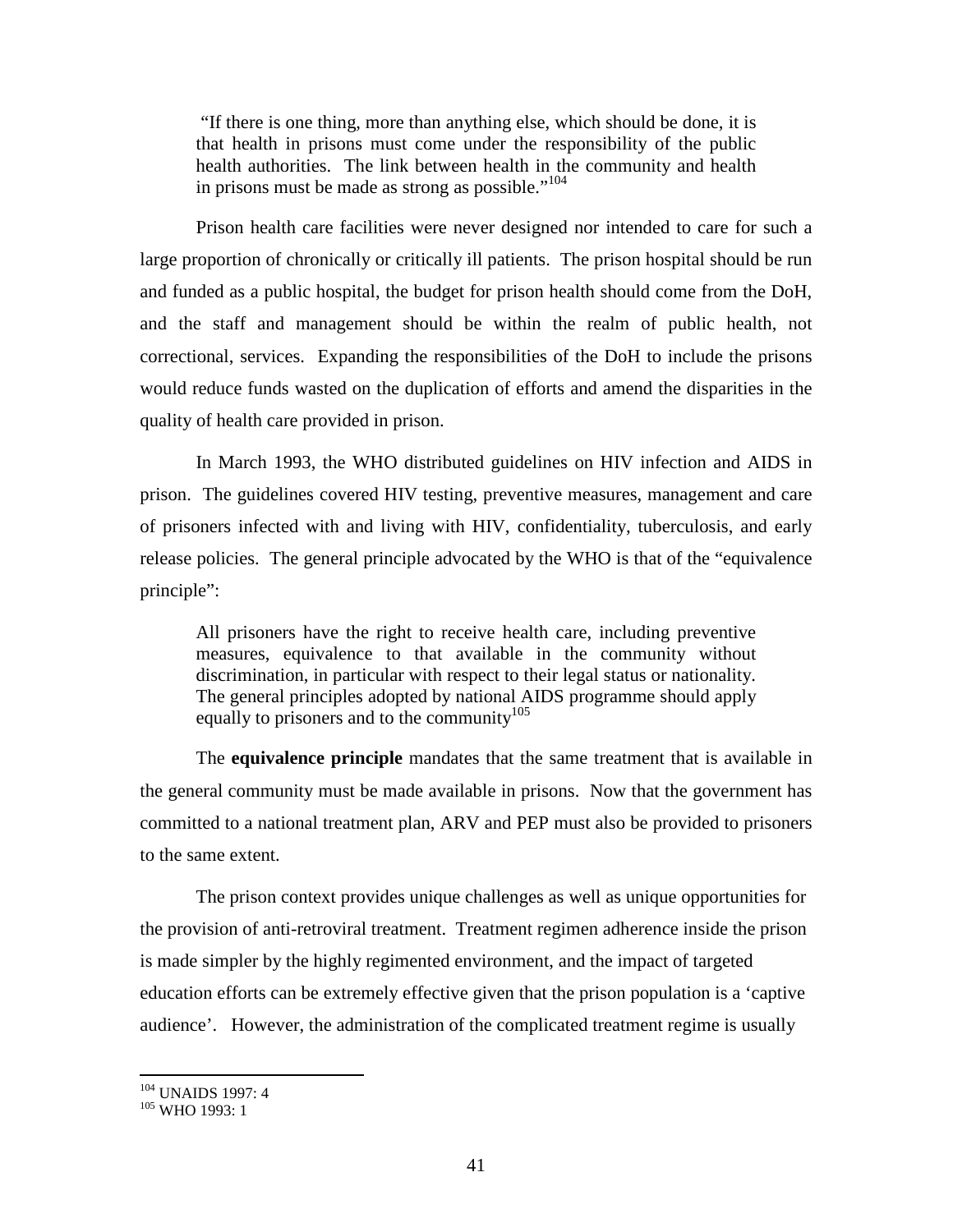the realm of specialists, and not something a typical prison health facility is able to provide. Furthermore, the lack of privacy intrinsic to any prison situation means that a prisoner undergoing ARV treatment will have difficulty concealing his or her HIV status from prison officials or other prisoners. Finally, the links between the community and the prison are crucial for maintaining treatment regimen adherence before and after incarceration. It is imperative that a seamless treatment plan coordinates the provision of ARVs for prisoners so that treatment is not interrupted by incarceration. If ARVs are extended to the general community, but not to prisoners, then the effectiveness of any universal treatment plan will be gravely endangered.

In addition to ARV therapy, the recommended treatment for individuals living with HIV/AIDS is "symptomatic management" of the disease.<sup>106</sup> This usually requires treating and preventing the more common opportunistic infections associated with HIV, including pneumonia and TB. Both of these illnesses can be cheaply treated and even prevented. Prison hospitals normally administer INH and Bactrim for patients living with HIV/AIDS, but their supplies are sometimes changed and interrupted as a result of unreliable distribution services.<sup>107</sup> Consistent and continued doses as part of the prescription programme for TB are extremely critical because non-adherence to the treatment regime can result in treatment resistance. Those who develop a treatment resistant strain of TB can infect others who will then also not be cured by the usual drug treatments. Multi-drug resistant tuberculosis (MDRTB) is much more difficult to cure, the required medicines are more expensive and have deleterious side effects. MDRTB can result in death if treatment is not available.<sup>108</sup> For these reasons, it is critical that prison administrations implement appropriate policies to ensure that TB medicine is both consistently and readily available and that sufficient health staff are on hand to ensure treatment adherence.

DCS has shown an inability to effectively provide correctional services, its core mandate. It should not provide health care services as well. The entire health care function should be removed from DCS and brought under the control of DoH at the

<sup>106</sup> Whiteside (website)

<sup>&</sup>lt;sup>107</sup> Interview #2: Health Staff B

<sup>&</sup>lt;sup>108</sup> Stern 1999: 17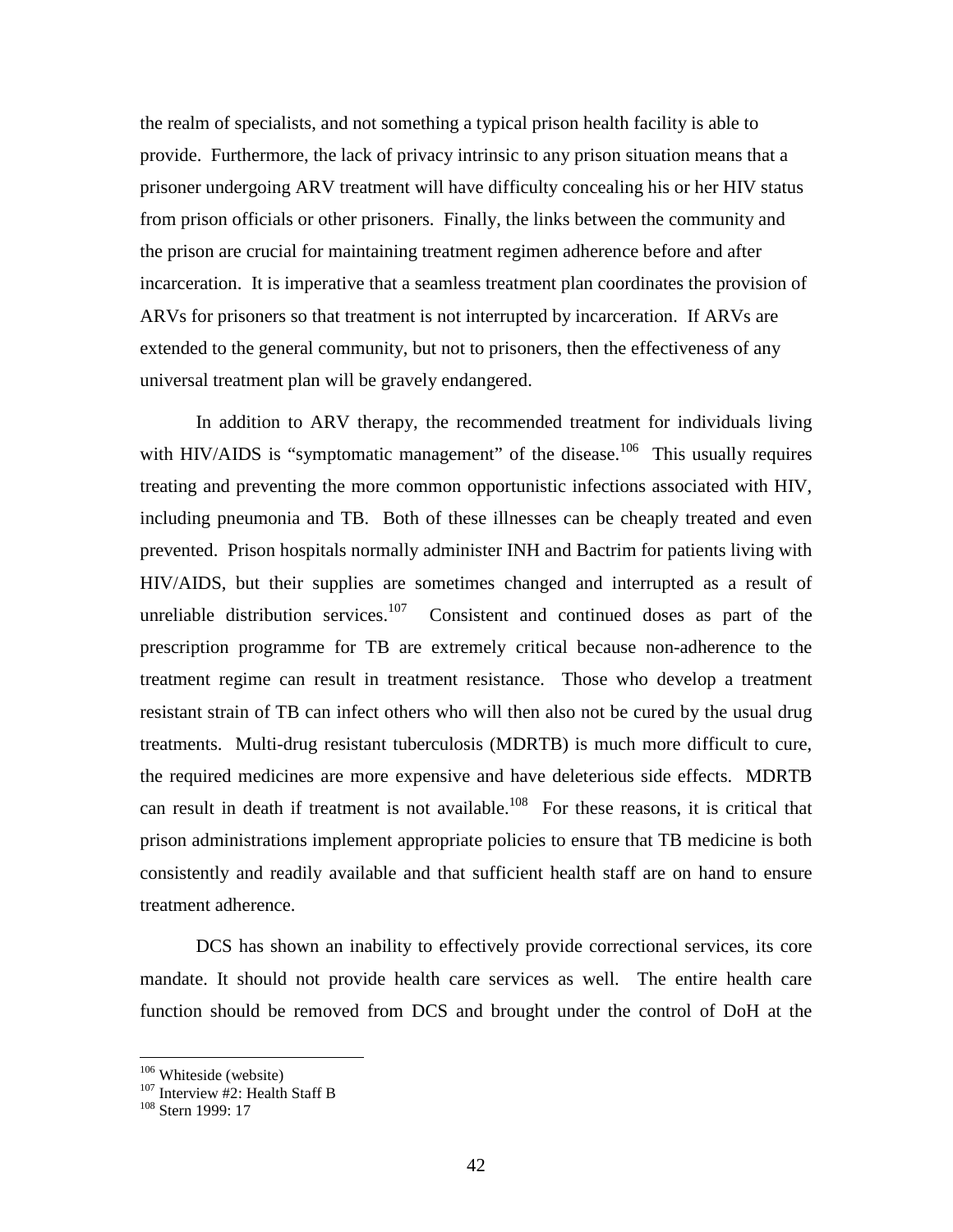provincial level. This becomes especially imperative when considering solutions for HIV/AIDS in prison, where treatment regimen adherence and links with community health services become critical.

## 4.3 Testing

Prisoners should receive HIV testing upon request. HIV testing is available free of charge in the general community and as such it should be provided without exception inside prison. The prisoners tested in the Westville study demonstrated their interest in knowing their HIV status, an encouraging start for any intervention programme. The preand post-test counselling procedure should continue, as well as the commendable emphasis on confidentiality and prisoner's mental health. The tests must provide for the pre-test, post-test counselling and informed consent as required in **C v Minister of Correctional Services 1996 (4) SA 292 (T).** 

## 4.4 Nutrition

 The nutrition in prisons is abysmal to the point that the food provided can scarcely be considered adequate sustenance for a normal healthy adult. The solution to this problem is not for the Department to spend more money and buy more and better food, as internal corruption will prevent additional food from actually reaching the bulk of the prisoner population. Prisoners often staff the prison kitchens although they are usually not paid for their work. Instead, they take their compensation in the form of smuggling. What was originally intended to be distributed equitably and free of charge is then sold to the highest bidder. As is the case outside the prison, those who control the market have the greatest power to benefit – as the prison meals get worse, the profit incentive to smuggle food increases.

 Food service is an entirely separate industry and a well-developed one in South Africa. As food service is not a core function of the prison system, it is advisable that DCS outsource this component to a national food service provider. This could not only generate savings to the government but if implemented conscientiously, would result in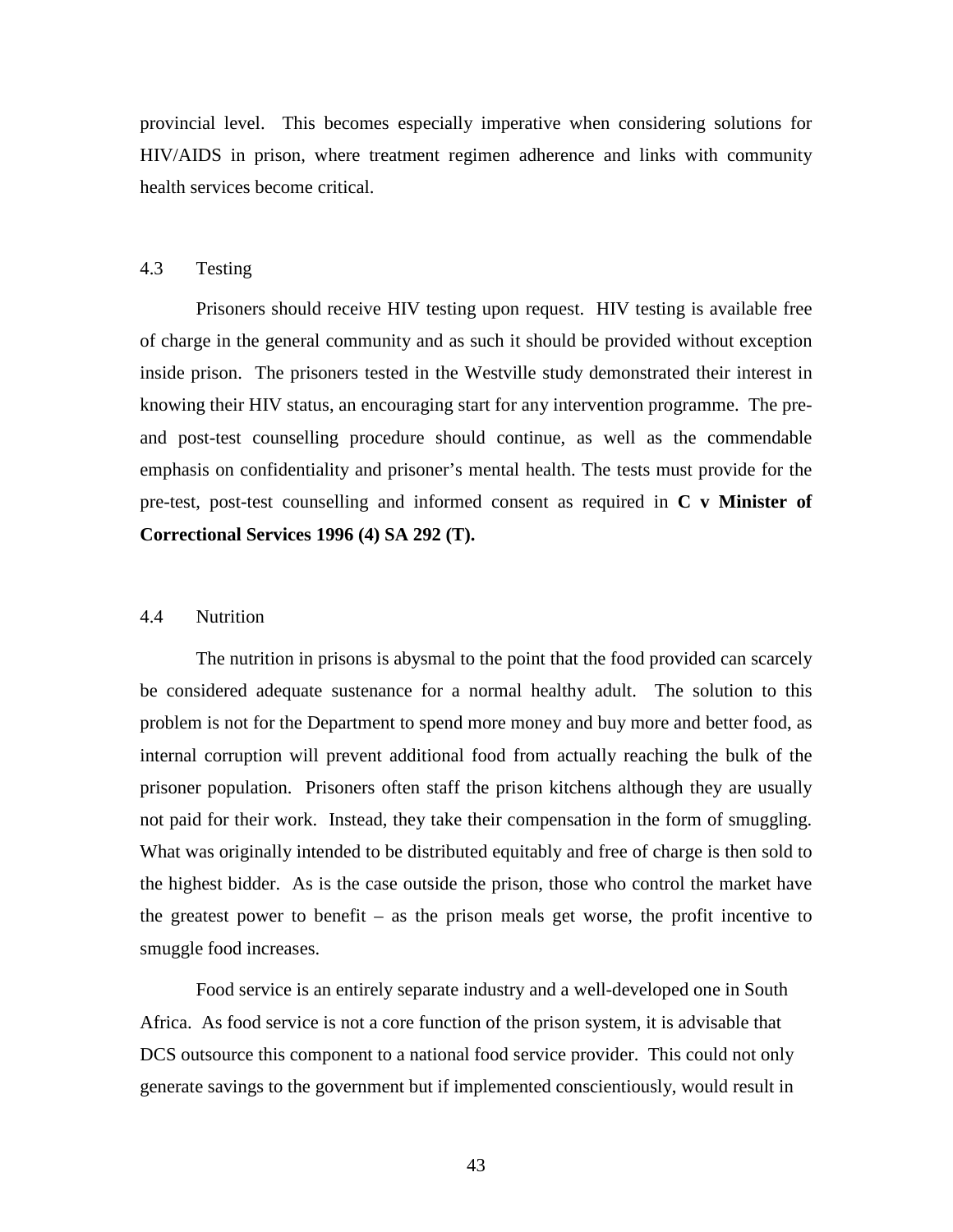improved nutrition and decreased smuggling and other instances of corruption associated with the currently prison-run kitchens. A contract to provide food services to the entire prison system could be an attractive opportunity for catering companies. The sheer scale of operations combined with assured future cash flows should be used as leverage in negotiating a financially advantageous outsourcing contract for the Department.

 Furthermore, the private catering firm should be permitted to hire prisoners, provided they are trained and paid a normal wage. This will create an incentive on the part of kitchen staff to keep their jobs, which carries along with it an incentive not to steal. In the current situation, prisoners have little to lose if the smuggling is discovered, and the ubiquitous natures of such activity make them seem more or less acceptable. In a situation of employment, the environment may change considerably.

## 4.5 Condoms, Lubricant, and Bleach

Condoms and lubricants must be made available in latrines, showers, the cafeteria in addition to other common areas to which the prisoners have access and HIV and STI counselling should remain available. This counselling should not, however, be a prerequisite for obtaining condoms. Condoms should rather be available in a manner that they can be obtained discreetly and without requiring face-to-face interaction.

 Water-based lubricant should be provided in a similar manner as condoms in order to prevent condom breakage and reduce rectal tearing. The use of water-based lubricants can help prevent condom breakage during anal intercourse, thus making the condoms currently available more useful in the prison context. Also, because lubrication reduces tearing of the rectum as a result of anal intercourse, the risk of transmission is further reduced.

In order to foster increased condom usage for the purposes of reducing HIV transmission, both within the prison and also upon release, the appropriate gang leaders should be engaged. Knowing that the 28s, and to a lesser extent the 26s, regularly participate in high risk sex as part of their gang's entrenched tradition and activities, the leaders of these gangs should be incorporated into any strategy to increase condom use in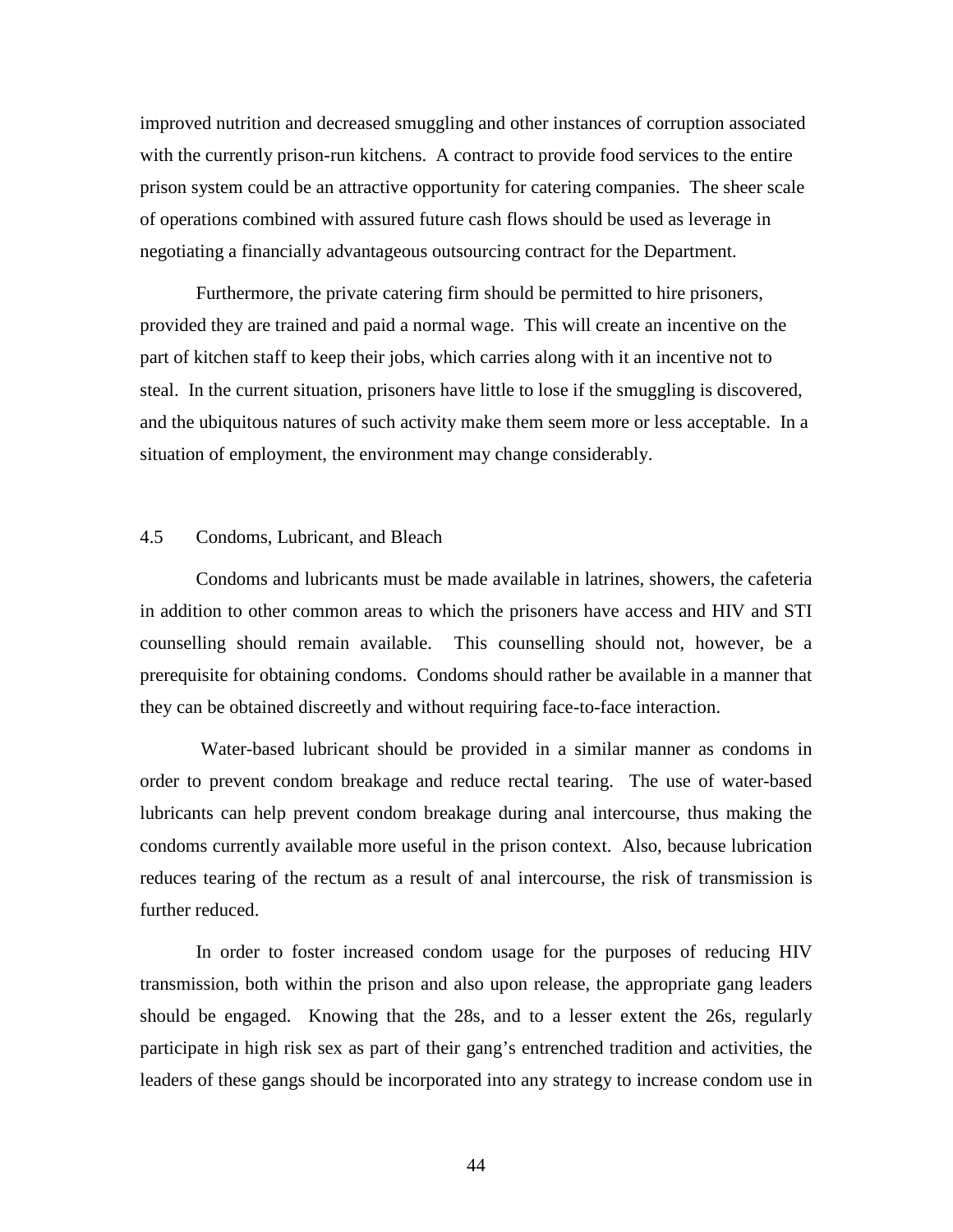the prison. One approach could be identifying gang leaders for peer intervention programmes, and harnessing their demonstrated leadership skills to effect positive change.

To the same extent that condoms and lubricants are made available, bleach tablets should be distributed so that prisoners can sterilise implements used for tattooing. Although IV drug use has not yet presented a problem in South African prisons, laying the groundwork now to introduce bleach and to educate prisoners about the need to sterilise cutting or piercing instruments will prove a useful preventative measure against HIV transmission should IV drug use increase. The involvement of gang leaders to promote this initiative should also be explored, as prison tattooing is directly related to gang membership.

## 4.6 Education

Education is one of the most important ingredients of an effective HIV intervention programme. However, HIV/AIDS education in the prison environment presents specific challenges which are unlike those in the general population. The personality profile of many prisoners often includes a deep-seated suspicion of anything "official" or government related, which can negate the efforts of programmes that have enjoyed significant success in the general community.<sup>109</sup> In addition, mass education programmes have not proven effective at changing behaviour because they are not presented in the context of specific lifestyles. The prisoners perceive them as irrelevant and will not relate the information to their own lives.<sup>110</sup> Scare tactics have also proven ineffective, and may possibly be counterproductive to the extent they elicit a denial response.<sup>111</sup> Not just the content, but also the medium of education materials must be tailored to the prison environment. Written materials must cater to the wide diversity of languages spoken in prisons, and need also to take into account the low literacy rate of the prison population.

<sup>109</sup> Thomas 1994: 36

<sup>&</sup>lt;sup>110</sup> Carelse 1994: 13

<sup>111</sup> Carelse 1994: 14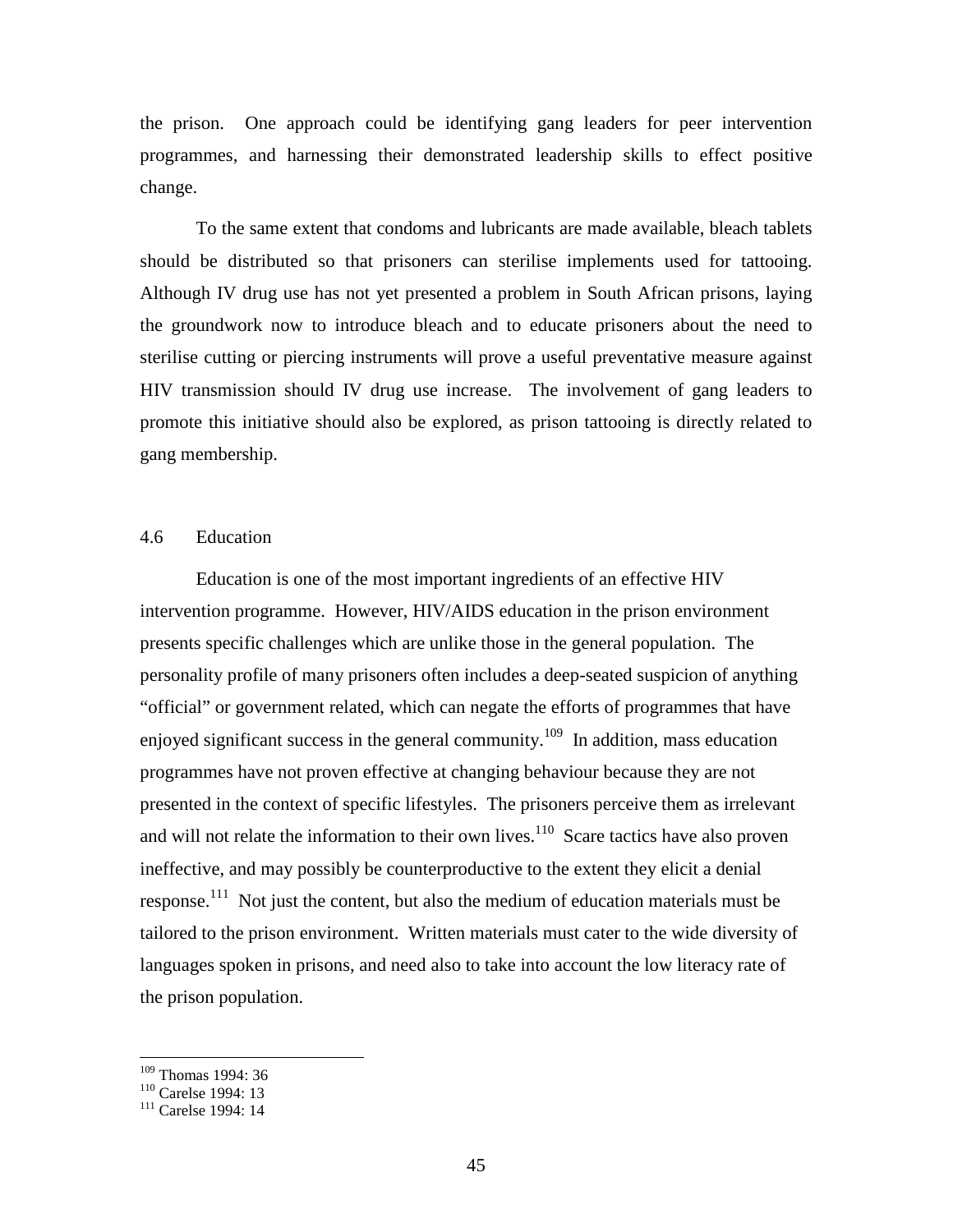The unfortunate truth is that increase in HIV/AIDS-related knowledge is not always translated into altering or reducing high-risk behaviour.<sup>112</sup> HIV/AIDS information needs to be specifically targeted, and must consider the common characteristics or lifestyles that put prisoners at risk for HIV. The influence of peers is essential in any successful intervention strategy as the credibility of the communicator has a significant impact on the capacity of the message to engender behavioural change. This credibility should be determined within the context of the prison population, because what might be valued by the average citizen outside of the prison is not the same as that appreciated by the average prisoner.<sup>113</sup> The general consensus regarding peer education is that, "accepted norms of the target group play a larger part in influencing behaviour than does outside intervention by authorities or health educators."<sup>114</sup>

 Suggested means of education and intervention programmes for prisoners include drama and video presentations followed by small group discussions. The most effective intervention programmes are those that utilise a small group format and encourage prisoner participation. In spite of the resource limitations that constrict the efforts of prison staff, several such programmes have been implemented in prisons, including an HIV support group and a peer education programme. These efforts should be encouraged and continued, with the assistance of appropriate staff and resources. The potential exists for a tremendous return on investment if programmes which affect the awareness and behaviour of this high-risk target group are adequately funded and expanded.

## 4.7 Early Release

The decision for early release should involve the input of the nurses who care for the prisoner on a day-to-day basis, confirmed by a visiting specialist. The application should be sent to one correctional services official who is responsible for making sure that the prisoner in the application is the same one as the prisoner in the hospital. This same official should be the only signature required to approve the early release of the prisoner. The social worker assigned to contact the family and ensure that appropriate

<sup>112</sup> Carelse 1994: 12

<sup>113</sup> Carelse 1994: 14

<sup>114</sup> Carelse 1994: 15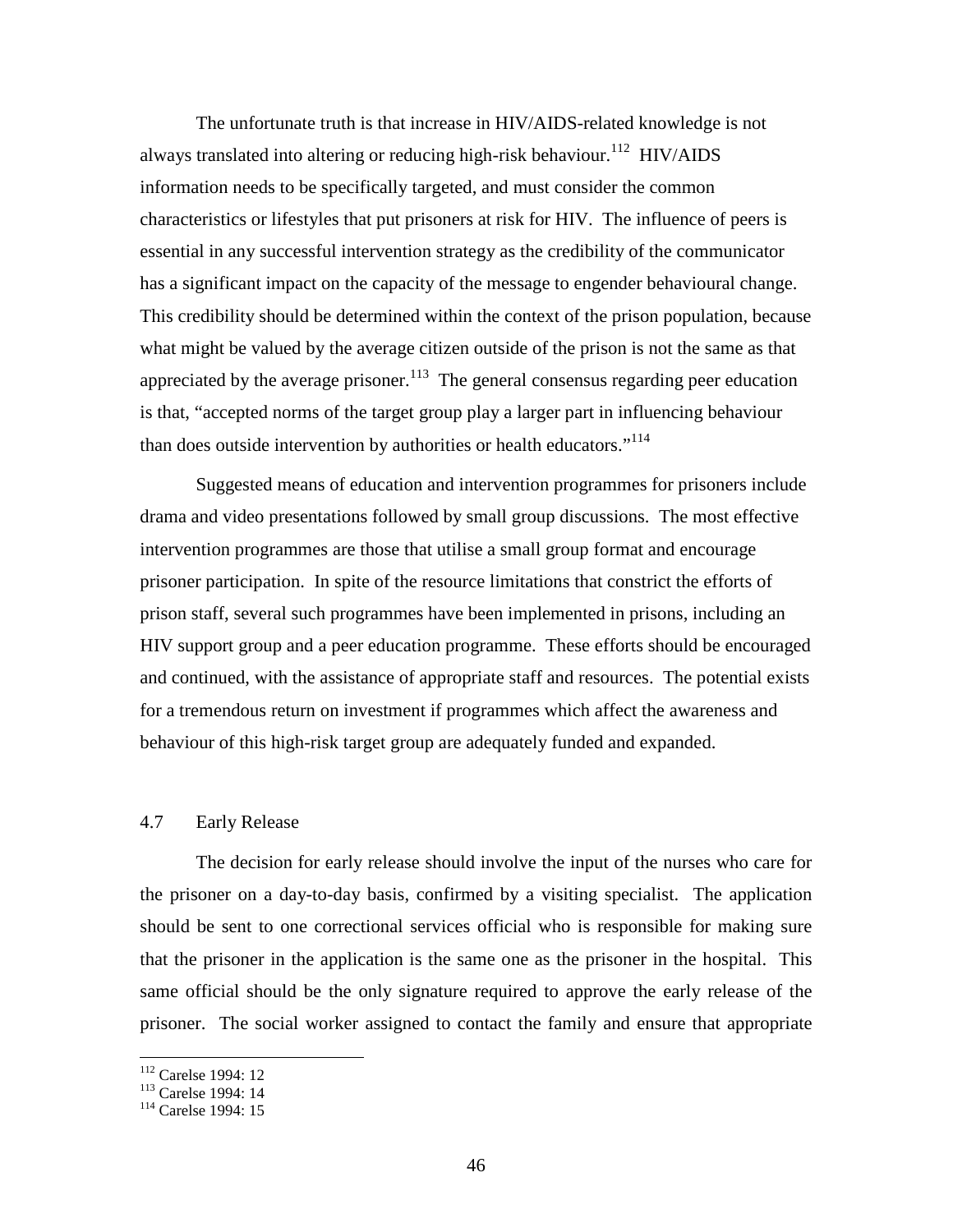care is available upon release should be notified as soon as possible, perhaps when the patient is admitted for an AIDS-related illness rather than waiting until the prisoner is near death. In this way, the social worker will have more time to contact the family, and can also provide assurances to the prisoner that may encourage him to hang on to life a little longer so that he may be rejoined with his family before dying.

## 4.8 Partnership

DCS has recognised the importance of intervention programmes for HIV/AIDS in prison by appointing a PHC in each province. However, the effectiveness of this position is severely hindered by the lack of funds available. As the PHC is appointed from the existing nursing staff, he or she must perform all the duties of co-ordinating HIV/AIDS programmes in an entire province in addition to his or her regular duties as a member of the prison health staff. In order for the PHC to be effective, he or she must be relieved of at least a portion if not all of his or her nursing duties. It will remain important that the PHC has first hand experience with providing health care in the prison environment, and thus it is recommended that the PHC still be appointed from a member of the nursing staff. However, appointment as PHC should be constituted as a new and separate position, rather than the assignment of additional responsibilities for an already overworked individual.

The social workers, psychologists, and health staff who have set up the existing HIV/AIDS intervention programmes have an extremely valuable depth of knowledge. However, the staff in each province operate in near isolation without the benefit of sharing experiences and information with their counterparts in other prisons. There has does not even appear to be a phone list distributed. The achievements of each PHC should be shared with other DCS and DoH staff in order that the entire prison system can benefit. Inter-provincial and even inter-prison co-ordination and communication will be critical if the DCS is to address HIV/AIDS in the country's prisons in a meaningful way.

The not-for-profit sector, in the form of NGO's and donor agencies, are suggested resources for complementing and supplementing current DCS efforts. International donor agencies are increasingly taking notice of the HIV/AIDS pandemic in the southern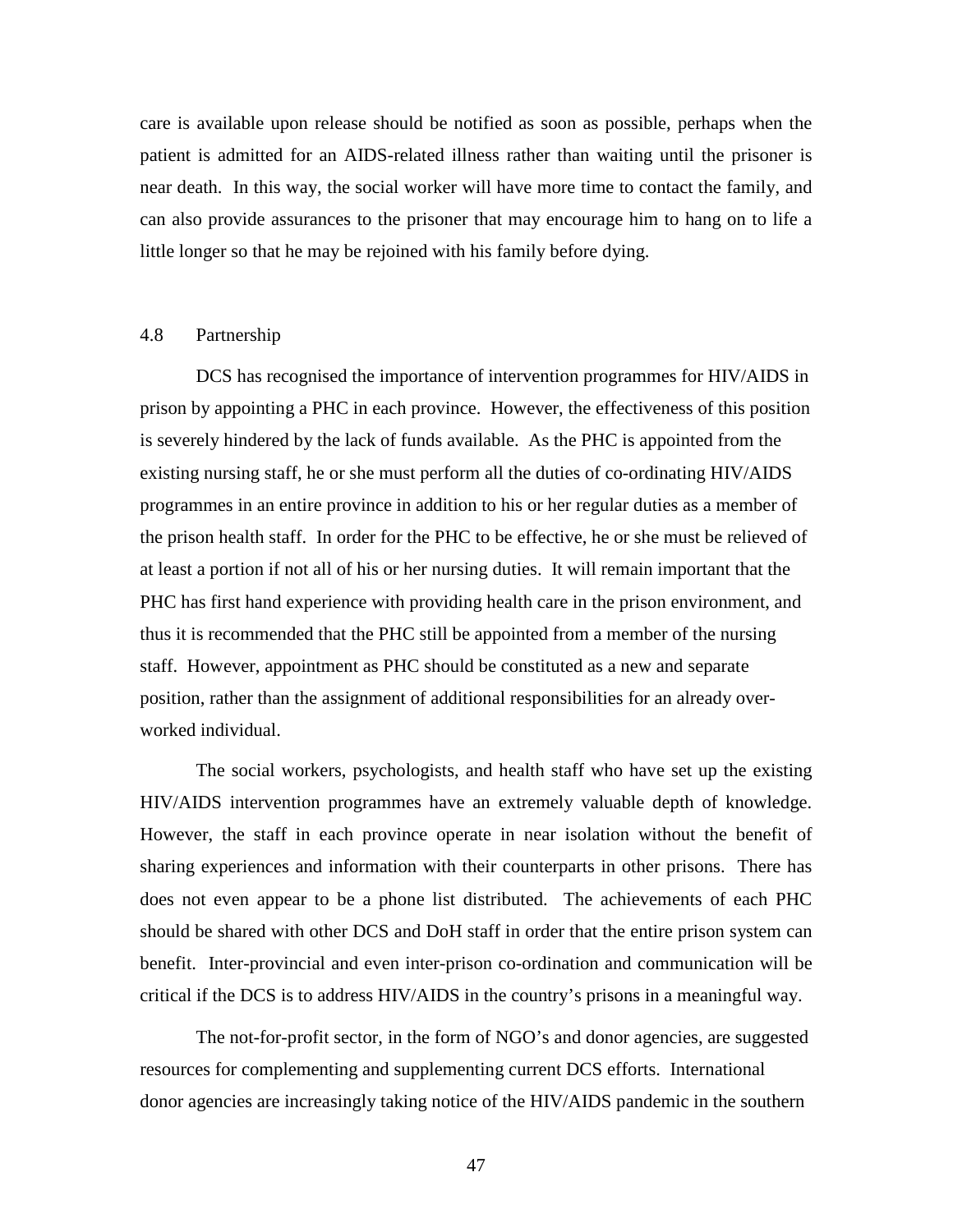African region, and are willing to make funds available for effective intervention programmes. The Center for Disease Control (CDC) in the United States has set up offices in several African countries, and has demonstrated a commitment to prison health initiatives. South African NGOs, in partnership with DCS, could tap into these funding sources and provide education and other intervention programmes in the prison system. Voluntary HIV testing and counselling, peer education, workshops and training for both prisoners and staff could be implemented with the assistance of local organisations. The Department must invite proposals and express a willingness to meet and work with outside organisations to assist in developing successful intervention strategies for addressing HIV/AIDS as well as other public health issues in South African prisons.

#### 4.9 Authorization of Research Should Come from the National Council

 Various members of the Department at various levels seem to have conflicting information about the appropriate person responsible for co-ordinating research and the appropriate processes that must be adhered to for gaining permission and access to prisons to conduct research. Given the sensitive nature of prison research, and the propensity for media distortion, there is a need for a co-ordinating body to facilitate cooperative and constructive relations between researchers and DCS officials. The National Council for Correctional Services is an existing policy advisory body, comprised of both academics and government officials that could play this co-ordinating function. Previous research findings and general statistical information, both internal and external, should be accessible to policy makers and researchers alike. In this way, specific information which legislators and DCS officials require in order to inform their policy decisions would be more readily available.

DCS has an exceptionally hierarchical and dogmatic approach to policy making. Appropriate policy can only be developed to respond to a problem once that problem is appropriately understood.

The closed nature of the prison at the local and provincial level extends to policy making at the national level as well. The DCS policy-making process takes place in a nearly complete vacuum, and the results are apparent. Parliamentary discussions of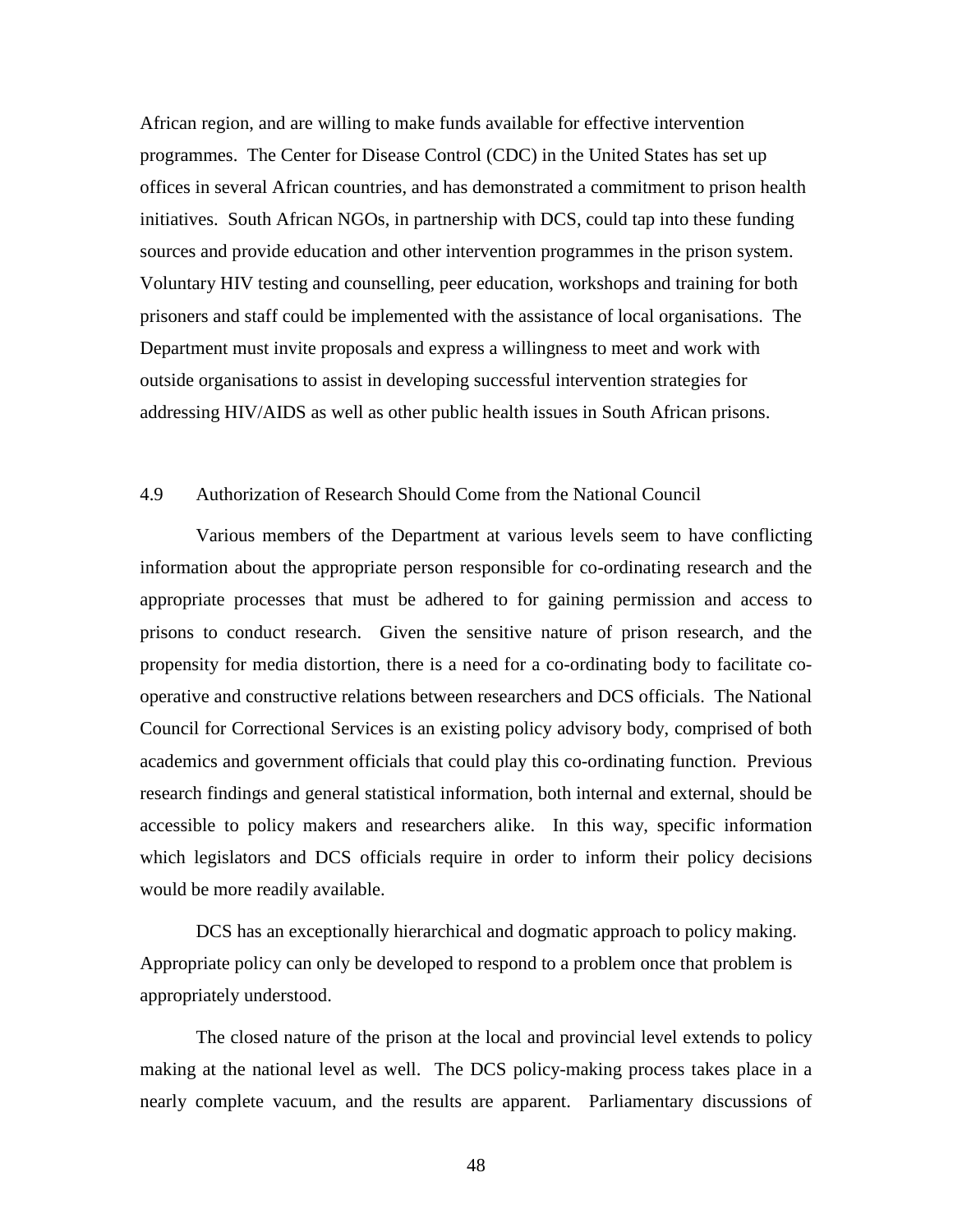HIV/AIDS in prison policy in parliament in recent years have included comments which range from attitudes of persistent denial to alarmist reactionism. Members of the Correctional Services Portfolio Committee continue to propose the re-implementation of mandatory testing and segregation, policies that have been universally discredited throughout the world. These debates demonstrate the extent to which national-level decision makers are both uninformed and unrealistic.

The solution is to adopt a culture of complete and total transparency. Access to prison must be made available so that information can be gathered, and appropriate oversight and monitoring can commence. There must be an independent oversight agency, separate from the National Council and from the Office of the Inspecting Judge, to monitor and report on corruption and misdeeds by prison officials and staff. The amount of power entrusted to prison authorities is enormous and should carry with it an equally serious amount of oversight and monitoring. Independent groups, outside of the DCS hierarchy, must be able to access and report on DCS and the use of its power in the state interest. The DCS should not be in a position to block access to prisons for research or publication of research results. If the Department is permitted to control the information that comes out of the prisons, then they will never be called fully to account for their actions.

## 4.10 Recommendations for Further Research

The information available on HIV/AIDS in South African prisons is very limited. Currently, the Department has prohibited the release of the only prevalence study ever conducted in a South African prison. Not only should this study be released to the public, but additional studies should be encouraged and proposals seriously and expeditiously considered. Research should be conducted at minimum and medium security prisons where inmates serve much shorter sentences, as the turnover at these facilities, and thus the access for intervention programmes, will be much greater.

49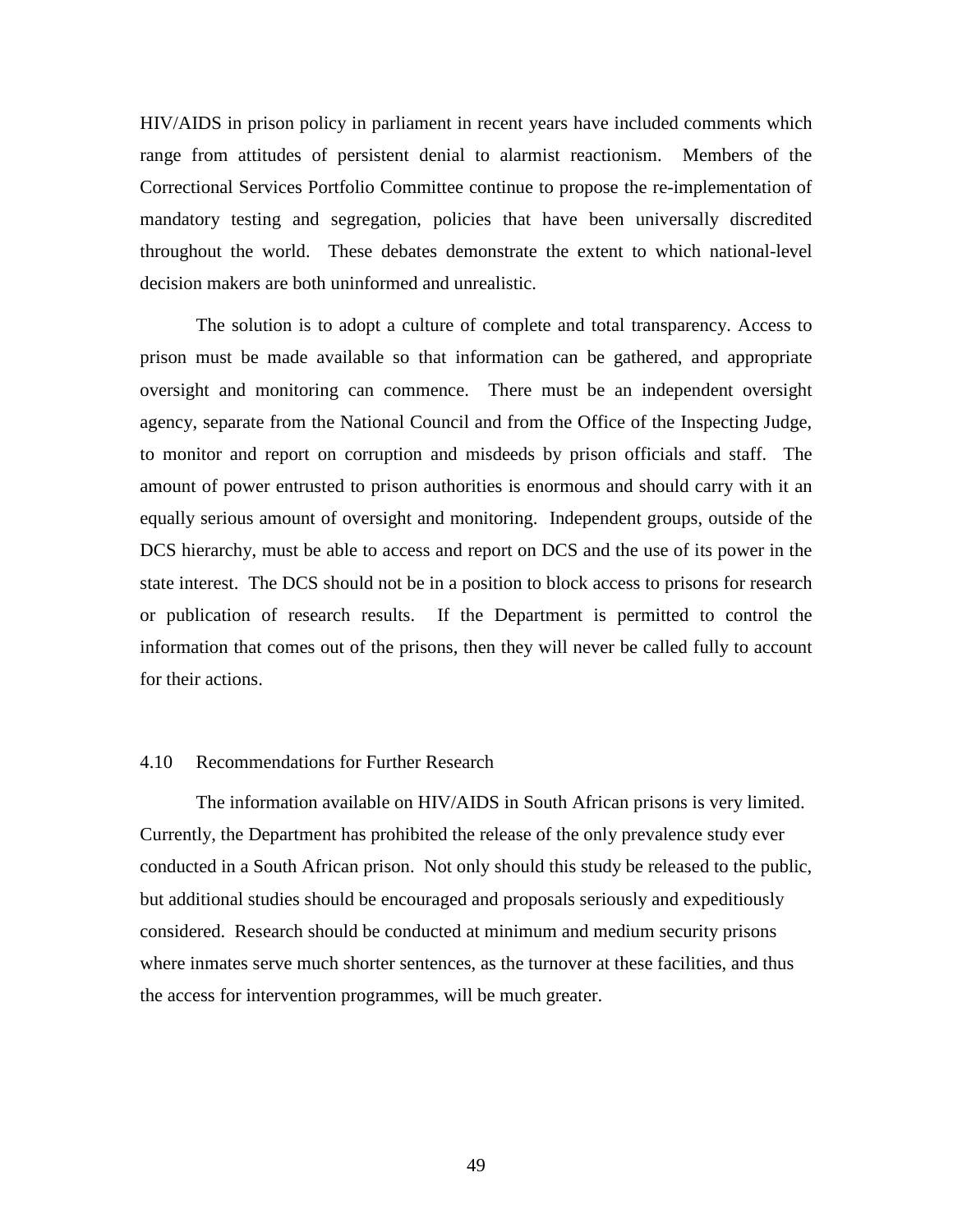Further research should be conducted at facilities for women and juveniles, as these groups make up 2.5% and 16% of the prison population respectively<sup>115</sup>. Both women and juvenile populations have specific characteristics and needs that must be better understood in order to inform appropriate policies and intervention programs. Juveniles as a target group for intervention programmes are particularly important as they represent a significant opportunity to prevent future HIV infection. Juveniles, defined as prisoners under the age of 21, are just beginning to engage in high-risk behavior and also represent a group which may not be reached by more conventional programmes, such as those which are administered in schools. Research into the knowledge, attitudes and practices regarding HIV in juvenile correctional facilities would yield extremely valuable information for health, education, and DCS policy-makers.

One third of the prison population is made up of awaiting trial prisoners. These unsentenced prisoners are usually held separately from sentenced prisoners, and facilities for unsentenced prisoners are among the most severely overcrowded in the country. For example, awaiting trial prisoners in Johannesburg are held in a prison that is currently at 393% capacity. The circumstances of awaiting trial prisoners vary considerably from those who participated in this study, and thus this is a segment of the prison population which merits further research.

Addressing HIV/AIDS in prison effectively also means addressing other public health concerns, such as TB and STIs. The prison provides an opportunity to obtain valuable data on the interaction between HIV/AIDS and TB. In addition, the controlled environment afforded by prison can assist with STI control, if not eradication, in the South African prison population. Further research should be encouraged in order to realistically pursue the goal of eradicating STIs in the prisons, as the positive impact both within the prison and in the general community would be enormous.

The optimal course of action would be to conduct a national study of health issues in the various types of prisons, in each of the nine provinces, in both men's and women's prisons, and also in juvenile correctional facilities. This national study should incorporate the incidence and prevalence of TB and STIs as well as HIV/AIDS in order

<sup>115</sup> DCS 2001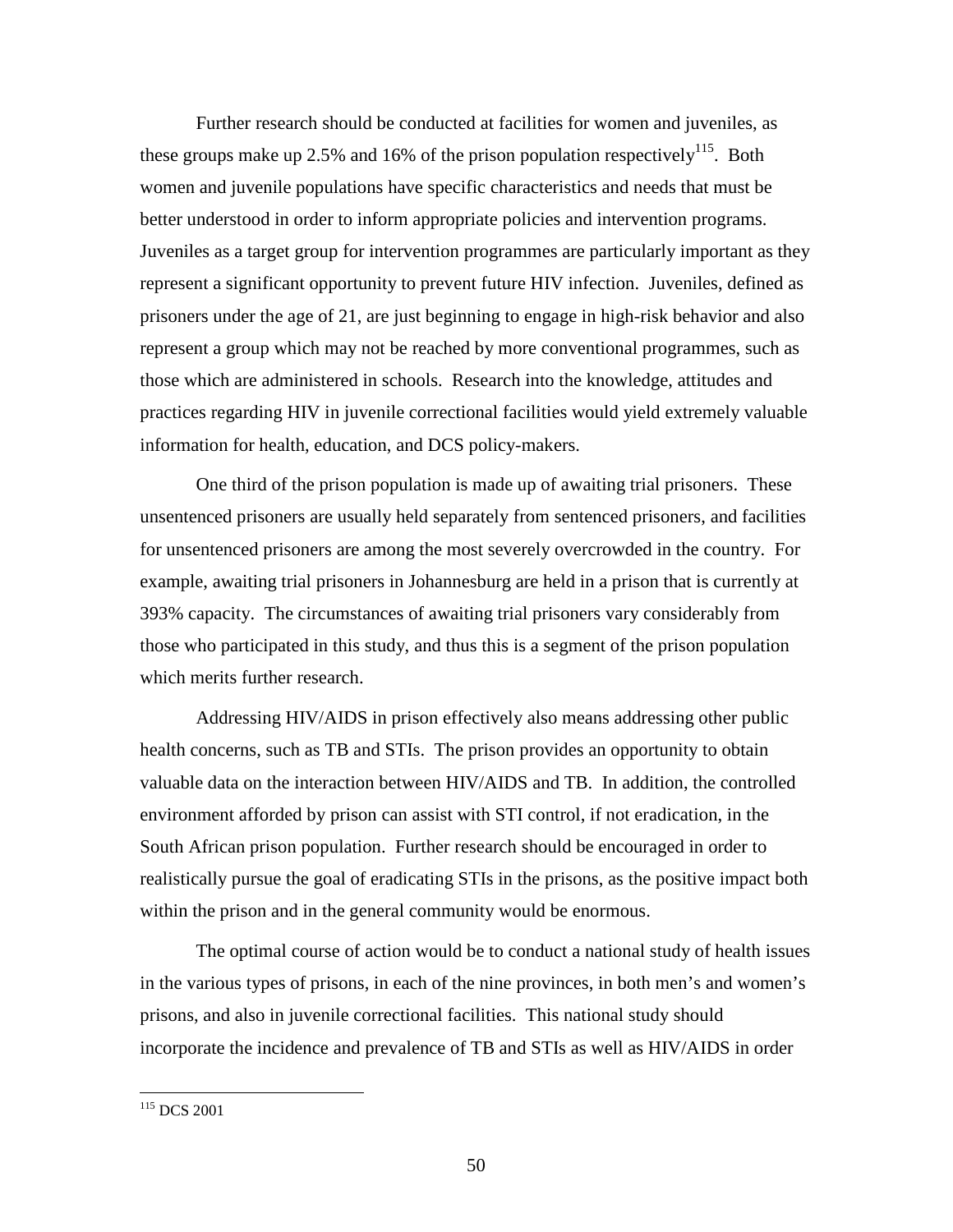to better understand the broader concerns of general public health in the prison environment. Only when this kind of comprehensive data is obtained will the most effective policies and successful intervention programmes become possible. Although the nature and extent of HIV will vary, there is no reason to believe that a single prison in South Africa has escaped the impact of HIV/AIDS. It is a nation-wide problem that can only be solved with a nation-wide response.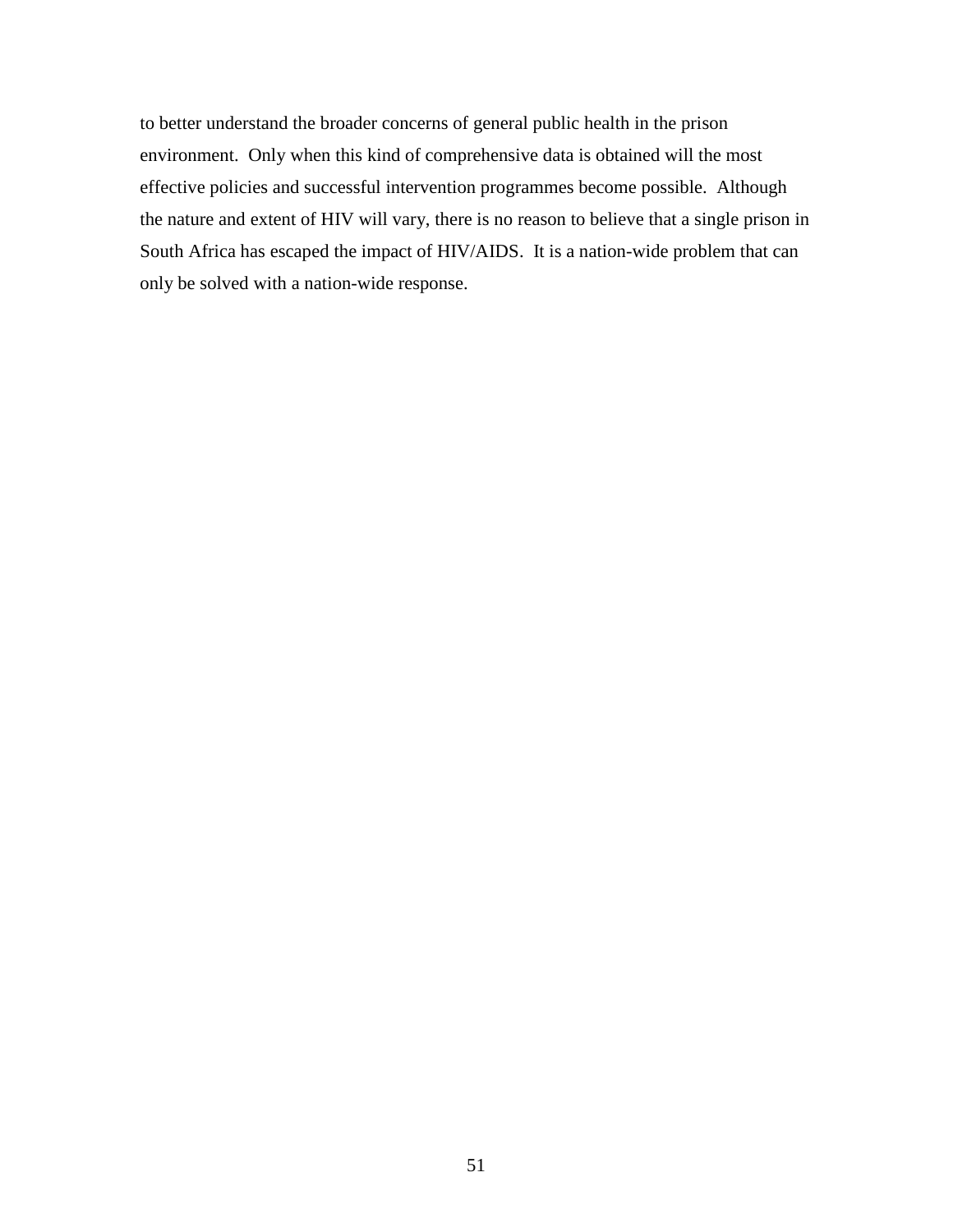## **Conclusion**

Prison health is public health. Prisoners come from communities that have limited access to public health services, and these are the same communities to which they will return. Recognising this, Dr. Theodore Hammett explains the importance of appropriate HIV/AIDS programmes in prisons:

"The disproportionately high burden of disease in correctional institutions identifies an extremely important opportunity to intervene aggressively with prevention and treatment programmes. Such interventions promise to benefit not only inmates themselves and their partners and families, but also the broader public health".<sup>116</sup>

The impact of HIV/AIDS on prisoners is most visible in the rising number of deaths in prison each year. What must be envisioned is the positive impact prisoners can have on HIV/AIDS. A serious problem for South African prisoners is boredom and idleness. They are locked up for two-thirds of the day, in crowded cells, with minimal lighting or space. Yet even these decrepit surroundings could become a classroom, if peer education programmes are supported and expanded. If gang leaders are encouraged and empowered to become leaders in the movement for an AIDS-free generation, then even the dark, dirty, and frightening quarters where prisoners spend the bulk of their time could become the seeds of behavioural change amongst young black men in South Africa.

With targeted treatment and education regarding HIV, STIs and TB, former prisoners could be encouraged to develop a new identity as ambassadors for public health awareness to the under-served communities they represent. By providing prisoners with better health services, increasing their awareness, and reducing high-risk behaviour, DCS could make significant contributions towards an AIDS-free generation in South Africa.

<sup>116</sup> Hammett 1999: 1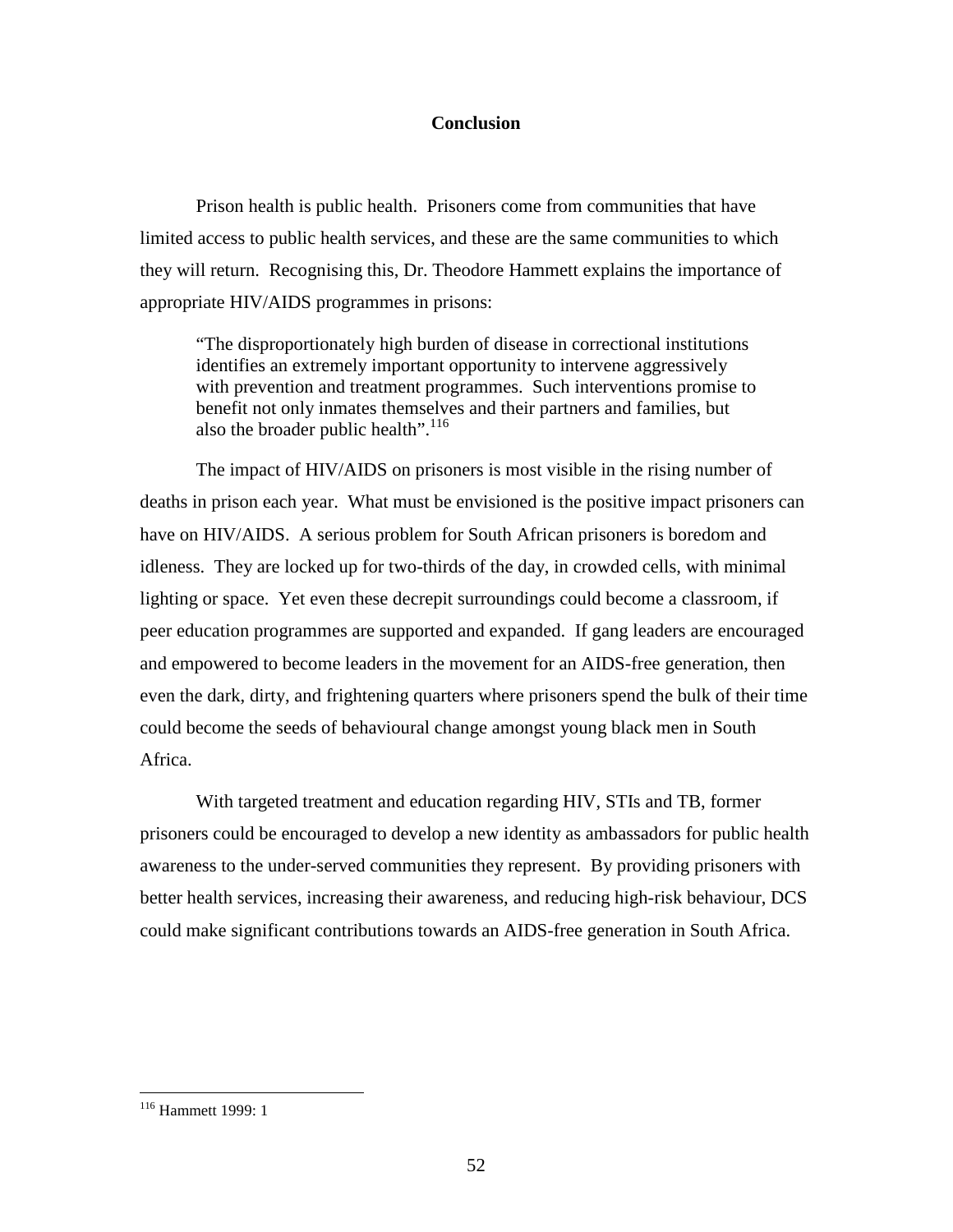## **Interviews**

All interviews were conducted in person using a semi-structured format. Anyone employed by the Department of Correctional Services as well as all current and former prisoners were granted confidentiality prior to the commencement of the interview.

- 1. Health Staff A 29 March 01.
- 2. Health Staff B 29 March 01.
- 3. Health Staff C 29 March 01.
- 4. Social Worker X 20 April 01.
- 5. Social Worker Y 20 April 01.
- 6. Social Worker Z 20 April 01.
- 7. Former Prisoner 16 March 01 at the University of Natal, Durban.
- 8. Derrick Mdluli, President, South African Prisoners Organisation for Human Rights (SAPOHR) - 16 March 01 at the SAPOHR Durban office.
- 9. Irene Cowley, Program Manager, NICRO 05 March 01 at the NICRO Durban office.
- 10. Ted Leggett, Editor, Crime & Conflict 06 March 01 at the University of Natal, Durban.
- 11. Chris Giffard, Centre for the Study of Violence and Reconciliation (CSVR) 07 March 2001 at Pollsmoor Prison, Western Cape.
- 12. Judge J. J. Fagan, Inspecting Judge 08 March 01 at the Office of the Judicial Inspectorate, Cape Town.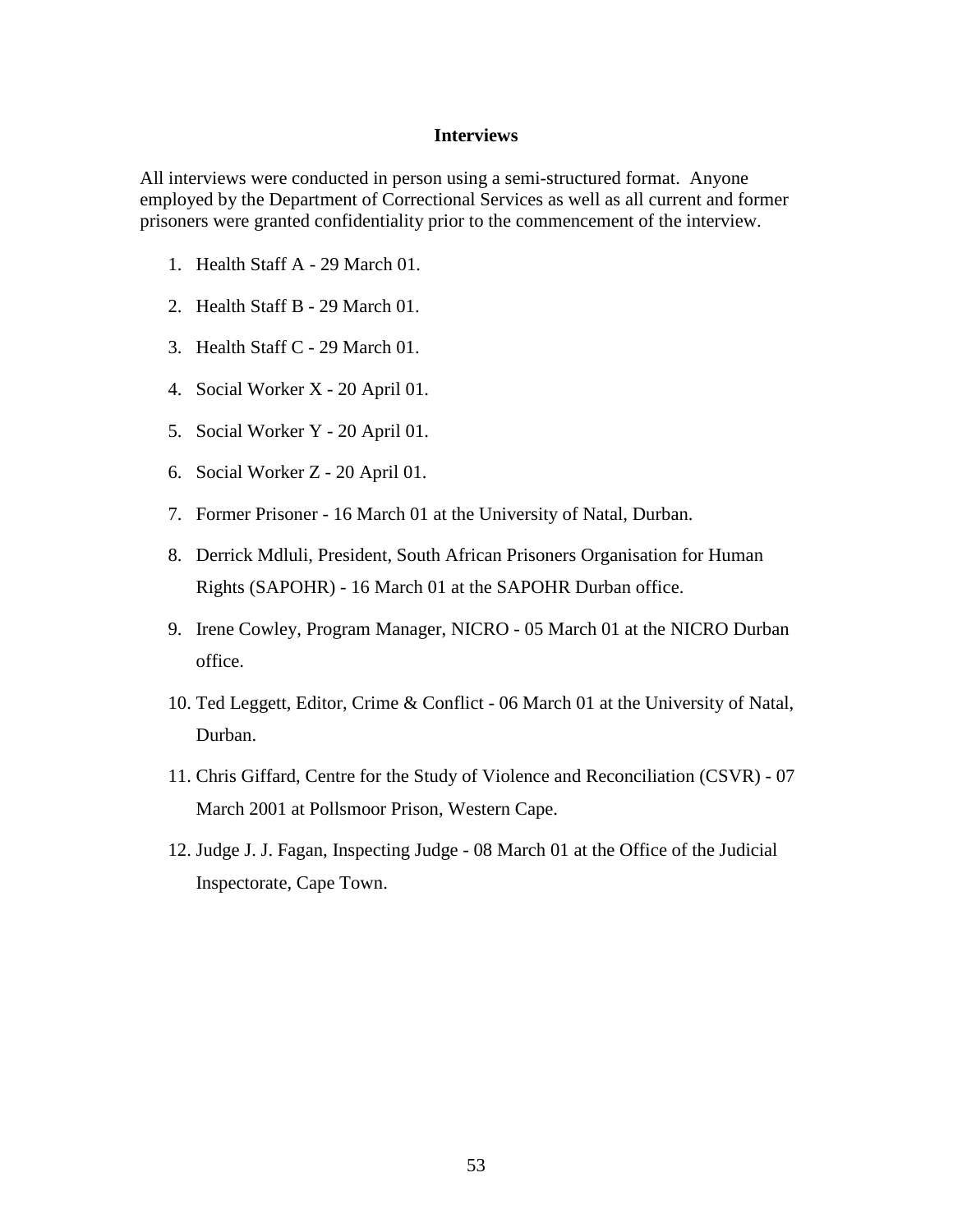## **References**

- Achmat, Z. and M. Heywood. *The Weakest Amongst Us: Managing HIV in South African Prisons.* Imbizo, Issue 2: 1996.
- Agence France Presse. *AIDS-Linked Deaths in South African Prisons Soar*  www.afp.com, 10/17/00
- AIDS in Prison Project. About the AIDS in Prison Project. http://aidsinfonyc.org/aip/about.html
- AIDS in Prison Project. Facts Sheet. http://aidsinfonyc.org/aip/facts.html
- AIDS Info (New York). http://aidsinfonyc.org/aip/facts.html
- AIDS Law Project. *HIV Testing: The Right to Informed Consent*. Centre for Applied Legal Studies, University of the Witswatersrand: 1998.
- AIDS Law website. http://www.aidslaw.ca/Maincontent/issues/prisons/e-info-pa1.htm
- Akpan, R.C, D.E. Ofobrukweta, and R.K. Awosola*. Reducing HIV/AIDS stigmatization and discrimination among female prison inmates in Nigeria*. Paper presented at XIV International HIV/AIDS Conference; Barcelona, Spain: 2002.
- Actuarial Scientists Assocition of South Africa (ASSA). *Actuarial Projection of the Epidemic*. www.assa.org.za: 2000.
- Axam, H., A. Kleinsmidt, F. Hassan, and M. Heywood. *Response Paper of the AIDS Law Project (ALP) to Aspects of the Law Relating to AIDS: The Need for a Statutory Offense Aimed at Harmful HIV-Related Behaviour*. South African Law Commission Discussion Paper 80, Project 85: 1999.

Bartholet, J. *The Plague Years*. Newsweek, 1/17/2000. Vol 135 Issue 3.

- Bijl, M. and L. Frost. *Public health rationale for MSF's prison HIV/AIDS prevention pilot program in the Russian Federation*. Paper presented at XIII International AIDS Conference, Durban: July, 2000.
- Canadian HIV/AIDS Legal Network, 1997. http://microtec.net/jujube/elements/27heywooE.html
- Carelse, M. *AIDS Prevention and High Risk Behaviour in Juvenile Correctional Institutions*. University of Western Cape, Bellville: 1994.

CDC Website. http://www.cdc.gov/hiv/stats/hasr1102/commentary.htm

Colvin, M. STIs and HIV in KwaZulu-Natal. Medical Research Council

De Groot, A. *Shedding Light on Correctional HIV Care.* The AIDS Reader 10(5): 2000.

Department of Correctional Services Annual Report 1995

Department of Correctional Services Annual Report 1996

Department of Correctional Services Annual Report 1997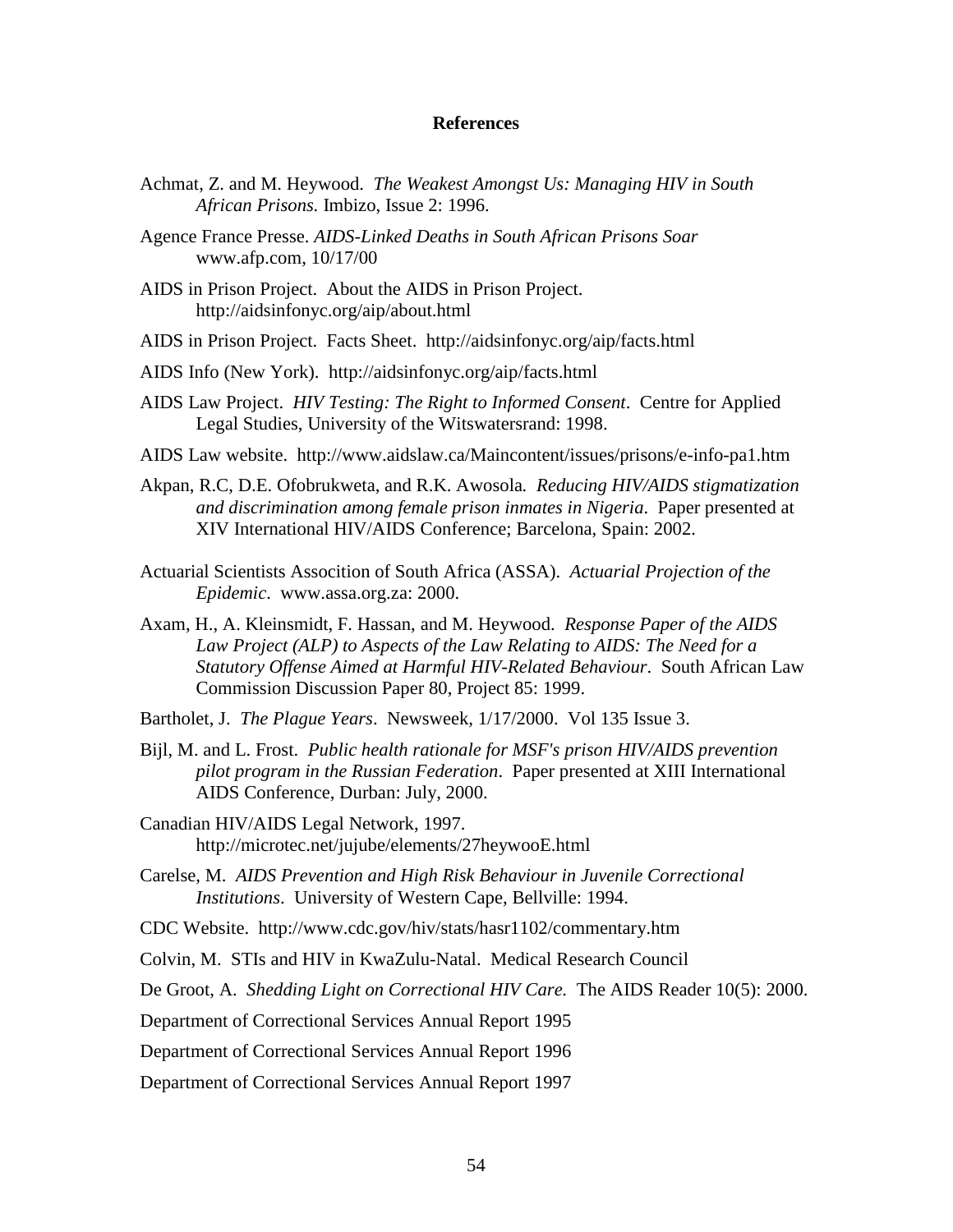Department of Correctional Services Annual Report 1998

Department of Correctional Services Annual Report 1999

Department of Correctional Services Annual Report 2001

- Department of Correctional Services. *Handling Strategy: AIDS in Prison*s. Pretoria: 1992.
- Department of Correctional Services. *Management Strategy: AIDS in Prisons: Desegregation of Prisoners with AIDS/HIV*. Pretoria: 17 May 1996.
- Department of Correctional Services. *Management Strategy: AIDS in Prisons: Provision of Condoms to the Prison Population*. Pretoria: 17 May 1996.

Department of Correctional Services. Official Statistics, Pretoria: June 2000.

Department of Correctional Services. Official Statistics, Pretoria: February 2001.

Department of Correctional Services. Official Statistics, Pretoria: June 2002.

- Department of Correctional Services. *White Paper on the Policy of the Department of Correcional Services in the New South Africa*. Pretoria: October 1994.
- Department of Health. *11th antenatal HIV survey*. March, 2001.
- Department of Health. *Report on Workshop: On the Department of Correctional Services Policy on HIV/AIDS.* Gauteng Provincial Government: 14 August 1996.
- Department of National Health and Population Development. *Results from Antenatal Clinic Surveys*, Pretoria: 2001.
- Donaldson, S. *Encyclopedia of Homosexuality*. Garland Public, New York: 1990.
- Dorrington, R. and L. Johnson. *The Ingredients and Impact of the HIV/AIDS Epidemic in South Africa and its Provinces.* UNICEF Global Study For the South African Case Study of the Impact of HIV/AIDS on Children, Health Economics & HIV/AIDS Research Division (HEARD), University of Natal, Durban: May 2001.
- Farren, T. *Worst nightmare: Prison rape*. Mail & Guardian, May 19 25, 2000.
- Feldman, D.A., ed. *Global AIDS Policy*. Bergin & Garvey, London: 1994.
- Foucault, M., transl. by A. Sheridan. *Discipline and Punish.* London: Penguin Books, 1977.
- Gear, S. & K. Ngubeni, *Your Brother, My Wife: Sex and Gender Behind Bars*, Centre for the Study of Violence and Reconciliation, SA Crime Quarterly No. 4: June 2003.
- Gear, S. *An Uncomfortable, Unspeakable Truth.* Mail & Guardian, No. 25, May 2001.
- Giffard, C. *Out of Step? The Transformation Process in the South African Department of Correctional Sercices.* Institute of Criminology, University of Cape Town: 1999.
- Giffard, C. and A. Dissel. *Transforming Correctional Services: The need for a new vision*. Centre for the Study of Violence and Reconciliation, March 1996. http://www.wits.ac.za/csvr/artpris.htm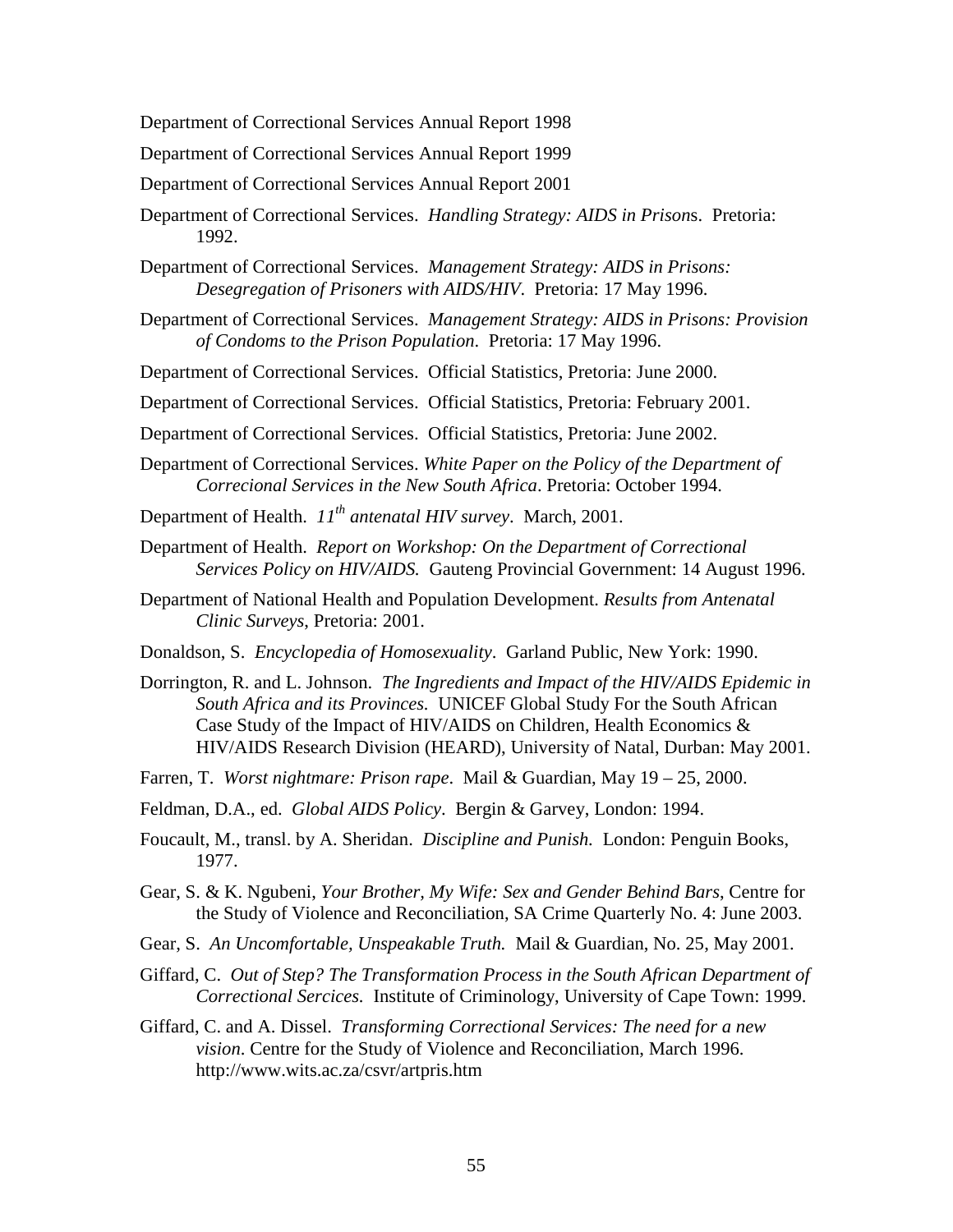- Golden, M.R. *Sexually Transmitted Disease in People Infected with HIV*. HIV & Hepatitis Education Prison Project (HEPP) News, Brown University: December 2000.
- Goyer, K, et. al., *HIV/AIDS at Westville Medium B: An Analysis of Prevalence and Policy*, Department of Correctional Services: 2002.
- Goyer, K. and J. Gow. *HIV in Prison: Legal Implications for the Department of Correctional Services*. AIDS Analysis Africa 11(3) Oct/Nov 2000.
- Grant, D. *Prisons: The Continuing Crisis in New South Wales.* The Federation Press, Sydney, Australia: 1992.
- Greene, C. *HIV+ in Prison: The Shadow of Death Row.* October/November 1996. http://prisonactivist.org/road/outside/cgreene-hiv+row.html
- Hamilton Spectator. "*HIV soars in prison inmates*" Canada: 16 November 2000.
- Hammett, T. *Prevention and Treatment of HIV/AIDS and Other Infectious Diseases in Correctional Settings: An Opportunity Not Yet Seized*. HIV Education Prison Project (HEPP) News, Brown University: 1999.
- Haysom, N. *Towards an Understanding of Prison Gangs*. Institute of Criminology, University of Cape Town: 1981.
- Henderson, C.W. *Health Letter on the CDC*. Center for Disease Control, USA: October 1999.
- Her Majesty's Prison Service. *Report on HIV/AIDS in Prison*. International Centre for Prison Studies, Kings College of Law. London: 1995.
- Highelyman, L. *Sexual Transmission in the Era of New Treatments*. Bulletin of Experimental Treatments for AIDS, San Francisco AIDS Foundation: July 1999.
- HIV/AIDS Education in Prison Project (HEPP), Brown University. HEPP News Volume 3, Issue 7/8: July/August 2000.
- Human Rights Watch, *Deadly Delay: South Africa's Efforts to Prevent HIV in Survivors of Sexual Violence*: 2004.
- International Centre for Prison Studies (ICPS). www.prisonstudies.org
- International Prison Watch (IPW). *Terminally Ill Prisoners: Change the Law*. Edition 2, 20 August 1996.
- Jacquez, J.A., J.S. Koopman, C.P. Simon, I.M. Longini. *Role of the primary infection in epidemics of HIV infection in gay cohorts*. Journal of Acquired Immune Deficiency Syndrome, 7:1169-1184, 1994.
- Jolofani, M. *AIDS in Prison in Malawi*. Penal Reform International, Paris: 1999.
- Jürgens, R. *HIV/AIDS in Prison: Final Report.* Canadian HIV/AIDS Legal Network, Montreal: 1996.
- Kasisedapan, S. *Increasing access to care for PHAs in prison, Thailand.* Paper presented at XIV International HIV/AIDS Conference; Barcelona, Spain: 2002.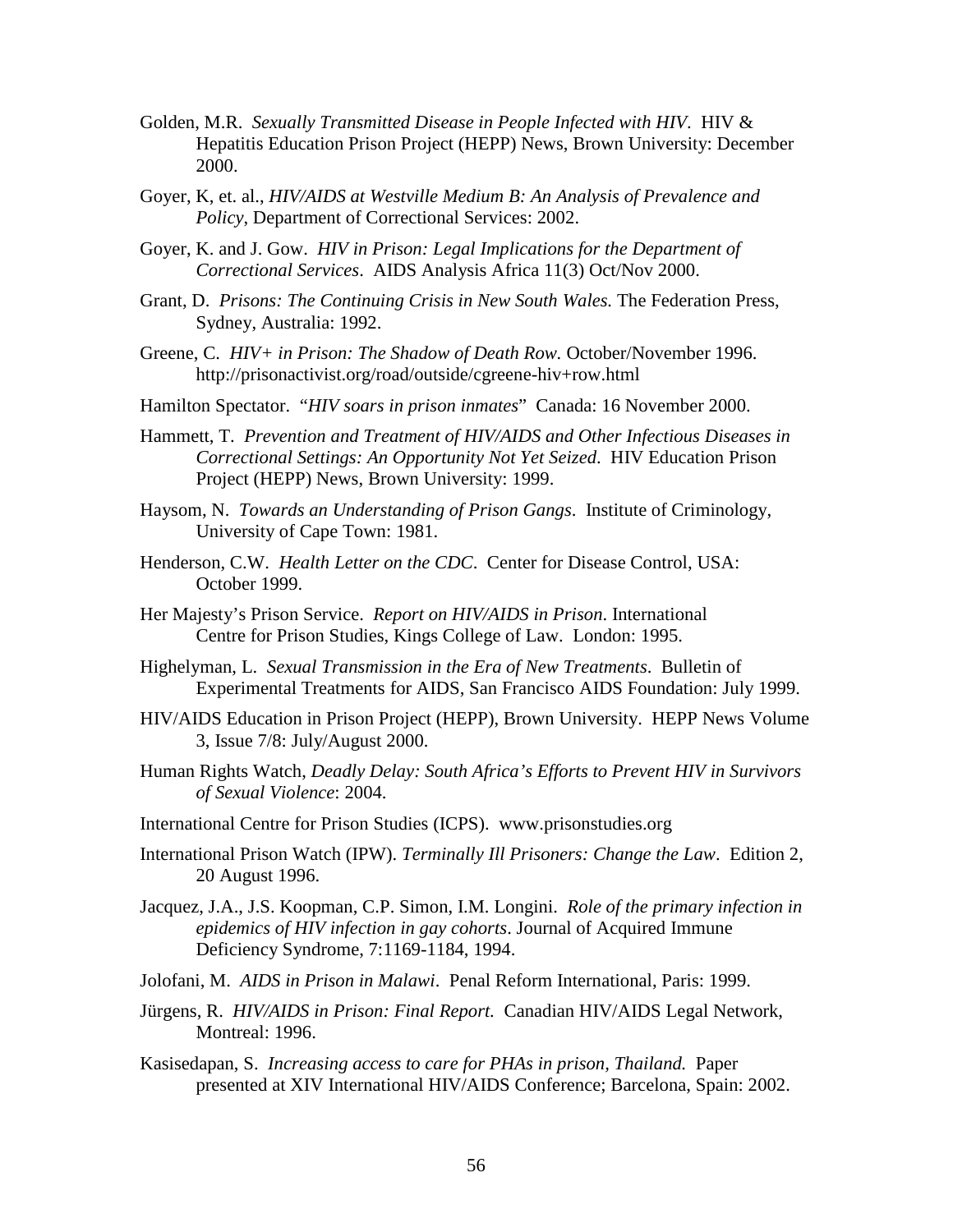- Keeton, K. B. and C. Swanson. *HIV/AIDS Education Needs Assessment: A Comparative Study of Jail and Prison Inmates in Northwest Florida*. Prison Journal, Jun98, Vol. 78, Issue 2.
- Kelly, K.J. *HIV/AIDS and young offenders in South Africa.* Paper presented at XIV International HIV/AIDS Conference; Barcelona, Spain: 2002.
- Madow, R. *Prison Issues Addressed at International AIDS Conference*, July 1996. http://users.javanet.com/~maddow/Vancouver.html
- Mail & Guardian. *Dire Need for Additional Criminal Courts*. Johannesburg: 25 July 2000.
- MetLife. *Doyle Model, Scenario 225*. Available from HEARD, University of Natal, Durban: April 2000.
- Morgado, R. M. R., L. S. Malta, and A. Ludgero de Vasconcelos. *HIV Positive Population at the Oporto Central Prison*. Paper presented at the XIII International AIDS Conference, Durban: July, 2000.
- Moriarty, L. and C. Fields. *Is the Segregation of HIV-positive Inmates Ethical?* Prison Journal, Vol. 79 Issue 1: March 1999.
- Morozov, A. and A.N. Fridman. *HIV testing, prevalence, and risk behaviors among prisoners incarcerated in St Petersburg, Russia*. Paper presented at the XIII International AIDS Conference, Durban: July, 2000.
- Muntingh, L. *After Prison: The Case for Offender Reintegration*. Institute for Security Studies, Pretoria: March 2001.
- Nagaraj, S.G., M. Sarvade, L. Muthanna, R. Raju, S. Aju, and N.M. Sarvade. *HIV seroprevalance and prevalent attitudes amongst the prisoners: A case study in Mysore, Karnataka state India.* Paper presented at XIII International AIDS Conference, Durban: July 2000.
- National AIDS & Prisons Forum (NAPF). Press Release: 20 July 1998.
- Neser, J.J. and M. Pretorius. *AIDS in Prisons*. Acta Criminologica, Vol. 6, Issue 1: 1993.
- Nikitina, M.A. *Effective Approaches to HIV/AIDS Prevention and the Protection of Rights of HIV+ Prison Inmates in the Russian Federation.* Paper presented at XIV International HIV/AIDS Conference; Barcelona, Spain: 2002.
- Office of the Inspecting Judge. *Annual Report 2002/2003*. Judicial Inspectorate, Cape Town: 28 February 2003.
- Office of the Inspecting Judge. *Annual Report 2001.* Judicial Inspectorate, Cape Town: 31 March 2002
- Office of the Inspecting Judge. *Annual Report 2000: Prisons and Prisoners*. Judicial Inspectorate, Cape Town: 31 January 2001.
- Office of the Inspecting Judge. *Annual Report 1999.* Judicial Inspectorate, Cape Town: 31 March 2000.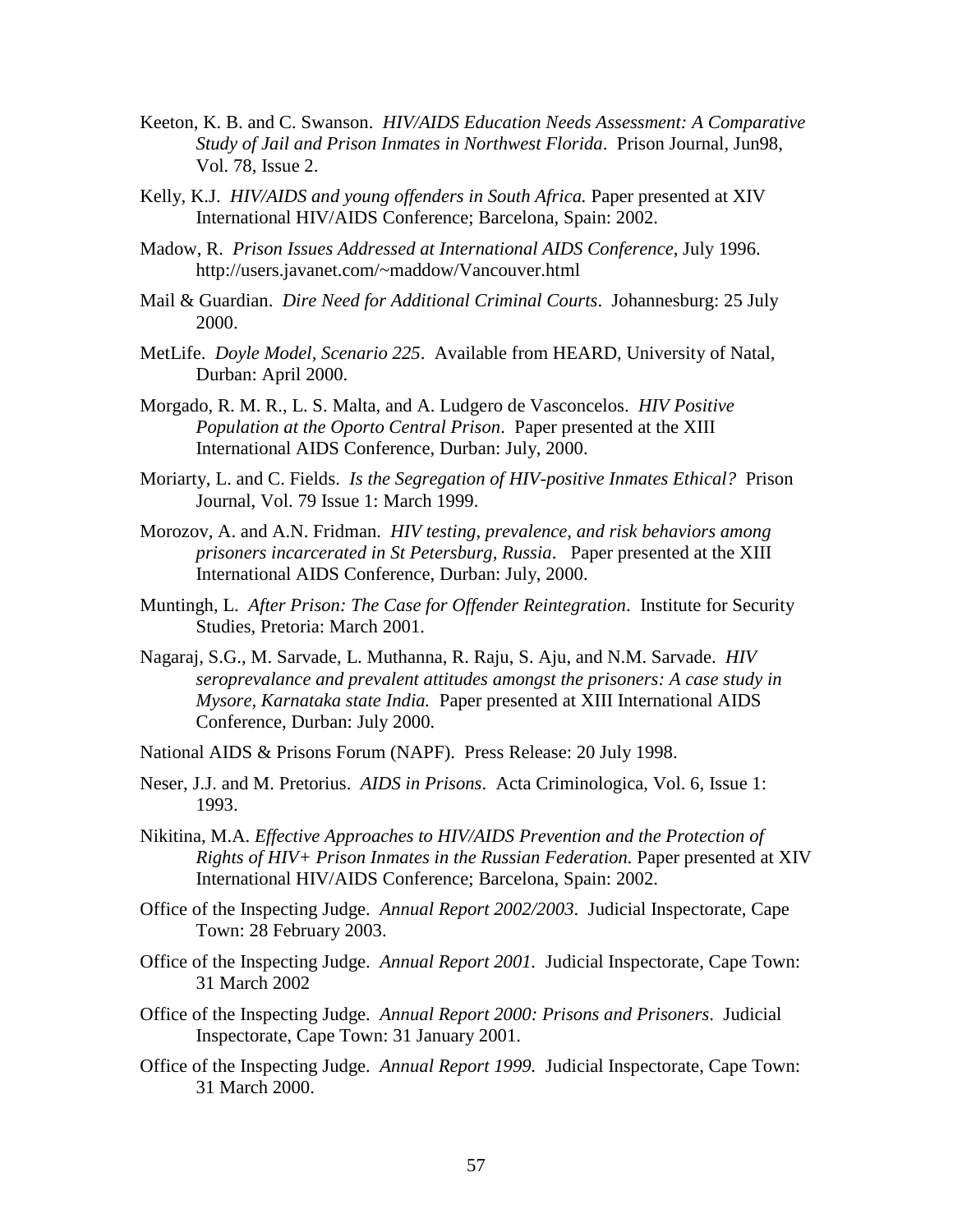- Office of the Inspecting Judge. Correspondence in Response to Information Request, via email. 28 January 2002.
- Office of the Inspecting Judge. *Study of AIDS Related Deaths in Prison*. Judicial Inspectorate, Cape Town: 2000.
- Oppler, S. *Correcting Corrections: Prospects for South Africa's Prisons*. Monograph Series Number 29, Institute for Security Studies: 1998.
- P.W. v Minister of Correctional Services. *Particulars of Plaintiffs Claim*. In the High Court of South Africa, Cape of Good Hope Division, Case Number 15722/97: 1997.
- P.W. v Minister of Correctional Services. *Defendants Plea*. In the High Court of South Africa, Cape of Good Hope Division, Case Number 15722/97: 1998
- Pachpinde, P.A*. Knowledge and commitment for action in HIV/AIDS prevention in prisons of Gujarat, India.* Paper presented at XIV International HIV/AIDS Conference; Barcelona, Spain: 2002.
- Pandya, U.A., A.P. Patel, D. Teraiya and N.D. Mehta. *Partnership for HIV/AIDS Prevention: A Novel Perspective*. Paper presented at XIV International HIV/AIDS Conference; Barcelona, Spain: 2002.
- Parliament Monitoring Group. *Portfolio Committee Briefing on Overcrowding in Prisons*, 31 March 1998. www.pmg.org.za.
- Patel, A.P., U.A. Pandya, D. Teraiya, and N.D. Mehta. *Working behind the bars: Gujarat experience with prison inmates.* Paper presented at XIV International HIV/AIDS Conference; Barcelona, Spain: 2002.
- Pelser, E. *The Broken of Society: Managing Corrections in South Africa*. Crime & Conflict, Issue No. 20, Winter 2000.
- Pienaar, P. J. J. *AIDS and the Criminal Justice Officer*. Acta Criminologica, Vol 2, Iss 1, 1989.
- Rakhmanova, A., G.V. Volkova, A.A. Yakouleu, L.N. Krvga, N.A. Chaka, V.R. Shelukhina, E.N. Vinogradova. *HIV in St. Petersburg.* Paper presented at XIII International AIDS Conference, Durban: 2000.
- RSA Debates of the National Assembly of 1996. Vol 10, Cols 2509-5456. Friday, June 21, 1996.
- Ruby, Dr. W. H. *HIV in the Correctional Setting*. Unpublished presentation, John Hopkins University School of Medicine, AIDS Service: 2000.
- Schlosser, E. *The Prison Industrial Complex*. The Atlantic Monthly: 1998.
- Scottish Prison Service (SPS). *HIV/AIDS in Prison*. SPS Occasional Papers Report No 1, 1994.
- Shain, L.S., D.A. Wohl, B.L. Stephenson, M.S. Adamian, C.B. Emrick, R.P. Strauss, C. Golin, and A. Kaplan. *Sexual and drug related risky behaviors among HIV+*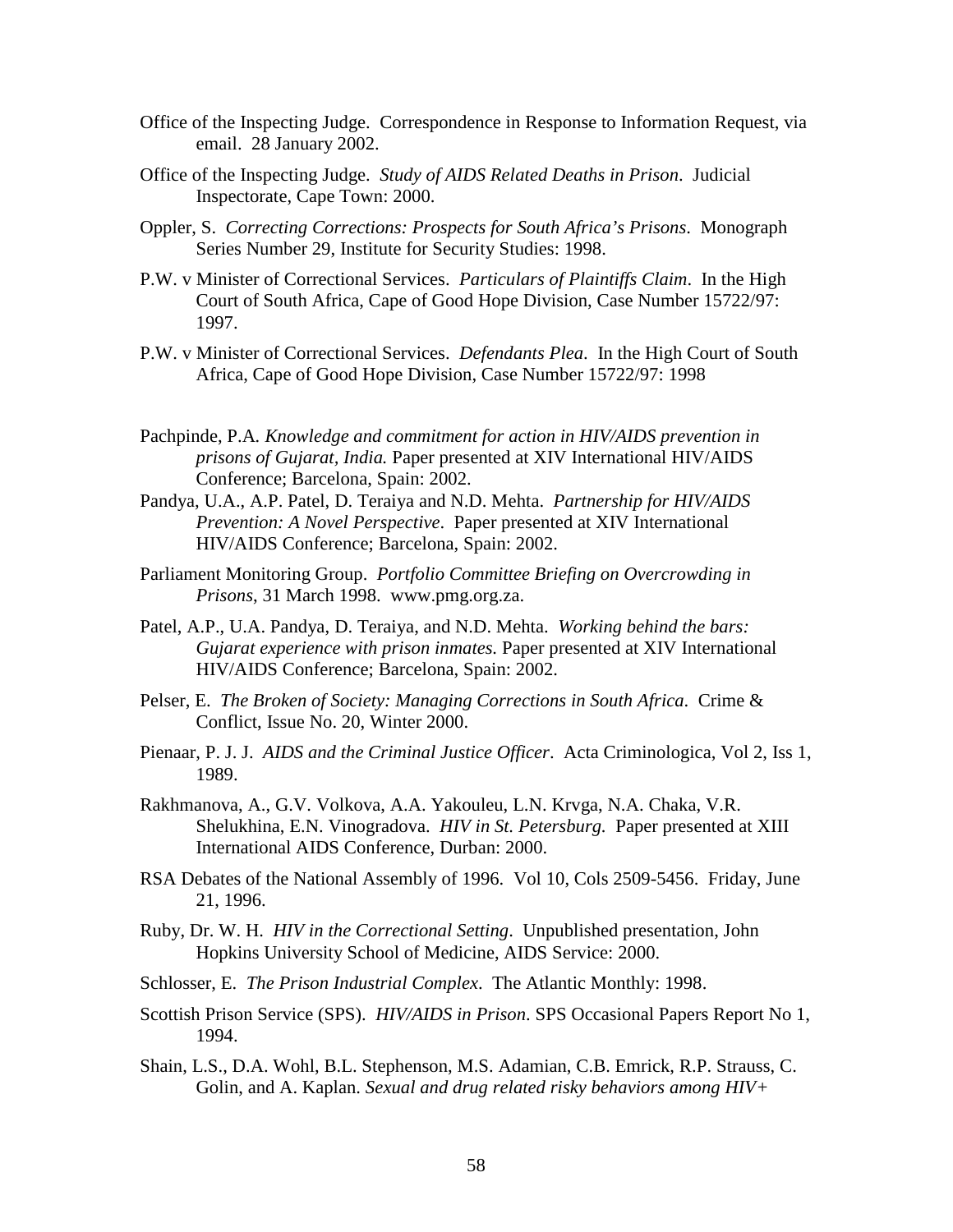*individuals following release from prisons in North Carolina.* Paper presented at XIV International HIV/AIDS Conference; Barcelona, Spain: 2002.

Shaw, M. *Exploring a Decade of Crime.* Crime & Conflict, No. 1: Autumn 1995.

Shaw, S. *Sex, Drugs, and the Fight Against AIDS*. Prison Report, Issue No. 32: 1999.

- Shisana, Olive, et al, *Study of HIV/AIDS: South African National HIV Prevalence, Behavioural Risks and Mass Media Household Survey*, Nelson Mandela/HSRC: 2002.
- Sierra, M.A., C. Paredes, R. Soto, J. Fernandez, R. Hernandez and R. Pinel. *A seroepidemiological study of syphilis, hepatitis B and Human Inmunodeficiency Virus among male prisoners of three cities in Honduras.* Paper presented at XIV International HIV/AIDS Conference; Barcelona, Spain: 2002.
- Simooya, O., N. Sanjobo, L. Kaetano, and R. Musonda. *HIV related risk behaviours and HIV seroprevalance in an African prison establishment*. Paper presented at XIII International AIDS Conference, Durban: July 2000.
- Spradling, P., R. Ridzon, I.Onorato, S. McLaughlin, D. Drociuk, and C. Pozsik. *Transmission of Mycobacterium tuberculosis Among Inmates in an HIV-Dedicated Prison Dormitory*. Paper presented at the XIII International AIDS Conference, Durban: July, 2000.
- Stern, V. *A Sin Against the Future: Imprisonment in the World*. Penguin Books, London: 1998.
- Stern, V., ed. *Sentenced to Die? The problem of TB in prisons in Eastern Europe and Central Asia*. International Centre for Prison Studies, Kings College, London: 1999.
- The Independent. *Prison 'turning inmates into heroin addicts'*. 01 May 1998.
- Thomas, P. A., and M. Moerings, eds. *AIDS in Prison*. Hants, England: Darmouth Publishing Company Ltd., 1994.
- UN Blue Book. http://mosaic.ifs.univie.ac.at/~a9226360/english/bbedetainees.html
- UNAIDS *Consultation on STD interventions for preventing HIV: what is the evidence?* Geneva, Switzerland: 2000.
- UNAIDS *Statement to the UN Commission on Human Rights*, April 1996.
- UNAIDS Technical Update. *HIV/AIDS in Prison*. UNAIDS: 1997.
- UNAIDS. *Epidemiological Fact Sheets on HIV/AIDS and sexually transmitted infections: South Africa.* UNAIDS: 2000*.*
- United Nations Development Program. *HIV/AIDS and Human Development, South Africa.* UNAIDS and UNDP: 1998.
- United Nations General Assembly. *The International Bill of Human Rights*. Glen Ellen, California: Erstwhile Books, 1981.